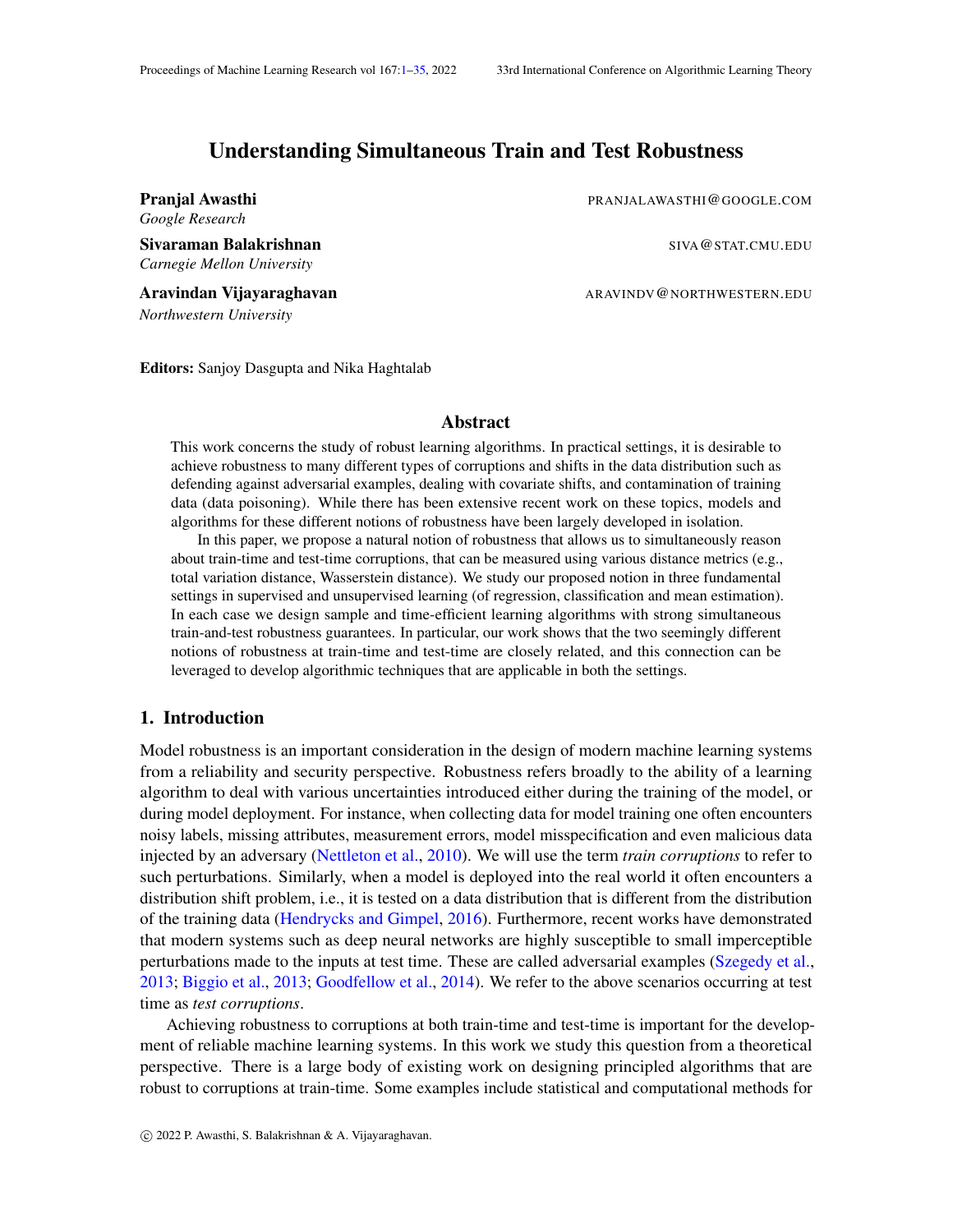handling train-time corruptions measured in total variation distance [\(Huber,](#page-15-2) [2011;](#page-15-2) [Lai et al.,](#page-16-2) [2016;](#page-16-2) [Diakonikolas et al.,](#page-15-3) [2018b\)](#page-15-3), methods for missing data [\(Rubin,](#page-16-3) [1976\)](#page-16-3), and algorithms to deal with noisy labels [\(Kearns et al.,](#page-15-4) [1994;](#page-15-4) [Kalai et al.,](#page-15-5) [2008\)](#page-15-5). Similarly, there is a body of work on designing algorithms that are robust to distribution shifts at test time [\(Ben-Tal et al.,](#page-14-1) [2009;](#page-14-1) [Wiesemann et al.,](#page-17-0) [2014\)](#page-17-0), and more recently, to adversarial examples [\(Awasthi et al.,](#page-14-2) [2019;](#page-14-2) [Diakonikolas et al.,](#page-15-6) [2020a;](#page-15-6) [Montasser et al.,](#page-16-4) [2021\)](#page-16-4).

The works mentioned above have largely focused on developing techniques for either train-time robustness or test-time robustness in isolation. This leads to the following natural question: Question: *Is there a unified framework for developing algorithms that are simultaneously robust to both train-time and test-time corruptions?*

It is reasonable to expect that these goals are aligned – a technique that achieves robustness for one setting, say robustness to test-time corruptions, incentivizes robustness to train-time corruptions as well. As an example consider an algorithm that fits a linear classifier to the data by maximizing the margin [\(Cortes and Vapnik,](#page-14-3) [1995\)](#page-14-3). If there indeed exists a large margin classifier, then at test-time such a classifier will be robust to small perturbations to the inputs (measured in Wasserstein  $W_{\infty}$ ) metric). However, by the same large margin property, any algorithm that finds a large margin classifier will also be able to handle small perturbations to the input at train-time (again measured in Wasserstein  $W_{\infty}$  metric). Studying train-time and test-time robustness under a common framework will allow us to understand how they are related to each other.

Our Contributions. We propose a new notion of robustness that captures corruptions at both train-time and test-time. In our definition we assume the existence of a ground truth distribution  $P^* \in \mathcal{P}$  unknown to the learning algorithm, where  $\mathcal{P}$  is a (structured) family of distributions. For instance, in classification settings,  $P^*$  would correspond to a joint distribution over (example, label) pairs. Given a hypothesis/predictor h, a loss function  $L(\cdot)$  of interest, and a distance metric d over distributions, the *robust-loss* of h is the worst loss incurred by h when tested on any δ-perturbation of  $P^*$ :

$$
\text{robust-loss}(L, P^*, h, \delta) \coloneqq \sup_{P \in \text{Ball}_d(P^*, \delta)} L_P(h).
$$

Furthermore the learning algorithm is given samples at train-time from a corrupted distribution  $\tilde{P}$  that is also a  $\delta$ -perturbation of  $P^*$  (in general, the train and test perturbations could be of different magnitudes). The goal of the learning algorithm is to use samples from the corrupted training distribution  $P$  and output a hypothesis  $h$  that is competitive with the *robust-loss* of the best hypothesis among a class of functions i.e.,

*robust-loss*
$$
(L, P^*, \hat{h}, \delta) \le (1 + \alpha) \min_{h \in H}
$$
 *robust-loss* $(L, P^*, h, \delta)$ , for some constant  $\alpha > 0$ .

See Def. [2](#page-4-0) for a more formal definition. We will call a hypothesis that satisfies the above definition to be *train-and-test robust*. We remark that the distance metrics for the test-time perturbation and the train-time perturbation can be different. Our algorithmic results will focus on two common choices for measuring corruptions, the total variation distance  $d_{\text{TV}}$ , and the Wasserstein distance  $W_{\infty}$ .

We first consider the population setting, i.e., ignoring statistical and computational concerns. *Why should there exist hypothesis that are simultaneous train-and-test robust?* We present a simple yet general theorem (see Theorem [3\)](#page-5-0) that proves that the existence of a test-time robust hypothesis yields a hypothesis that is simultaneously train-time and test-time robust. This formalizes the intuition of large margin classification discussed above, and demonstrates that simultaneous train-and-test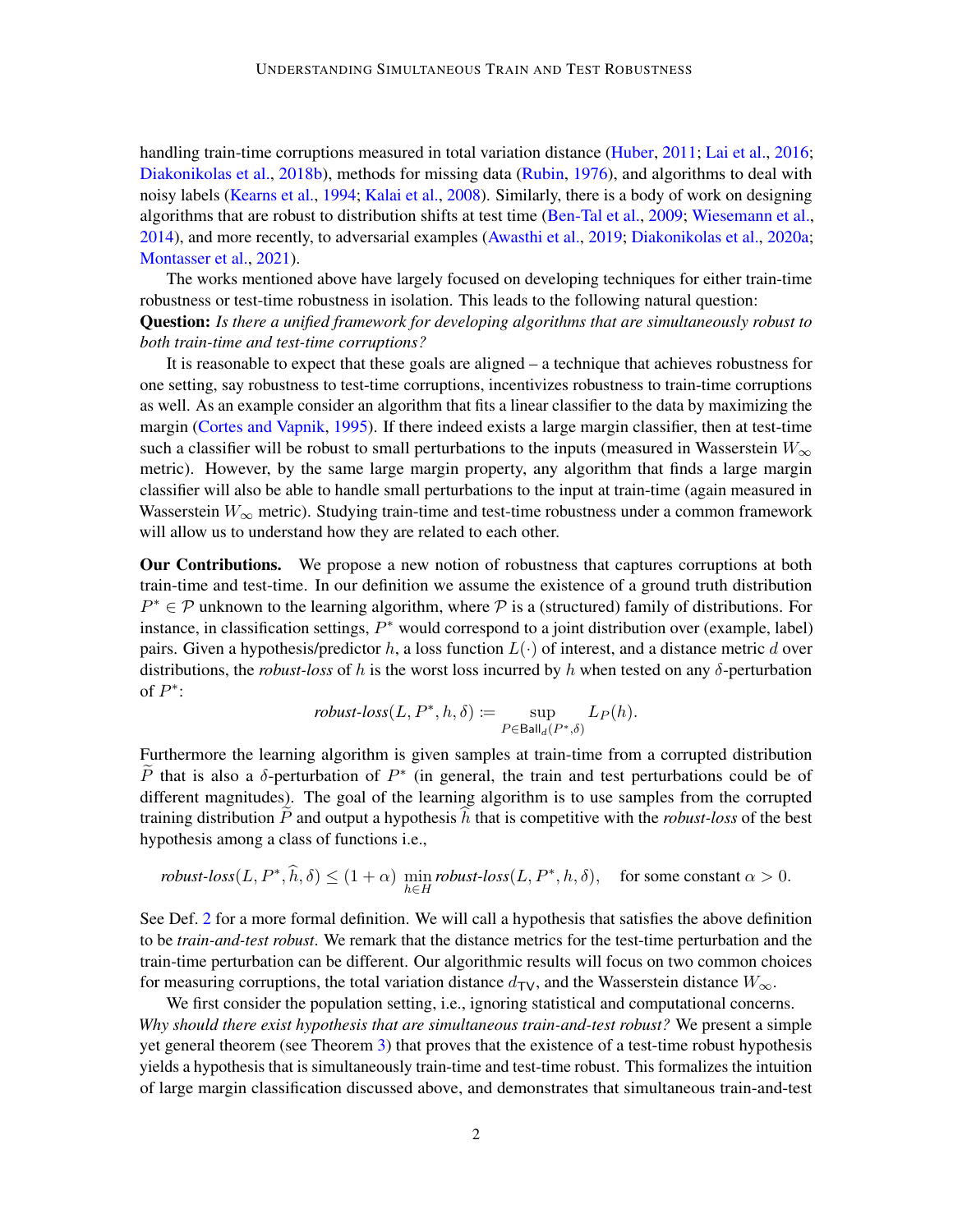robustness is achievable in many settings. However, the algorithm that achieves this is neither statistically nor computationally efficient in most settings. The main contribution of our work is to show how we can design efficient algorithms that are train-and-test robust in fundamental settings like linear classification, linear regression and mean estimation, as described below.

Computationally efficient algorithms for linear classification. We next design efficient trainand-test robust algorithms for the basic setting of learning linear classifiers in Section [3.](#page-6-0) We study the non-realizable setting where the ground truth distribution  $P^*$  may not admit a linear classifier of zero error. This is a challenging setting even without test-time robustness considerations, and certain distributional assumptions are needed for computational tractability. We make the standard assumption that the marginal distribution over the examples is the Gaussian distribution in n dimensions [\(Klivans et al.,](#page-16-5) [2009;](#page-16-5) [Awasthi et al.,](#page-13-0) [2014;](#page-13-0) [Daniely,](#page-14-4) [2015;](#page-14-4) [Diakonikolas et al.,](#page-15-7) [2021\)](#page-15-7). We first consider train-time and test-time corruptions in the Wasserstein  $W_{\infty}$  distance (over some  $\ell_q$  norm space). We establish a structural claim that any classifier that achieves low robust loss must be sparse (measured in the dual metric  $\ell_{q^*}$ ). We leverage this sparsity property along with an appropriately modified iterative hinge loss algorithm that was designed for noisy labels [\(Awasthi](#page-13-0) [et al.,](#page-13-0) [2014\)](#page-13-0), to achieve simultaneous train-time and test-time robustness. Furthermore, the resulting algorithm is computationally and statistically efficient. We also consider a more challenging model where the training distribution is not only perturbed in the Wasserstein  $W_{\infty}$  distance, but additionally in total variation distance  $d_{\text{TV}}$  as well. In this case we design a novel outlier removal procedure that again exploits the sparsity property to simultaneously achieve both train-time and test-time robustness guarantees. Complementing our earlier general connection ( Theorem [3\)](#page-5-0), these results demonstrate that robust techniques designed to handle corruptions of one kind, can yield robustness benefits at both train-time and test-time.

Computationally efficient algorithms for linear regression and mean estimation. In Sections [4](#page-10-0) and [5](#page-11-0) we consider linear regression and mean estimation in our framework under Wasserstein  $W_{\infty}$ corruptions. In this case we show that minimizing a natural convex objective that carefully combines an  $\ell_2$  loss term and an  $\ell_1$  loss term leads to simultaneous train-time and test-time robustness guarantees. We also provide statistical rates of convergence that require carefully analyzing the structure of the optimal solution of the objective. These results both exploit the connection from test-time to train-and-test robustness establishes in Theorem [3.](#page-5-0) In Section [6](#page-12-0) we end by exploring an alternate definition of simultaneous train-and-test robustness, followed by some open directions.

Comparison to related work. There is a large body of work on designing robust algorithms under various corruption models. Here we discuss the works most relevant to our results. A popular model for studying training corruptions is Huber's  $\varepsilon$ -contamination model [\(Huber,](#page-15-2) [2011\)](#page-15-2). Here one has access to a corrupted distribution  $\tilde{P}$  that is close (in total variation distance) to an unknown structured distribution  $P^* \in \mathcal{P}$  on which one wants to perform a certain task such as mean estimation or regression. The study of Huber's model has led to many insightful results, both towards characterizing minimax optimal rates of estimation [\(Chen et al.,](#page-14-5) [2016,](#page-14-5) [2018\)](#page-14-6), and the design of computationally efficient algorithms that are robust to  $\varepsilon$ -contamination [\(Diakonikolas et al.,](#page-15-8) [2019;](#page-15-8) [Lai et al.,](#page-16-2) [2016;](#page-16-2) [Balakrishnan et al.,](#page-14-7) [2017;](#page-14-7) [Diakonikolas et al.,](#page-15-9) [2018a;](#page-15-9) [Prasad et al.,](#page-16-6) [2018\)](#page-16-6).

For classification problems there are works focusing on algorithms that are robust to noisy labels. The noise models considered in these works range from understanding *random classification noise*, where the label for each data point is flipped independently and identically [\(Kearns,](#page-15-10) [1998;](#page-15-10) [Blum](#page-14-8)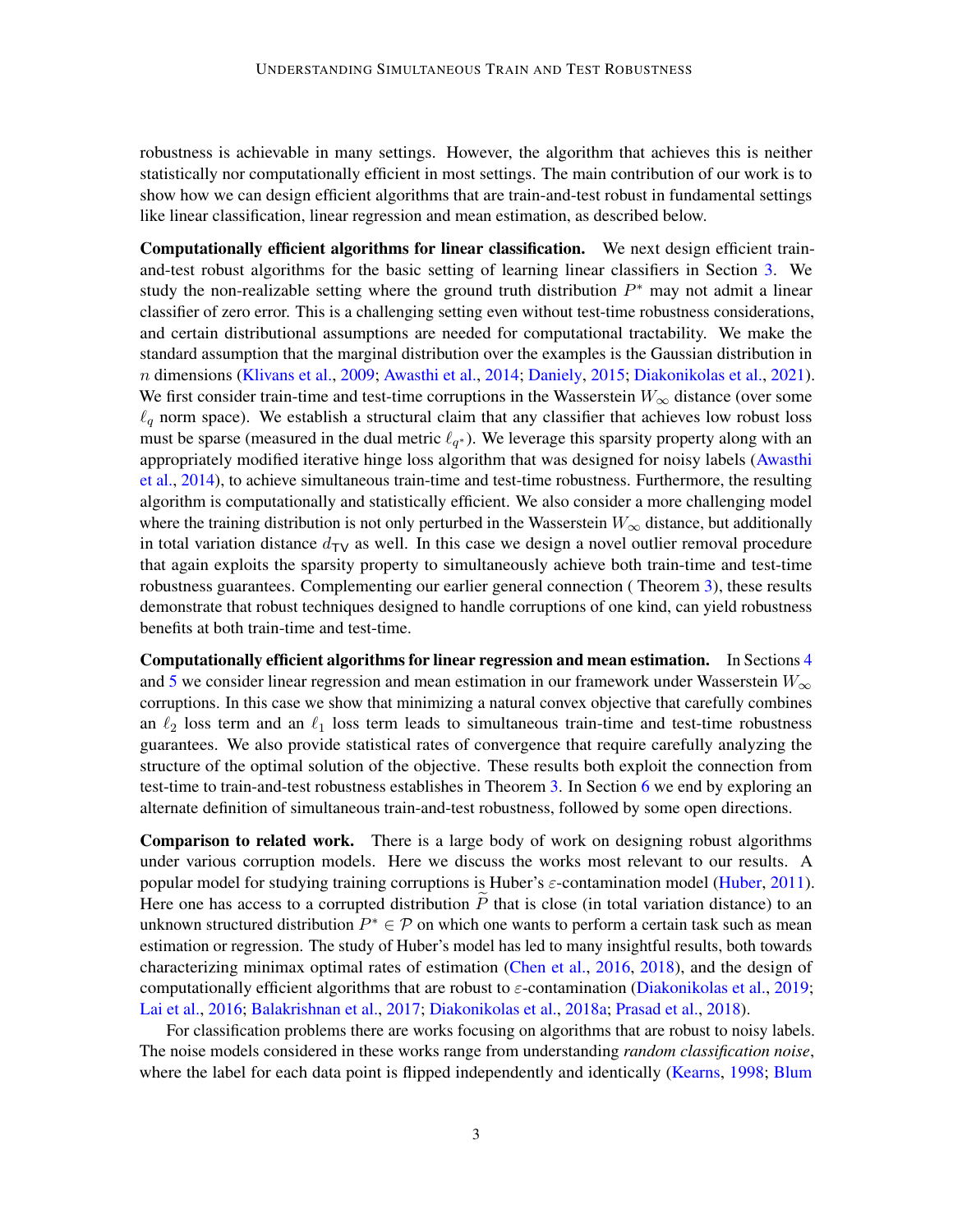[et al.,](#page-14-8) [1998\)](#page-14-8), to the more challenging agnostic learning model [\(Kearns et al.,](#page-15-4) [1994;](#page-15-4) [Kalai et al.,](#page-15-5) [2008\)](#page-15-5). Some of the techniques in these works can also be extended to handle malicious noise where both the examples and the labels can be corrupted [\(Klivans et al.,](#page-16-5) [2009;](#page-16-5) [Awasthi et al.,](#page-13-0) [2014\)](#page-13-0). In particular, our algorithms for linear classifiers in Section [3](#page-6-0) build on these techniques, that were designed for train corruptions, to get simultaneous train-time and test-time robustness. Other models of training corruptions include learning with missing features [\(Bullins et al.,](#page-14-9) [2016\)](#page-14-9), entry-wise perturbations [\(Awasthi et al.,](#page-14-10) [2020\)](#page-14-10), and strategic classification where individuals when viewed as data points may perturb their attributes for a desired classification or outcome [\(Hardt et al.,](#page-15-11) [2016\)](#page-15-11).

There also exist many works studying robustness to changes in the test distribution. The classical framework of robust optimization aims to find a solution that minimizes the worst case performance over an *uncertainty set* [\(Ben-Tal et al.,](#page-14-1) [2009\)](#page-14-1). In the above framework, uncertainty in the test distribution can be modeled by considering a ball (in a distance measure such as KL-divergence or Wasserstein metric) around the input data distribution. Recent works on distributionally robust optimization study this approach towards test-time robustness [\(Wiesemann et al.,](#page-17-0) [2014;](#page-17-0) [Namkoong](#page-16-7) [and Duchi,](#page-16-7) [2016;](#page-16-7) [Sinha et al.,](#page-16-8) [2017;](#page-16-8) [Kuhn et al.,](#page-16-9) [2019\)](#page-16-9). In particular, the work of [Sinha et al.](#page-16-8) [\(2017\)](#page-16-8) studies the problem of certifying and learning test time robust classifiers under a similar notion of test time perturbations as studied in our work, i.e., Wasserstein distances. However the work of [Sinha et al.](#page-16-8) [\(2017\)](#page-16-8) and other mentioned above do not study or provide guarantees for achieving simultaneous train and test robustness. Additionally, these works often involve relaxing the actual robust loss to a convex proxy and designing first order methods to optimize the proxy. This in general does not provide theoretical guarantees on the true robust test loss. In our work we design polynomial time algorithms to provide guarantees on the true robust test loss (while additionally being robust to train time perturbations as well). Another approach to robustness is via *domain adaptation* where the goal is to design algorithms that when trained on some domain, can adapt to related domains [\(Ben-David et al.,](#page-14-11) [2007;](#page-14-11) [David et al.,](#page-15-12) [2010;](#page-15-12) [Blitzer et al.,](#page-14-12) [2008;](#page-14-12) [Mansour et al.,](#page-16-10) [2008\)](#page-16-10).

Finally, motivated by the phenomenon of adversarial examples in deep learning [\(Szegedy et al.,](#page-16-1) [2013;](#page-16-1) [Biggio et al.,](#page-14-0) [2013\)](#page-14-0), many recent works have explored algorithmic and statistical issues in defending against small imperceptible perturbations made to the inputs at test-time. The work of [Tsipras et al.](#page-16-11) [\(2018\)](#page-16-11) explore inherent trade-offs between robustness and natural accuracy, whereas the works of [Bubeck et al.](#page-14-13) [\(2018b](#page-14-13)[,a\)](#page-14-14); [Nakkiran](#page-16-12) [\(2019\)](#page-16-12) provide computational hardness results for robustly learning certain tasks that are easy to learn in the standard classification settings. There have also been works exploring the sample complexity of robust classification [\(Cullina et al.,](#page-14-15) [2018;](#page-14-15) [Yin et al.,](#page-17-1) [2018;](#page-17-1) [Khim and Loh,](#page-16-13) [2018;](#page-16-13) [Montasser et al.,](#page-16-14) [2019\)](#page-16-14). Some recent works also study the problem of designing efficient learning algorithms that are robust to adversarial attacks, for natural function classes such as linear classifiers and polynomial threshold functions [\(Awasthi et al.,](#page-14-2) [2019;](#page-14-2) [Montasser et al.,](#page-16-15) [2020;](#page-16-15) [Diakonikolas et al.,](#page-15-6) [2020a;](#page-15-6) [Montasser et al.,](#page-16-4) [2021;](#page-16-4) [Ghazi et al.,](#page-15-13) [2021\)](#page-15-13)

#### 2. Preliminaries and Definitions

We will use X to denote the input domain (which is typically  $\mathbb{R}^n$ ) and Y to denote the label space (typically  $\{+1, -1\}$  or R). For a joint distribution P over  $\mathcal{Z} = \mathcal{X} \times \mathcal{Y}$ , we will use  $P_{\mathcal{X}}$ ,  $P_{\mathcal{Y}}$  to denote the corresponding marginals over X and Y respectively; in the unsupervised setting  $\mathcal{Z} = \mathcal{X}$ . H will denote a hypothesis class of functions from  $\mathcal{X} \to \mathcal{Y}$ . Given a class H, and a loss function  $L : \mathcal{M}(\mathcal{Z}) \times H \to \mathbb{R}$ , the loss of a hypothesis  $h \in H$  on distribution  $P \in \mathcal{M}(\mathcal{Z})$  is denoted by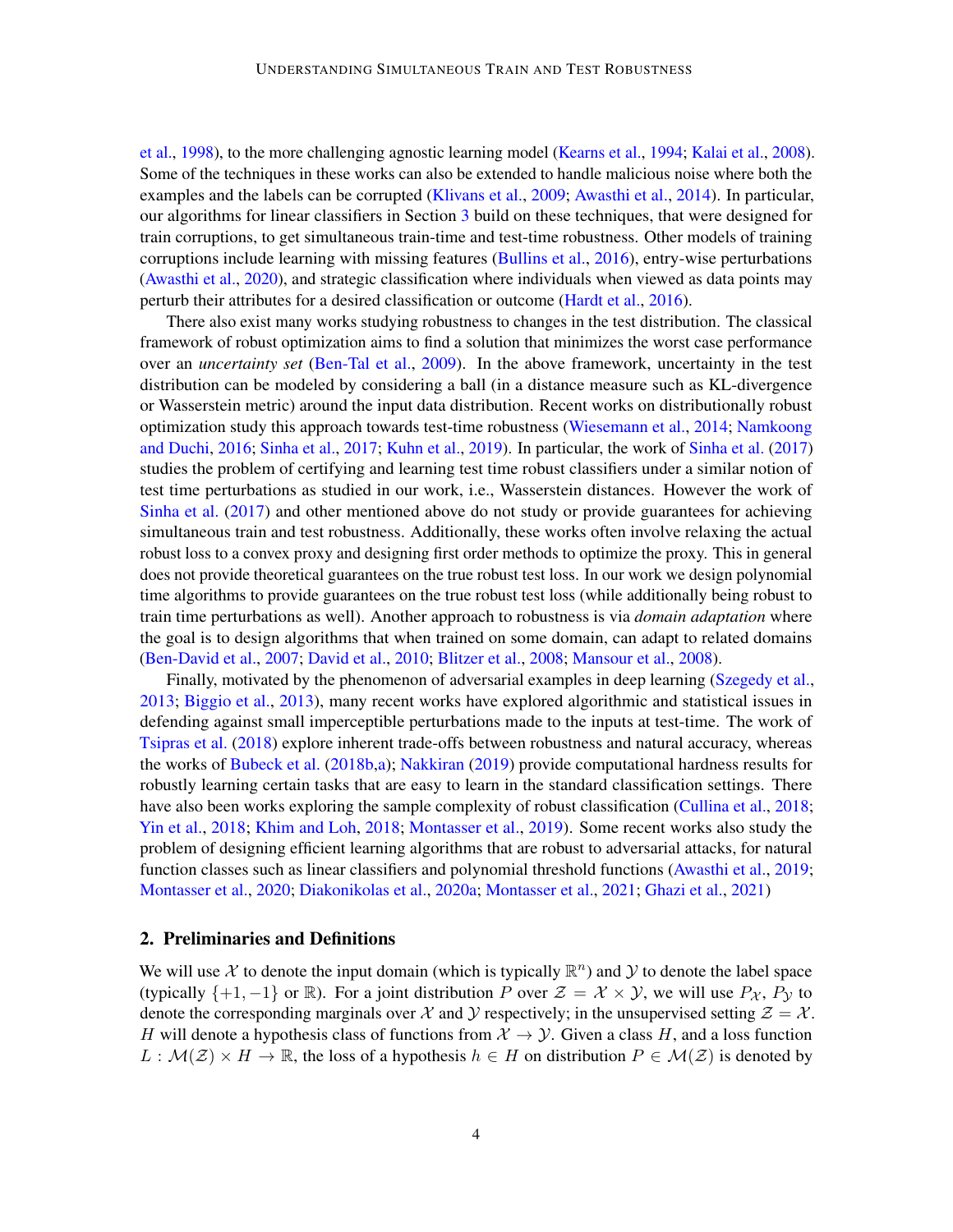$L(P, h)$  or  $L_P(h)$  and defined to be

$$
L_P(h):=\mathop{\mathbb{E}}_{z\sim P}[\ell(h,z)]\ \ \text{where}\ \ell:H\times\mathcal{Z}\rightarrow\mathbb{R}.
$$

We will primarily focus on the case when  $L_P(h)$  is the 0/1 classification loss or the  $\ell_2$  loss. Distances between distributions. For any space  $\mathcal{Z}, \mathcal{M}(\mathcal{Z})$  denotes the space of valid measures defined on Z. For any metric (or semi-metric)  $d : \mathcal{M} \times \mathcal{M} \to \mathbb{R}_{\geq 0}$  on distributions  $\mathcal{M}$ , any distribution  $P \in \mathcal{M}$  and  $\delta \geq 0$ , we will denote by  $\text{Ball}_d(P, \delta) := \{Q \in \mathcal{M} | d(P, Q) \leq \delta\}.$ By default, the underlying space is  $X = \mathbb{R}^n$  and M represents  $\mathcal{M}(\mathbb{R}^n)$ . For  $P_1, P_2 \in \mathcal{M}$ ,  $d_{TV}(P_1, P_2) := \sup_{A \subset \mathcal{X}} |P_1[A] - P_2[A]|$  denotes the total variation distance between them. The corresponding  $\delta$ -ball around P in  $d_{\text{TV}}$  is denoted by Ball<sub>TV</sub>(P,  $\delta$ ).

To define Wasserstein distances, we consider joint distributions over a product space  $\mu \in$  $\mathcal{M}(\mathbb{R}^n\times\mathbb{R}^n)$ , and use  $\mu^{(1)},\mu^{(2)}\in\mathcal{M}(\mathbb{R}^n)$  to denote the marginal distributions imposed by  $\mu$  on  $\mathbb{R}^n$ . The  $W_{\infty}$  Wasserstein distance over  $\mathbb{R}^{n-1}$  $\mathbb{R}^{n-1}$  $\mathbb{R}^{n-1}$  equipped with the  $\ell_q$  norm is defined as follows.

**Definition 1 (Wasserstein distance with**  $\ell_q$  **norm)** *For any*  $q \geq 1$ , we will denote by  $d_{W_\infty(\ell_q)}$  the *Wasserstein distance where the underlying space is an*  $\ell_q$  *metric space. For two measures*  $\nu_1, \nu_2$ defined over the normed metric space  $(\mathbb{R}^n, \ell_q)$ , the Wasserstein distances are given by

$$
d_{W_{\infty}(\ell_q)}(\nu_1, \nu_2) = \inf_{\substack{\mu \in \mathcal{M}(\mathbb{R}^n \times \mathbb{R}^n) \\ \mu^{(1)} = \nu_1, \mu^{(2)} = \nu_2}} \sup_{\substack{x, \widetilde{x} \in \mathbb{R}^n \times \mathbb{R}^n \\ \mu(x, \widetilde{x}) > 0}} \|x - \widetilde{x}\|_q,\tag{1}
$$

Ball $_{W(\ell_q)}(P_0, \delta) := \{P \in \mathcal{M}(\mathbb{R}^n) \mid d_{W_\infty(\ell_q)}(P, P_0) \leq \delta\}$  is the Wasserstein  $\delta$ -ball around  $P_0$ .

#### 2.1. Definition of Robustness

Given an uncorrupted distribution  $P^*$ , hypothesis  $h \in H$ , loss L and a distance metric  $d_{\text{test}}$ , the *robust test loss* (or robust loss, in short) is defined as:

<span id="page-4-2"></span>
$$
robust-loss(L, P^*, h, \delta) = \sup_{P \in \mathcal{M}(Z) \text{ s.t. } d_{\text{test}}(P, P^*) \le \delta} L_P(h). \tag{2}
$$

We now define the main notion of robustness we study in this paper. Our definition incorporates robustness both at training time and testing time, measured using (potentially different) distance metrics  $d_{\text{train}}$ ,  $d_{\text{test}}$  on space of distributions  $\mathcal{M}(\mathcal{Z})$ .

<span id="page-4-0"></span>**Definition 2** (( $\delta_1, \delta_2, \alpha$ )-TRAIN-AND-TEST ROBUSTNESS) *Suppose*  $\delta_1, \delta_2, \alpha > 0$ *, and*  $\mathcal{M} =$  $\mathcal{M}(\mathcal{Z})$  be the space of distributions over the space  $\mathcal{Z}$ , and let H be a hypothesis class equipped *with the loss function L. For a distribution*  $P^* \in \mathcal{M}$ *, an algorithm Alg is*  $(\delta_1, \delta_2, 1 + \alpha)$ -TRAIN-AND-TEST ROBUST *w.r.t*  $P^*$ , H *i.f.f. for any*  $\varepsilon > 0$ , given  $m(\varepsilon, \delta_1, \delta_2)$  *i.i.d. samples* S *drawn from a distribution*  $\widetilde{P}$  *such that*  $d_{\text{train}}(\widetilde{P}, P^*) \leq \delta_1$ , **Alg** *outputs a function*  $\widehat{h} = \mathsf{Alg}(S)$  *such that*  $robust-loss(L, P^*, \hat{h}, \delta_2) \leq (1+\alpha) \min_{h \in H} robust-loss(L, P^*, h, \delta_2) + \varepsilon$ , *i.e.*,

$$
\mathbb{P}_{S \sim \tilde{P}} \Big[ \sup_{P \in \mathsf{Ball}_{d_{\mathsf{test}}}(P^*, \delta_2)} L_P(\hat{h}) \le (1+\alpha) \min_{h \in H} \sup_{P \in \mathsf{Ball}_{d_{\mathsf{test}}}(P^*, \delta_2)} L_P(h) + \varepsilon \Big] \ge \frac{2}{3}, \quad \text{where } \hat{h} = \mathsf{Alg}(S). \tag{3}
$$

<span id="page-4-1"></span><sup>1.</sup> Technically we need to consider a compact subset of  $\mathbb{R}^n$ . However, all our algorithmic results consider the Gaussian marginal and hence we can always restrict to a ball of large enough radius at the expense of an arbitrarily small additive error in our final bounds. For ease of exposition we ignore this technicality.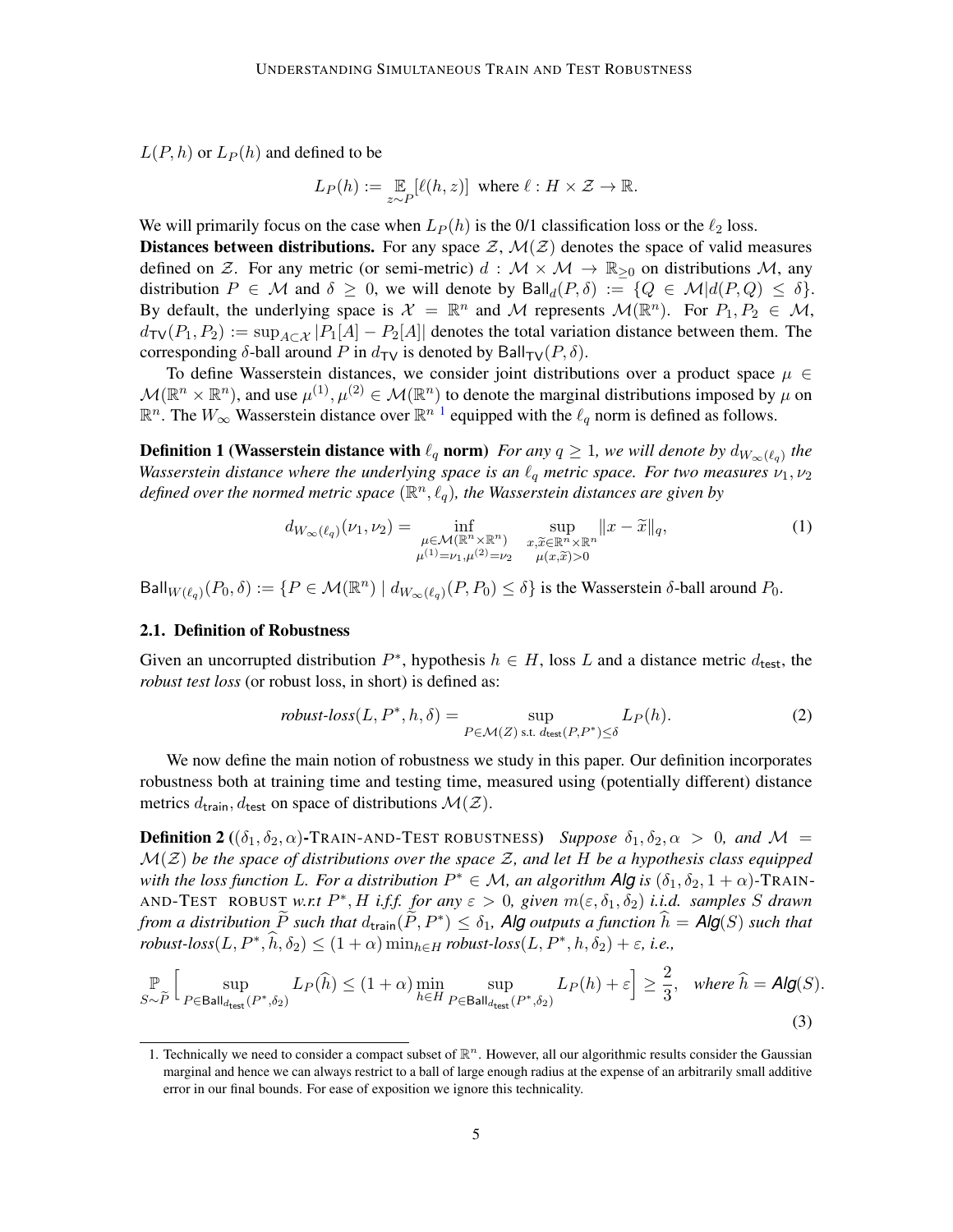*Given a family* P *of distributions, we say that Alg is train-and-test robust w.r.t.* (P, H, d) *if for any*  $P^* \in \mathcal{P}$ , Alg is TRAIN-AND-TEST *robust w.r.t.*  $P^*$ , *H (note that neither*  $\widetilde{P}$  *nor the test distribution* P *needs to be restricted to the family* P*).*

For binary classification, when the distribution shift is measured with a distance that involves a metric structure (e.g., Wasserstein  $W_\infty(\ell_q)$ ), it is more natural to measure these distances over the input space  $\mathcal{X} = \mathbb{R}^n$ , as opposed to over the space  $\mathcal{Z} = \mathcal{R}^n \times \{+1, 1\}$ . In this case, we will overload notation (when clear from context) and use  $d_{W_\infty(\ell_q)}(P,Q)$  to denote the distance  $d_{W_\infty(\ell_q)}(P_{\mathcal{X}},Q_{\mathcal{X}})$ .

We remark that  $(0, \delta, 1 + \alpha)$  refers to test-time robustness without any train-time robustness considerations, while  $(\delta, 0, 1 + \alpha)$  refers to train-time robustness. We will focus on two of the most common choices of distance metric — (i) the total variation distance  $d_{\text{TV}}$ , and (ii) the Wasserstein distance  $d_{W_\infty(\ell_q)}$ . The former is commonly used to capture contamination in training data [\(Huber,](#page-15-2) [2011\)](#page-15-2). The latter is often used to capture adversarial perturbations. In Section [A,](#page-18-0) we consider simple examples involving linear classification, regression and mean estimation. In these examples, we see that the setting when the test-time perturbations are measured in  $d_{\text{TV}}$  distance is less interesting.

#### <span id="page-5-1"></span>2.2. Population setting: test-time to simultaneous train-and-test robustness

We start by showing that robustness as defined in Def. [2](#page-4-0) is achievable in the population setting, when both train and test robustness are measured in the same metric. We prove that the existence of a hypothesis with good test-time robustness implies the existence of a hypothesis that has both train-time and test-time robustness in the same metric. Thus the goals of test-time robustness and train-time robustness are aligned. In fact, this simultaneous train-and-test robustness is achieved by an algorithm that given training samples from any distribution P, loss function L and  $\delta > 0$  outputs

$$
\widehat{h} = \underset{h \in H}{\text{argmin}} \text{ robust-loss}(L, \widetilde{P}, h, \delta) = \underset{h \in H}{\text{argmin}} \sup_{P \in \text{Ball}_d(\widetilde{P}, \delta)} L_P(h),
$$

where d is the metric over distributions. We call the above algorithm Robust-ERM( $\widetilde{P}$ ,  $\delta$ ). We first show a simple claim that suggests a connection between test-time robustness and TRAIN-AND-TEST robustness.

<span id="page-5-0"></span>**Claim 3** *Consider any hypothesis* H *over* Z, loss function  $L : \mathcal{M}(Z) \times H \to \mathbb{R}$ , and a metric  $d: \mathcal{M} \times \mathcal{M} \to \mathbb{R}_{\geq 0}$ . Suppose  $\alpha > 0$ ,  $P^* \in \mathcal{M}(\mathcal{Z})$  and let  $\eta(\delta) \coloneqq \min_{h \in H} \text{robust-loss}(L, P^*, h, \delta)$ . *Then for any*  $\delta_1, \delta_2 > 0$ , given training samples from any (corrupted) distribution  $\widetilde{P} \in \text{Ball}_d(P^*, \delta_1)$ , *the algorithm <code>Robust-ERM</code>(* $\widetilde{P}$ *,*  $\delta_1 + \delta_2$ *) <i>outputs*  $\widehat{h} \in H$  *which is test-time robust w.r.t*  $P^*$  *i.e.*,

$$
robust-loss(L, P^*, \hat{h}, \delta_2) = \sup_{Q \in \text{Ball}_d(P^*, \delta_2)} L_Q(\hat{h}) \le \eta(2\delta_1 + \delta_2)
$$
\n<sup>(4)</sup>

*Hence for any*  $\delta_1, \delta_2 > 0$ , *Robust-ERM* achieves  $(\delta_1, \delta_2, \frac{\eta(2\delta_1 + \delta_2)}{\eta(\delta_2)})$  $\frac{2\delta_1+\delta_2j}{\eta(\delta_2)}$ )-TRAIN-AND-TEST *robustness*.

When  $\delta_1 = \delta_2 = \delta$ , the above proposition provides a  $(\delta, \delta, \alpha(\delta))$ -TRAIN-AND-TEST robustness guarantee where  $\alpha(\delta) = \eta(3\delta)/\eta(\delta)$ . In general, the converse of the above proposition is not true, i.e. we do not expect that the existence of a good train robust hypothesis has implications for test robustness (i.e., test robustness is harder to achieve). The above theorem shows that a specific algorithm (Robust-ERM) achieves train-and-test robustness to an extent that depends on the best achievable test-time robustness. However, this does not give such a translation for every algorithm.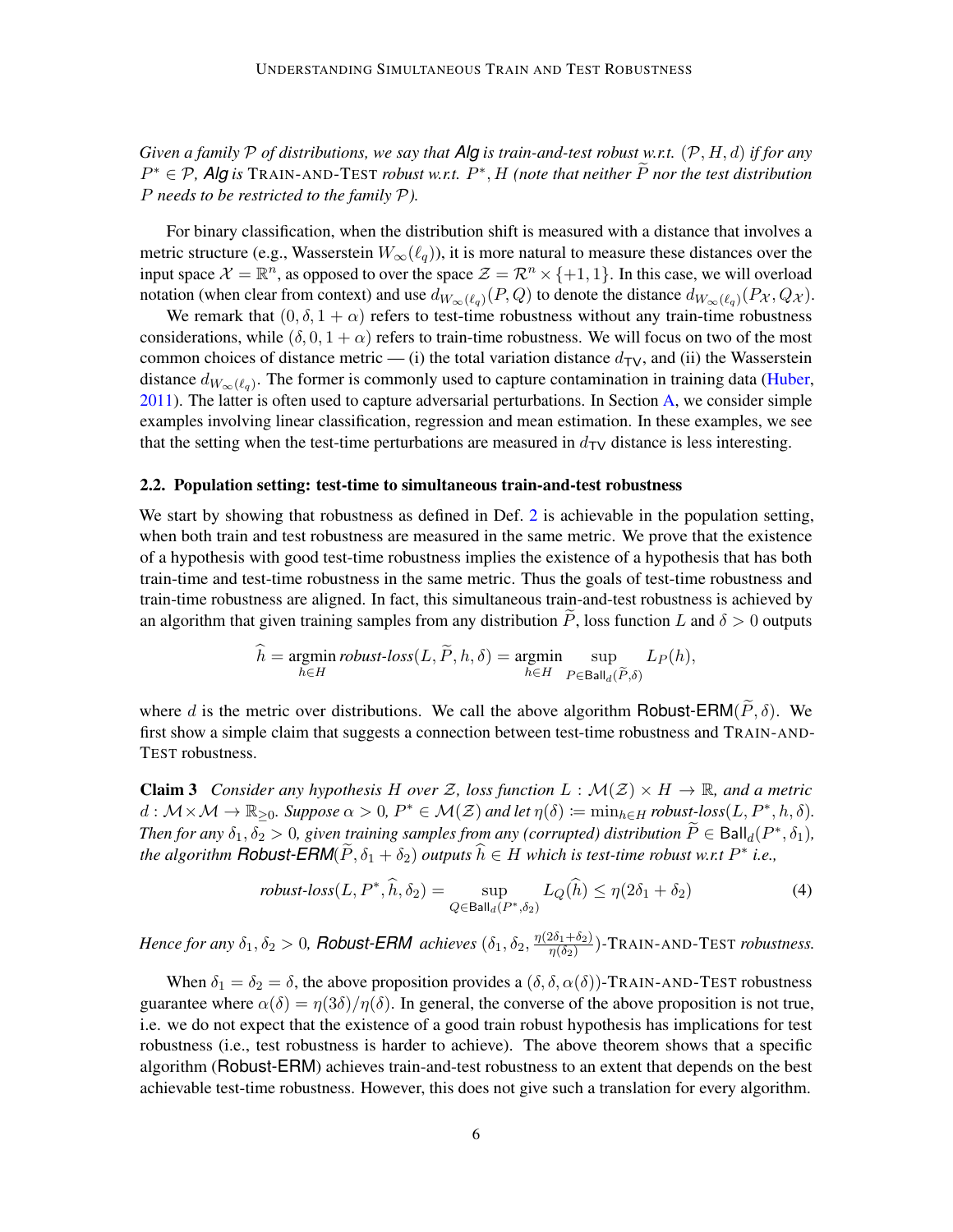**Proof** Consider the hypothesis  $\hat{h}$  output by Robust-ERM( $\tilde{P}$ ,  $\delta_1 + \delta_2$ ). Showing that  $\hat{h}$  achieves a guarantee of the form  $(3)$  involves proving a upper bound on the robust loss of h, as well as a lower bound on the robust loss of the optimal hypothesis w.r.t distribution  $P^*$ . This is carried out using the following careful sequence of inequalities. The main observation is that the robust loss achieved by  $h = \operatorname{argmin}_{h \in H} \sup_{Q \in \text{Ball}_d(\widetilde{P}, \delta_1 + \delta_2)} L_Q(h)$  is given by

<span id="page-6-1"></span>
$$
\sup_{Q \in \text{Ball}_d(P^*, \delta_2)} L_Q(\hat{h}) \le \sup_{Q \in \text{Ball}_d(\tilde{P}, \delta_1 + \delta_2)} L_Q(\hat{h}) \qquad \text{(by triangle inequality)}
$$
\n
$$
\le \inf_{h \in H} \sup_{Q' \in \text{Ball}_d(P^*, 2\delta_1 + \delta_2)} L_{Q'}(h) = \eta(2\delta_1 + \delta_2). \qquad (5)
$$

The inequality in [\(5\)](#page-6-1) holds since  $\text{Ball}_d(\widetilde{P}, \delta_1 + \delta_2) \subseteq \text{Ball}_d(P^*, 2\delta_1 + \delta_2)$ ; hence, the supremum over Ball<sub>d</sub> $(\widetilde{P}, \delta_1 + \delta_2)$  attained by (its minimizer)  $\widehat{h}$  is smaller than supremum over Ball<sub>d</sub> $(P^*, 2\delta_1 + \delta_2)$ attained by any  $h \in H$ . Finally the last equality holds by definition of  $\eta(2\delta_1 + \delta_2)$ . **The Second Second** 

The above theorem does not involve any statistical or computational considerations. In fact, the Robust-ERM algorithm that achieves the above guarantee may not be statistical efficient or computationally efficient. The following sections show how one can design efficient algorithms that achieve train-and-test robustness according to Def. [2](#page-4-0) in many settings. We remark that the above theorem also extends in a natural way to algorithms (other than Robust-ERM) that do not necessarily achieve the optimal robust test loss, but achieve it approximately (see Claim [17](#page-19-0) in Appendix [B\)](#page-19-1).

#### <span id="page-6-0"></span>3. Computationally efficient train-and-test-robust classification

In this section we design a polynomial time algorithm that achieves the simultaneous train-and-test robustness requirement in Eq [\(3\)](#page-4-2) with  $\alpha = O(1)$ , when H is the class of linear classifiers. In particular, we will assume that the structured family  $P$  comprises all distributions  $P^*$  over  $\mathbb{R}^n \times \{-1, +1\}$  such that the marginal of  $P^*$  is the Gaussian distribution  $N(0, I)$ . Let  $H = \{h :$  $x \mapsto \text{sgn}(w \cdot x) : w \in \mathbb{R}^n, ||w||_2 = 1$ . Let  $w^*$  be optimizer of the robust loss:

$$
w^* = \underset{w \in H}{\text{argmin}} \text{ robust-loss}(L, P^*, w, \delta) = \underset{w \in H}{\text{argmin}} \sup_{P \in \text{Ball}_d(P^*, \delta_2)} L_P(h).
$$

The loss L is the 0/1 loss, i.e.,  $L_P(w) = \mathbb{P}_{(x,y)\sim P}[y \neq \text{sgn}(w \cdot x)]$ . We will assume that both the train and test perturbations are measured in the  $d_{W_\infty(\ell_q)}$  metric. It will be instructive to think of  $q = \infty$  for the results. Note that since the labels y take values in  $\{-1, +1\}$  we only consider perturbations made to the marginal distribution over  $\mathbb{R}^n$ . Recall that our goal is to output a classifier that is competitive with  $w^*$  when given access to samples drawn from  $\widetilde{P} \in \text{Ball}_{W(\ell_q)}(P^*, \delta_1)$ . Our main theorem is stated below.

**Theorem 4** *There is an algorithm Alg* (see Figure [\(1\)](#page-9-0)) and absolute constants  $\alpha$ ,  $c > 0$ , such that *for any*  $\delta_1, \delta_2, \varepsilon > 0$  *such that*  $\delta_1 \leq c \cdot \delta_2$ , **Alg** *takes as input*  $m(\varepsilon, \delta_1, \delta_2) = poly(n, \frac{1}{\varepsilon})$  *samples*  $d$ rawn *i.i.d.* from  $\widetilde{P} \in \text{Ball}_{W(\ell_q)}(P^*, \delta_1)$ , runs in time polynomial in  $m(\varepsilon, \delta_1, \delta_2)$ , and outputs with *probability at least* 2/3*, a hypothesis* w *such that*

<span id="page-6-2"></span>robust-loss
$$
(L, P^*, w, \delta_2) \le (1 + \alpha) \cdot robust-loss(L, P^*, w^*, \delta_2) + \varepsilon.
$$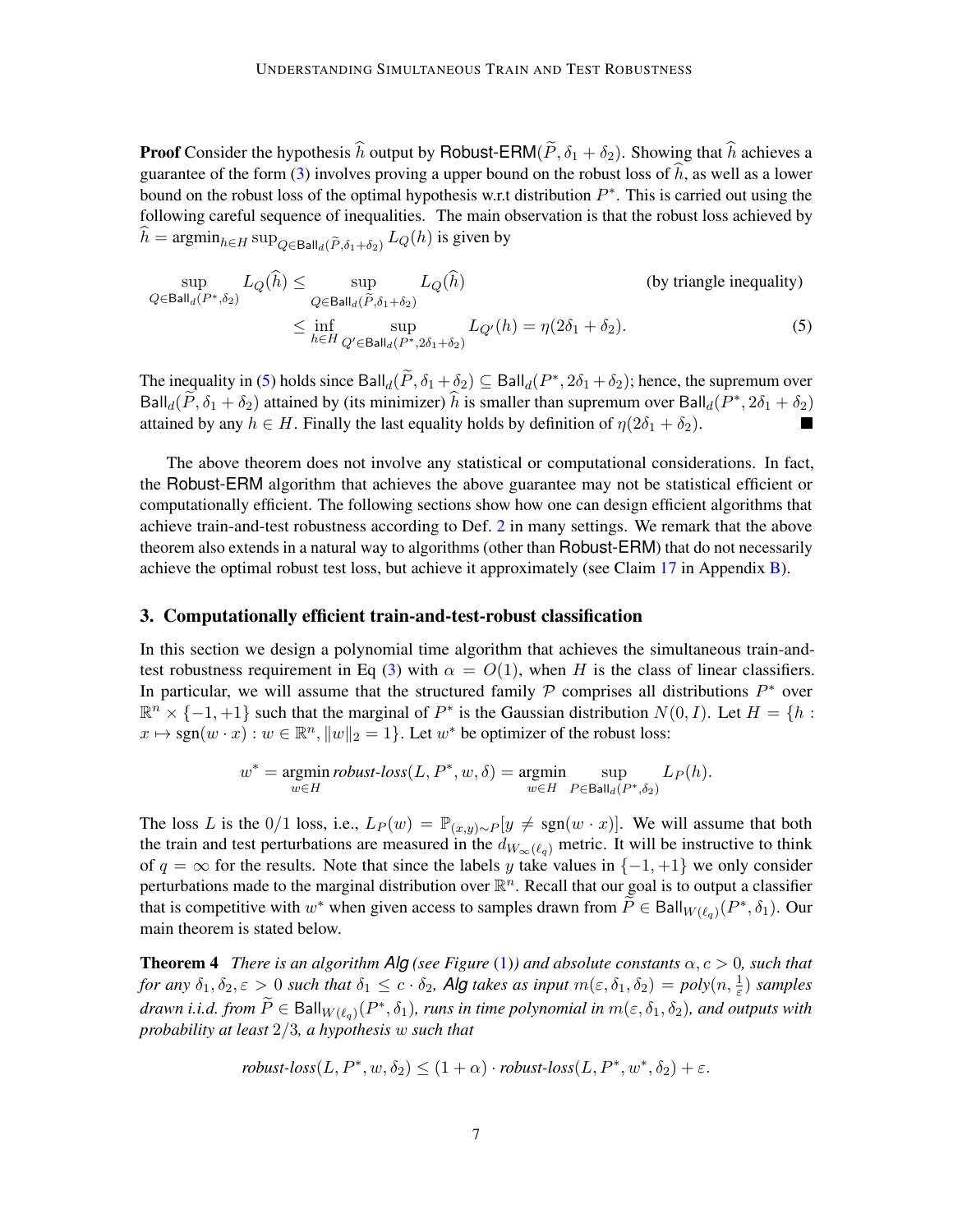We remark that one can use Claim [17](#page-19-0) to obtain different tradeoffs in the constants for  $\delta_1, \delta_2$ and  $\alpha$ . In the rest of the section we outline our proposed algorithm and and ideas behind the proof of the above theorem. The formal proofs are in Appendix [C.](#page-19-2) First we show that for the robust loss of a classifier to be small, it must be sparse (in an appropriate sense). This structural claim follows from the following two lemmas that prove the upper and the lower bounds on the robust loss of any classifier w. In what follows  $\Phi(\cdot)$  is the CDF of a standard Gaussian, and for  $a > 0$ ,  $1 - 2\Phi(a) = \mathbb{P}_{x \sim N(0,1)}[|x| < a].$ 

<span id="page-7-0"></span>**Lemma 5 (Upper bound on loss)** Suppose w is a classifier achieving error  $\eta(w)$  on  $P^*$ . Then

<span id="page-7-1"></span>
$$
robust\text{-}loss(L, P^*, w, \delta) \le \eta + 1 - 2\Phi(\delta||w||_{q^*}) = \eta + O(\delta||w||_{q^*}).\tag{6}
$$

*When*  $\eta(w) = 0$ ,  $L(w) = 1 - 2\Phi(\delta ||w||_{q^*}).$ 

In the above lemma  $q^*$  is the parameter for the dual norm of the  $\ell_q$  norm. Before proceeding to the proof of the lemma, we state a simple claim below (see Appendix [C](#page-19-2) for the proof) that will be used in establishing both the upper and the lower bounds.

**Claim 6** For a unit vector w with  $||w||_2 = 1$ , then the robust loss on  $P^*$ 

$$
\text{robust-loss}(L, P^*, w, \delta) := \sup_{\substack{P: \\ d_{W_{\infty}(\ell_q)}(P, P^*) \le \delta}} \mathbb{E}_{\substack{\overline{x}, y \sim P \\ d_{W_{\infty}(\ell_q)}(P, P^*) \le \delta}} [\ell(w, (\tilde{x}, y))] = \mathbb{E}_{(x, y) \sim P^*} [y \langle w, x \rangle < \delta \|w\|_{q^*}].
$$
\n
$$
(7)
$$

**Proof** [Proof of Lemma [5\]](#page-7-0) First, let us handle the case  $\eta(w) = 0$ . Let us call this classifier  $w^*$ . This follows by direct substitution in Claim [6](#page-7-1) and observing that for  $(x, y) \sim P^*$ ,  $y \langle w, x \rangle = |\langle w, x \rangle|$ . In the general case, again using Claim [6](#page-7-1)

$$
\mathbb{P}_{(x,y)\sim P^*} \left[ y\langle w, x \rangle < \delta \|w\|_{q^*} \right] = \mathbb{P}_{(x,y)\sim P^*} \left[ y = \text{sign}(\langle w, x \rangle) \, ; \, y\langle w, x \rangle < \delta \|w\|_{q^*} \right] \\
+ \mathbb{P}_{(x,y)\sim P^*} \left[ y \neq \text{sign}(\langle w, x \rangle) \, ; \, y\langle w, x \rangle < \delta \|w\|_{q^*} \right] \\
\leq \mathbb{P}_{(x,y)\sim P^*} \left[ \text{sign}(\langle w, x \rangle) \langle w, x \rangle < \delta \|w\|_{q^*} \right] + \mathbb{P}_{(x,y)\sim P^*} \left[ y \neq \text{sign}(\langle w, x \rangle) \right] \\
= 1 - 2\Phi(\delta \|w\|_{q^*}) + \eta.
$$

П

The following claim shows a lower bound on the robust loss.

<span id="page-7-2"></span>**Lemma 7 (Lower bound on robust loss)** Suppose w is a classifier achieving error  $\eta(w)$  on  $P^*$ . *Then*

$$
robust\text{-}loss(L, P^*, w, \delta) \ge \frac{\eta(w)}{2} + \frac{1}{2} \Big( 1 - 2\Phi(\delta \|w\|_{q^*}) \Big) \ge \frac{\eta(w)}{2} + \Omega(1) \cdot \min\{\delta \|w\|_{q^*}, 1\}. \tag{8}
$$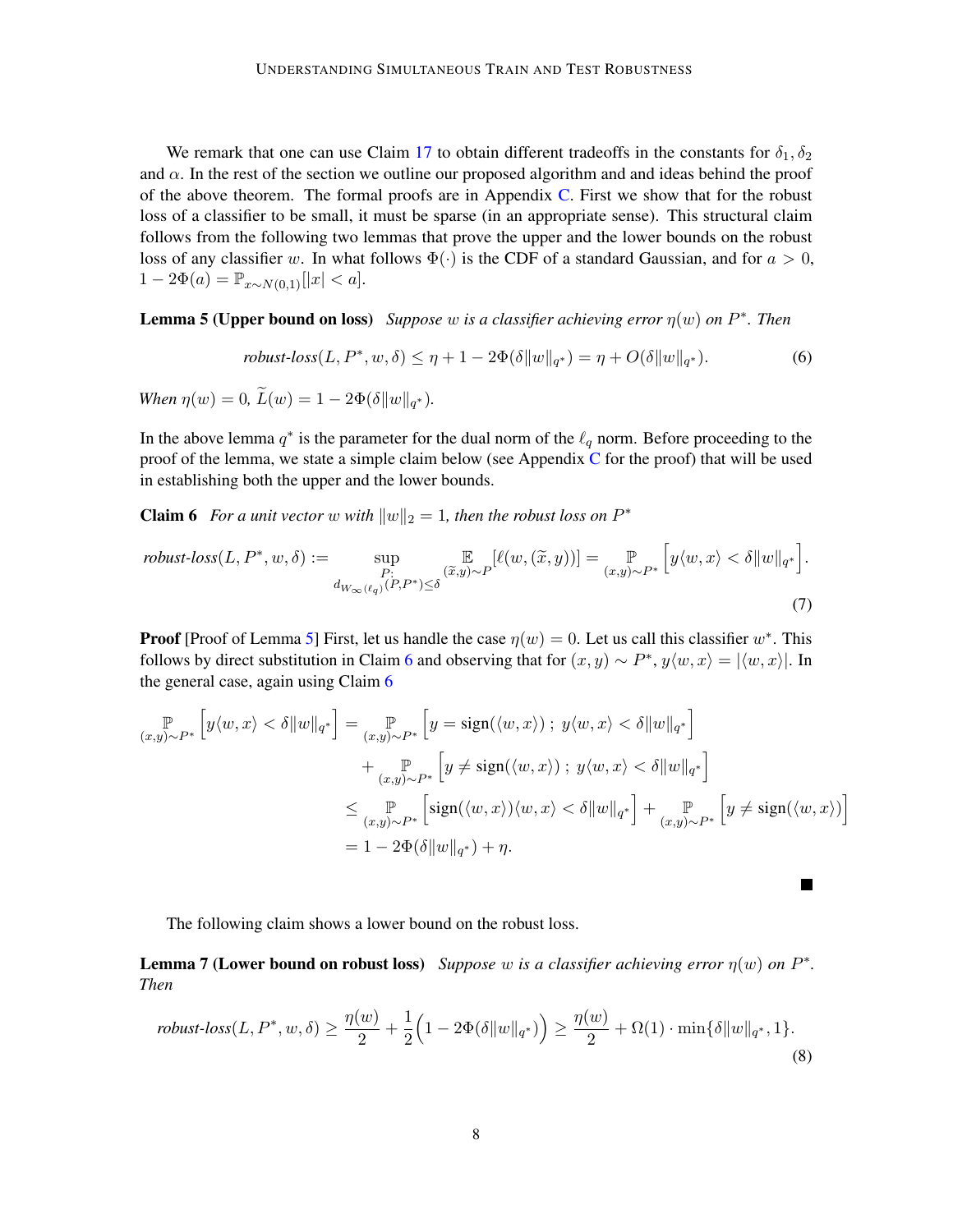Proof Using Claim [6](#page-7-1)

$$
\text{robust-loss}(L, P^*, w, \delta) = \mathop{\mathbb{P}}_{(x,y)\sim P^*} \left[ y \langle w, x \rangle < \delta \| w \|_{q^*} \right]
$$
\n
$$
= \mathop{\mathbb{P}}_{(x,y)\sim P^*} \left[ y \langle w, x \rangle < 0 \right] + \mathop{\mathbb{P}}_{(x,y)\sim P_0} \left[ 0 \le y \langle w, x \rangle < \delta \| w \|_{q^*} \right]
$$
\n
$$
= \eta(w) + \mathop{\mathbb{P}}_{(x,y)\sim P^*} \left[ 0 \le y \langle w, x \rangle < \delta \| w \|_{q^*} \right]. \tag{9}
$$

We will lower bound the second term by coupling to  $\mathcal{U} = \{u : 0 \le \langle w, u \rangle \le \delta ||w||_{q^*}\}.$  Let  $h(x) = y \in {\pm 1}$  refer to the label of x. In particular, consider the coupling given by  $\phi(x) = h(x)x$ . Observe that  $y\langle w, x \rangle = \langle w, \phi(x) \rangle$ . Ideally this mapping is measure preserving and surjective (note that it is also at most 2-to-1, though this is not useful here). The following simple observation characterizes the "bad" points for the map.

**Claim 8** The set of  $u \in \mathbb{R}^n$  with no preimages is given by

$$
\{u \in \mathbb{R}^n : \phi^{-1}(u) = \emptyset\} = \{u \in \mathbb{R}^n : h(u) = -1 \text{ and } h(-u) = 1\}.
$$

*Moreover the measure of such*  $u \in U$  *with no preimage is upper bounded:* 

<span id="page-8-0"></span>
$$
\mathbb{P}_{u \sim N(0,I)} \left[ u \in \mathcal{U}; \ \phi^{-1}(u) = \emptyset \right] \le \frac{\eta(w)}{2}.
$$

We now finish the proof of Lemma [7](#page-7-2) assuming the claim. By the second part of Claim [8,](#page-8-0)

$$
\mathbb{P}_{x \sim N(0,I)} \left[ y \langle w, x \rangle < \delta \| w \|_1 \right] = \mathbb{P}_{u \sim N(0,I)} [u \in \mathcal{U}] - \mathbb{P}_{u \sim N(0,I)} [u \in \mathcal{U} \text{ and } \phi^{-1}(u) = \emptyset] \\
\geq \frac{1}{2} \left( 1 - 2\Phi(\delta \| w \|_{q^*}) \right) - \frac{\eta(w)}{2}.
$$

Substituting this in  $(9)$  finishes the proof of the lemma.

<span id="page-8-1"></span>
$$
\blacksquare
$$

 $\blacksquare$ 

We now finish the proof of the inner claim in the above lemma.

**Proof** [Proof of Claim [8\]](#page-8-0) Consider  $x_1 = u$  and  $x_2 = -u$ . Since  $\phi(x_1) \neq u$  we have  $h(x_1) =$  $h(u) = -1$ . Similarly since  $\phi(x_2) \neq u$ , we have  $h(-u) = 1$ . This establishes the first part of the claim.

For the second part note that when  $\phi^{-1}(u) = \emptyset$  and  $\langle u, w \rangle \ge 0$ , the first part implies that both  $h(u)\langle w, u\rangle < 0$  and  $h(-u)\langle w, -u\rangle < 0$ . Hence both u and  $-u$  are mislabeled by w, but  $-u$  does not belong to  $U$ . Hence

$$
\mathbb{P}_{u}[u \in \mathcal{U}, \phi^{-1}(u) = \emptyset] \leq \frac{1}{2} \mathbb{P}_{u}[h(u)\langle w, u\rangle < 0] \leq \frac{\eta(w)}{2}.
$$

From Lemma [5](#page-7-0) and Lemma [7](#page-7-2) we know that  $w^*$  achieves a robust loss of  $\Theta(\eta(w^*) + \kappa \delta_2)$ , where  $\kappa = ||w^*||_{q^*}$ . Furthermore, we can assume without loss of generality that  $\kappa = O(\frac{1}{\delta_0})$  $\frac{1}{\delta_2}$ ) since otherwise any hypothesis w will be a constant approximation to the robust loss of  $w^*$ . Next notice that for any w such that  $||w - w^*||_2 \le \varepsilon$  and  $||w||_{q^*} \le \kappa$ , *robust-loss* $(L, P^*, w, \delta_2) \le O(\eta(w^*) + \varepsilon + \kappa \delta_2)$ .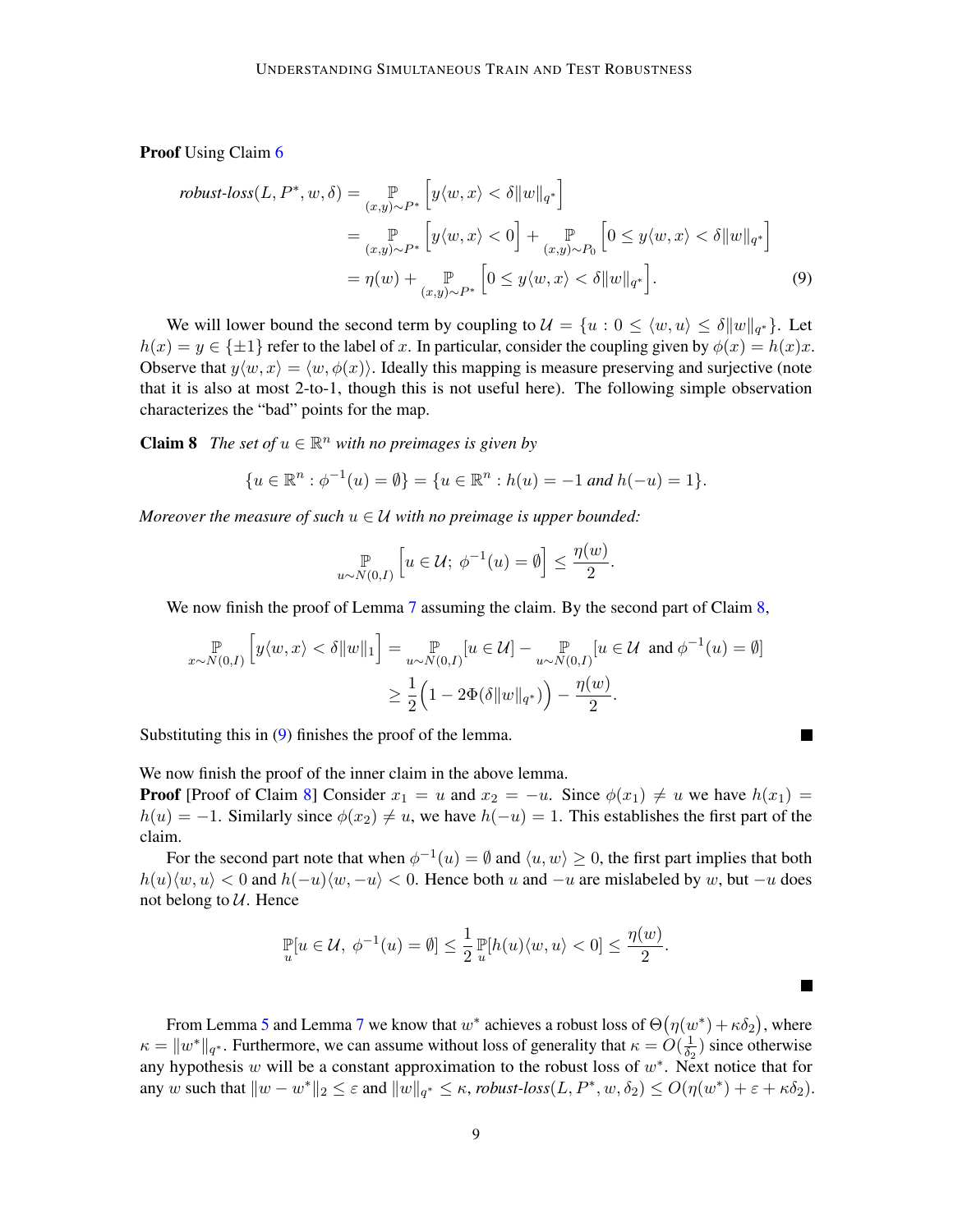Hence given labeled examples generated from  $\widetilde{P}$ , in order to get a constant factor guarantee for the objective in Eq. [\(3\)](#page-4-2), our goal is to output a vector w such that  $||w - w^*||_2 \le O(\eta(w^*) + \kappa \delta_2)$  and  $||w||_{q^*} \leq \kappa.$ 

Even without train-test corruptions, the above problem of learning  $w^*$  is non-trivial and corresponds to that of agnostically learning halfspaces. This problem has been widely studied and there exist efficient algorithms that can approximate  $w^*$  up to an  $O(\eta(w^*))$  error [\(Klivans et al.,](#page-16-5) [2009;](#page-16-5) [Awasthi et al.,](#page-13-0) [2014;](#page-13-0) [Daniely,](#page-14-4) [2015;](#page-14-4) [Diakonikolas et al.,](#page-15-14) [2020b,](#page-15-14) [2021\)](#page-15-7). In general these algorithms will not work when the train distribution is corrupted under the  $d_{W_\infty(\ell_q)}$  metric. Even ignoring train-corruptions these algorithms will not achieve test-time robustness as there is no guarantee that the output hypothesis  $w$  will be sparse. However we show that a suitable adaptation of the agnostic learning algorithm of [Awasthi et al.](#page-13-0) [\(2014\)](#page-13-0) can indeed achieve the desired train-test guarantee. The algorithm of [Awasthi et al.](#page-13-0) [\(2014\)](#page-13-0) works by iteratively solving a series of hinge loss minimization problems in order to improve the current guess  $w_k$  for  $w^*$ . The algorithm focuses the minimization problem on parts of the distribution that get more and more concentrated around the current guess  $w_k$ . In particular, these regions are defined by  $|w_k \cdot x| \leq b_k$  for a carefully chosen value of  $b_k$ . In the presence of corruptions in the  $d_{W_\infty(\ell_q)}$  metric these regions could become very different from the "ideal" regions thereby rendering the iterative procedure meaningless. To overcome this we use the claim from Lemma [5](#page-7-0) and Lemma [7](#page-7-2) that the true classifier  $w^*$  is sparse. We show that if the optimization is performed over such sparse classifiers in each iteration, then one can define adjusted regions that are not too far from the ideal ones. Based on the above intuition our main algorithm is sketched in Figure [1.](#page-9-0) For simplicity we assume that  $\kappa = \|w^*\|_{q^*}$  is known. A standard doubling trick can be used to remove this assumption. See Appendix [C.](#page-19-2)

 $\textbf{HINEELoss}(\widetilde{P}, \kappa, \delta_1, s, \varepsilon_0, w_0)$ 

**Input:** An Oracle to sample labeled examples from distribution  $\tilde{P}$ , bounds on  $\kappa$  and train corruption magnitude  $\delta_1$ , iteration bound s, precision value  $\varepsilon_0$ , initialization  $w_0$ .

- 1. Draw  $m_1$  labeled examples from  $\widetilde{P}$  and add them to a set W.
- 2. For  $k = 1, ..., s$ ,

(a) Find  $v_k$  such that  $||v_k - w_{k-1}||_2 \le r_k, ||v_k||_2 \le 1$  and  $||v_k||_{q^*} \le \kappa$  that achieves

$$
\ell_{\tau_k}(v_k, W) \le \min_{\substack{w: \|w - w_{k-1}\|_2 \le r_k, \\ \|w\|_2 \le 1, \|w\|_{q^*} \le \kappa}} \ell_{\tau_k}(w, W) + \varepsilon_0.
$$

- (b) Set  $w_k = \frac{v_k}{\|v_k\|_2}$ .
- (c) Clear the working set W.
- (d) Until  $m_{k+1}$  points are added to the set W, sample  $(x, y)$  from  $\widetilde{P}$  and add to W if  $|w_k \cdot x| \leq b_k$ .
- 3. Output: Return  $w_s$ .

<span id="page-9-0"></span>Figure 1: Iterative Hinge Loss Minimization.

**Parameter Settings.** In the algorithm above we set the parameters as  $b_k = c_1 2^{-k} + \kappa \delta_1$ ,  $r_k =$  $c_2 2^{-k} + \kappa \delta_1$  and  $\tau_k = c_3 b_{k-1}$  for universal constants  $c_1, c_2 > 0, c_3 \in (0, 1)$  are absolute constants.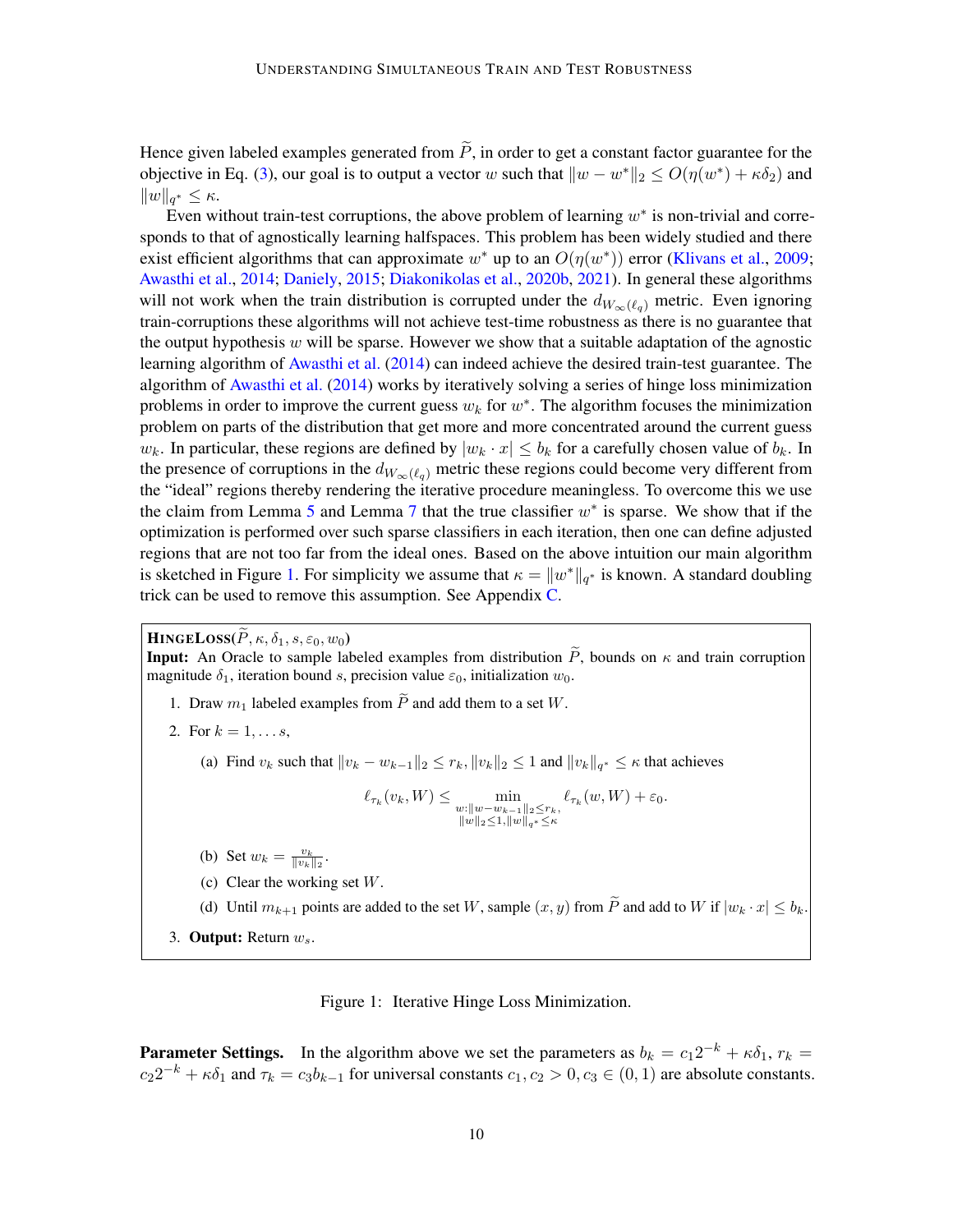Furthermore the hinge loss function  $\ell_{\tau}(w, W)$  is defined as

<span id="page-10-1"></span>
$$
\ell_{\tau}(w, W) = \frac{1}{|W|} \sum_{(x, y) \in W} \max\left(0, 1 - \frac{y(w \cdot x)}{\tau}\right).
$$
 (10)

Then we have the following guarantee that implies Theorem [4.](#page-6-2)

**Theorem 9** *There exist universal constants* c,  $c_1$  $c_1$ ,  $c_2$ ,  $c_3$ ,  $c_4 > 0$  *such that the algorithm from Figure 1 when run with*  $s \geq \lceil \log(1/\varepsilon) \rceil$ ,  $\kappa \leq O(||w^*||_{q^*})$ ,  $\varepsilon_0 = c_3$ , and  $w_0$  such that  $\theta(w_0, w^*) < \frac{\pi}{2}$  $\frac{\pi}{2}$ , uses  $poly(n, \frac{1}{\varepsilon})$  *examples from*  $\widetilde{P}$  *and outputs, with constant probability,*  $w_s$  *such that*  $||w_s - w^*||_2 \le \varepsilon$ , *provided that*  $\eta(w^*) + \kappa \delta_2 \leq \varepsilon/c_4$  *and*  $\delta_1 \leq c \cdot \delta_2$ *.* 

Training corruptions in  $d_{\text{TV}}$ . We also study a more challenging setting where in addition to corruptions in the Wasserstein metric, the training data is also corrupted in the  $d_{\text{TV}}$  metric. We show that even under this stronger corruption model, we can achieve the robustness guarantee in Eq. [\(3\)](#page-4-2). In order to do this we again follow the iterative hinge loss minimization approach outlined in Figure [1.](#page-9-0) However, we cannot simply minimize the hinge loss over the entire working set  $W$ (step 2(a) of the algorithm). This is due to the presence of "malicious" examples resulting from the fact that  $\tilde{P}$  consists of corruptions in  $d_{\text{TV}}$  as well. Instead, we first perform an outlier removal procedure that reweighs the working set  $W$  such that the variance of the data in all sparse directions is controlled. Such an outlier removal followed by a weighted hinge loss minimization lets us defend simultaneously against corruptions in  $d_{W_\infty(\ell_q)}$  and  $d_{\text{TV}}$ . See Appendix [C](#page-19-2) for the formal guarantee and proofs.

# <span id="page-10-0"></span>4. Computationally-efficient train-and-test-robust linear regression

We next turn our attention to the problem of linear regression and design a polynomial-time algorithm that achieves the simultaneous train-and-test requirement of [\(3\)](#page-4-2) with  $\alpha = O(1)$ . As in the previous section, we will assume that the structured family P comprises of distributions  $P^*$  over  $\mathbb{R}^n \times \mathbb{R}$ , that follow the standard model of noisy linear regression, i.e,  $(x, y) \sim P^*$  is generated by sampling  $x \sim N(0, I)$ , and  $y = w_0^\top \cdot x + \xi$ , where  $\xi$  is independent mean zero noise with bounded variance  $\sigma^2$ . The marginal of  $P^*$  over  $\mathbb{R}^n$  is the standard normal distribution  $N(0, I)$ . Let  $H = \{h : x \mapsto w \cdot x\}$ . We assume that the loss L is the squared loss, i.e.  $L_P(w) = \mathbb{E}_{(x,y)\sim P}(y - w \cdot x)^2$ . Let  $w^*$  be the optimizer of the robust test loss i.e.,

$$
w^* = \underset{w \in H}{\text{argmin}} \text{ robust-loss}(L, P^*, w, \delta_2) = \underset{w \in H}{\text{argmin}} \sup_{P \in \text{Ball}_d(P^*, \delta_2)} L_P(h).
$$

We will assume that both the train and the test perturbations are measured in the  $d_{W_\infty(\ell_q)}$  metric. In contrast to the classification setting, in regression the perturbation can also affect the labels. We first observe that at the population-level one can derive a closed form expression for the robust test loss of any  $w \in H$  by characterizing the worst-case perturbation, i.e. we have the following Lemma.

**Lemma 10** *The robust loss of any*  $w \in H$  *is given by,* 

robust-loss
$$
(L, P^*, w, \delta_2)
$$
 =  $\mathbb{E}_{(x,y)\sim P^*}(y - w \cdot x)^2 + 2\delta_2 ||(w,1)||_{q^*} \mathbb{E}_{(x,y)\sim P^*}|y - w \cdot x|$   
+  $\delta_2^2 ||(w,1)||_{q^*}^2$ .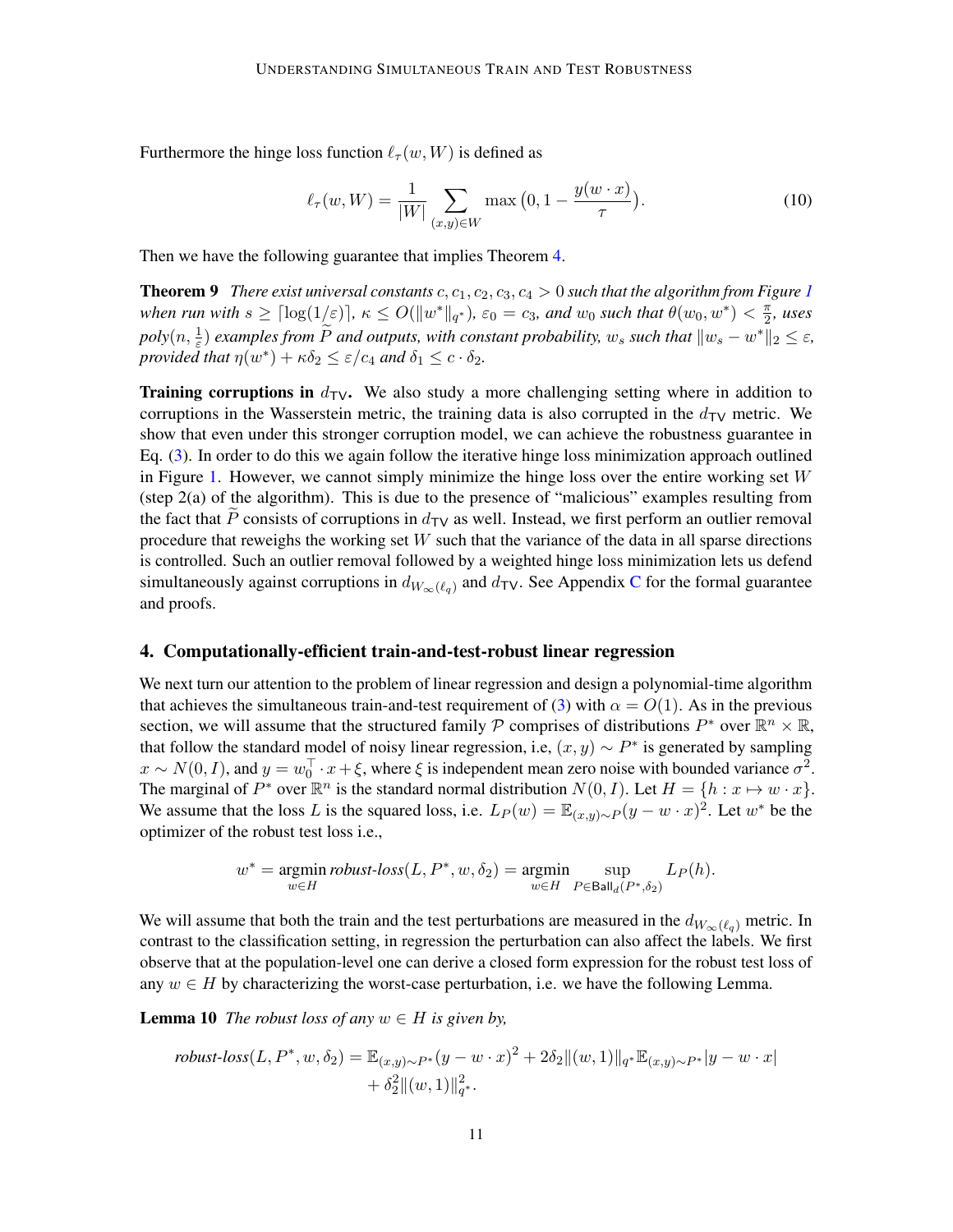Following, Claim [3,](#page-5-0) the above characterization suggests a natural strategy when, given samples from a distribution which is  $\delta_1$  far from  $P^*$ , of minimizing the robust test loss over a larger ball of radius  $\delta_1 + \delta_2$ . Formally, given samples from P we define the following estimate,

<span id="page-11-1"></span>
$$
\widehat{w} = \underset{w \in \mathbb{R}^n}{\operatorname{argmin}} \frac{1}{m} \sum_{i=1}^m (y_i - w \cdot x_i)^2 + 2(\delta_1 + \delta_2) ||(w, 1)||_{q^*} \frac{1}{m} \sum_{i=1}^m |y_i - w \cdot x_i|
$$
  
+  $(\delta_1 + \delta_2)^2 ||(w, 1)||_{q^*}^2$ . (11)

From a computational standpoint, we observe that the objective function is convex. In more detail, it can be written as the (sum of) the square of the positive convex function:  $|y_i - w \cdot x_i| + (\delta_1 + \delta_2)(1 +$  $\|w\|_{q^*}$ ). Thus, the optimization problem defining  $\hat{w}$  can be solved using sub-gradient descent.<br>Our main theorem stated below analyzes the statistical properties of the estimate  $\hat{w}$ .

Our main theorem stated below analyzes the statistical properties of the estimate  $\hat{w}$ .

**Theorem 11** *There are absolute constants*  $\alpha, c > 0$ *, such that for any*  $\delta_1, \delta_2, \epsilon > 0$ *, such that*  $\delta_1 \leq$  $c \cdot \delta_2$ , with  $m(\varepsilon, \delta_1, \delta_2) = poly(n, \frac{1}{\varepsilon}, ||w_0||_2, \sigma)$  *samples drawn i.i.d. from*  $\widetilde{P} \in \textsf{Ball}_{W(\ell_q)}(P^*, \delta_1)$ , *the estimate*  $\hat{w}$  *in Eq.* [\(11\)](#page-11-1) *with probability at least*  $2/3$ *, satisfies the condition that,* 

<span id="page-11-2"></span>robust-loss
$$
(L, P^*, \widehat{w}, \delta_2) \le (1 + \alpha) \cdot robust-loss(L, P^*, w^*, \delta_2) + \varepsilon.
$$

We outline the main ideas behind the proof of the theorem. The formal proofs are Appendix [D.](#page-26-0) Our proof has two components. As a consequence of Claim [3,](#page-5-0) it is straightforward to verify that, under the assumptions of the Theorem above, the minimizer of the robust test loss at radius  $\delta_1 + \delta_2$  yields an estimate that is  $(\delta_1, \delta_2, O(1))$  train-and-test robust.

The technical challenge then is to analyze the statistical properties of  $\hat{w}$ . We follow the standard technique, of showing uniform convergence of the objective in Eq. [\(11\)](#page-11-1) to its population counterpart. However, we need to address several technical challenges. The first is that, even though the distribution  $P^*$  is Gaussian, the sampling distribution  $\tilde{P}$  can have very different concentration properties. We address this by showing that the relevant functionals  $|y - w \cdot x|$  and its square, are still sub-Gaussian and concentrate sharply around their expectations. The second is the fact that naively we would require uniform convergence over an unbounded set (since the optimization is unconstrained). However, a careful argument shows that with high-probability the minimizer  $\hat{w}$ cannot be too far from  $w^*$  and so establishing uniform convergence over this smaller set of vectors w suffices.

#### <span id="page-11-0"></span>5. Computationally-efficient train-and-test-robust mean estimation

Finally, we consider the problem of mean estimation. In this setting, we will make relatively weak assumptions on the structured family  $P$ , assuming simply that the distribution  $P^*$  has (finite) mean  $\mu^*$ and variance  $\Sigma^*$ . We again assume that the loss L is the squared loss, i.e.  $L_P(w) = \mathbb{E}_{x \sim P} ||x - w||_2^2$ . and that perturbations are measured in the  $d_{W_\infty(\ell_\infty)}$  metric.

At the population-level one can derive a closed form expression for the robust loss.

Lemma 12 *The robust test loss is given by,*

robust-loss
$$
(L, P^*, w, \delta_2)
$$
 =  $\mathbb{E}_{x \sim P^*} ||x - w||_2^2 + 2\delta_2 \mathbb{E}_{x \sim P^*} ||x - w||_1 + \delta_2^2 n$ .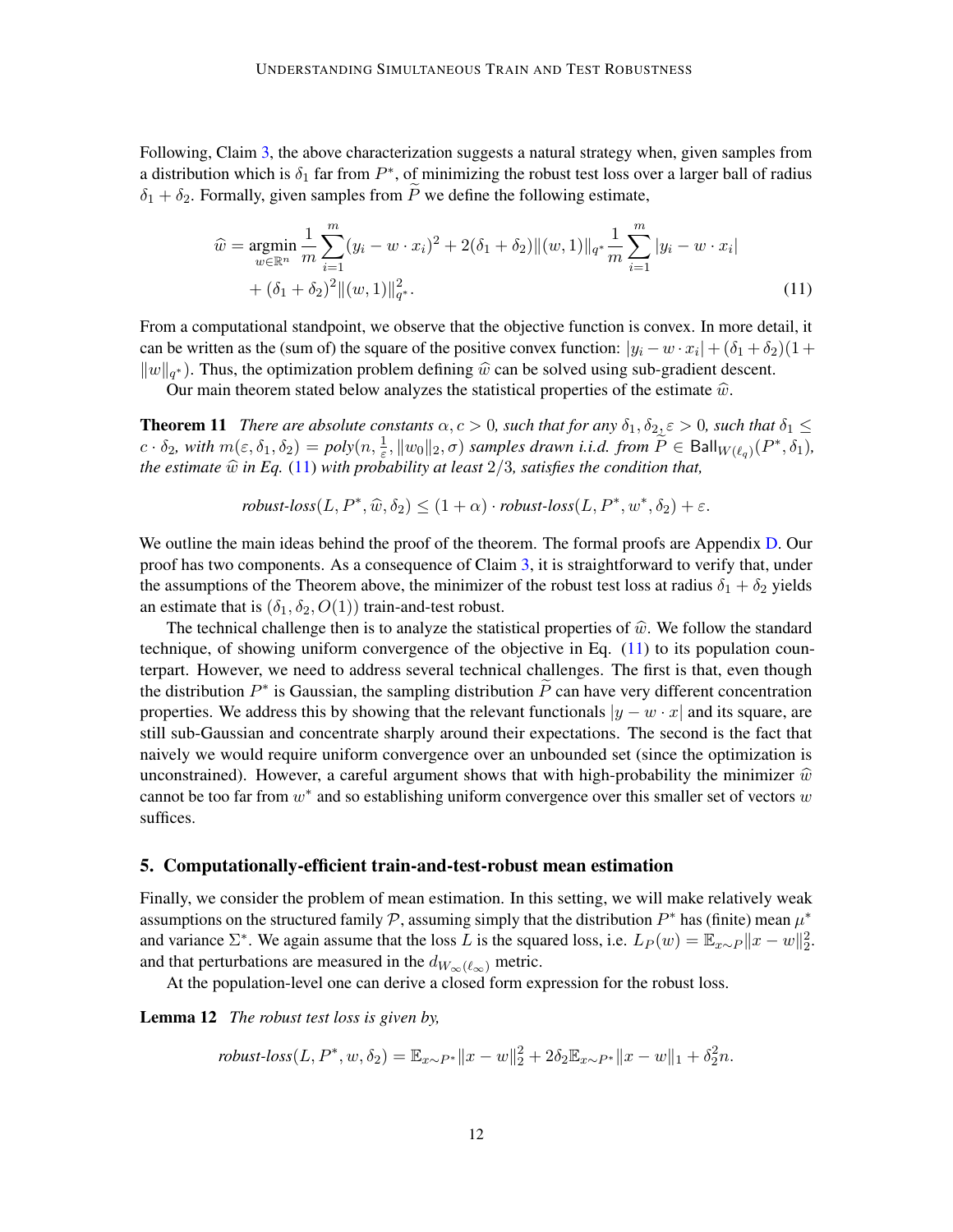As in the case of linear regression we define the following estimate,

<span id="page-12-3"></span><span id="page-12-1"></span>
$$
\widehat{w} = \underset{w \in \mathbb{R}^n}{\text{argmin}} \frac{1}{m} \sum_{i=1}^m \|x_i - w\|_2^2 + \frac{2(\delta_1 + \delta_2)}{m} \sum_{i=1}^m \|x_i - w\|_1. \tag{12}
$$

When  $\delta_1$  and/or  $\delta_2$  are non-zero, the loss is intuitive and leads to an estimate which interpolates between the (coordinatewise) mean and median of the data. This objective function is convex and straightforward to minimize, and furthermore the objective is separable across its coordinates.

Our main theorem stated below analyzes the statistical properties of the estimate  $\hat{w}$ .

**Theorem 13** *There are absolute constants*  $\alpha, c > 0$ *, such that for any*  $\delta_1, \delta_2, \epsilon > 0$ *, such that*  $\delta_1 \leq$  $c \cdot \delta_2$ , with  $m(\varepsilon, \delta_1, \delta_2) = poly(n, \frac{1}{\varepsilon}, ||\mu^*||_2, ||\Sigma^*||)$  *samples drawn i.i.d. from*  $\widetilde{P} \in \textsf{Ball}_{W(\ell_{\infty})}(P^*, \delta_1)$ , *the estimate*  $\hat{w}$  *in* [\(11\)](#page-11-1) *with probability at least*  $2/3$ *, satisfies the condition that,* 

 $robust-loss(L, P^*, \widehat{w}, \delta_2) \leq (1+\alpha) \cdot robust-loss(L, P^*, w^*, \delta_2) + \varepsilon.$ 

Once again, we proceed in two steps. We first show that the population robust loss minimizer corresponding to Eq. [\(12\)](#page-12-1) has favorable properties. In contrast to our previous result on linear regression, in this case we directly analyze the minimizer of the program in Eq. [\(12\)](#page-12-1) via the KKT conditions. Exploiting the fact that the optimization problem decomposes coordinate wise, and that along each coordinate the minimizer has a relatively simple structure (trading-off a squared and absolute loss) we give a sharp analysis of the statistical properties of  $\hat{w}$  in Appendix [E.](#page-30-0)

#### <span id="page-12-0"></span>6. Alternative Definition and Discussion

An alternate definition of train-and-test robustness is one that we call the "Weak Oracle" variant. Here the optimal algorithm (oracle) is also penalized for corruptions in the training set. In contrast to Def. [2](#page-4-0) where the optimal algorithm has knowledge of the uncorrupted distribution  $P^* \in \mathcal{P}$  (hence called "Strong Oracle"), in the Weak Oracle definition, the optimal algorithm is given access only to  $P$ . Hence our algorithm is compared against a weaker benchmark in the new definition.

While the above is less natural than Def. [2,](#page-4-0) it has the advantage that one can achieve non-trivial guarantees in settings where robust learning is infeasible against the stronger benchmark (Strong Oracle). E.g., consider the *realizable* setting where there exists an  $h^*$  such that  $L_{P^*}(h^*) = 0$ . If the radius of test perturbation  $\delta_2$  also equals zero, then the optimal robust loss equals the optimal loss at  $P^*$  and hence is zero. However, given only access to a corrupted distribution ( $\delta_1 \neq 0$ ), it would be information theoretically impossible for any algorithm to achieve zero robust test loss on  $P^*$ .

In order to formalize this, for a given  $\tilde{P}$  that is a corruption of an unknown  $P^* \in \mathcal{P}$ , define  $\mathcal{D}_{\tilde{P}}$  to the set of possible test distributions. This set can be obtained by first identifying all distrib be the set of possible test distributions. This set can be obtained by first identifying all distributions  $P_1$  within P that P could be a corruption of, and then identifying all distributions  $P_2$  that could be test corruptions of  $P_1$ . Formally we have that

<span id="page-12-2"></span>
$$
\mathcal{D}_{\widetilde{P}} = \{P_2 : \exists P_1, d_{\text{train}}(P, P_1) \le \delta_1, \text{ and, } d_{\text{test}}(P_1, P_2) \le \delta_2\}.
$$
\n(13)

Then we have the following alternate definition of train-and-test robustness.

**Definition 14** (WEAK ORACLE TRAIN-AND-TEST ROBUSTNESS) *Suppose*  $\delta_1, \delta_2, \alpha > 0$ , and  $M = M(Z)$  *be the space of distributions over the space Z, and let H be a hypothesis class*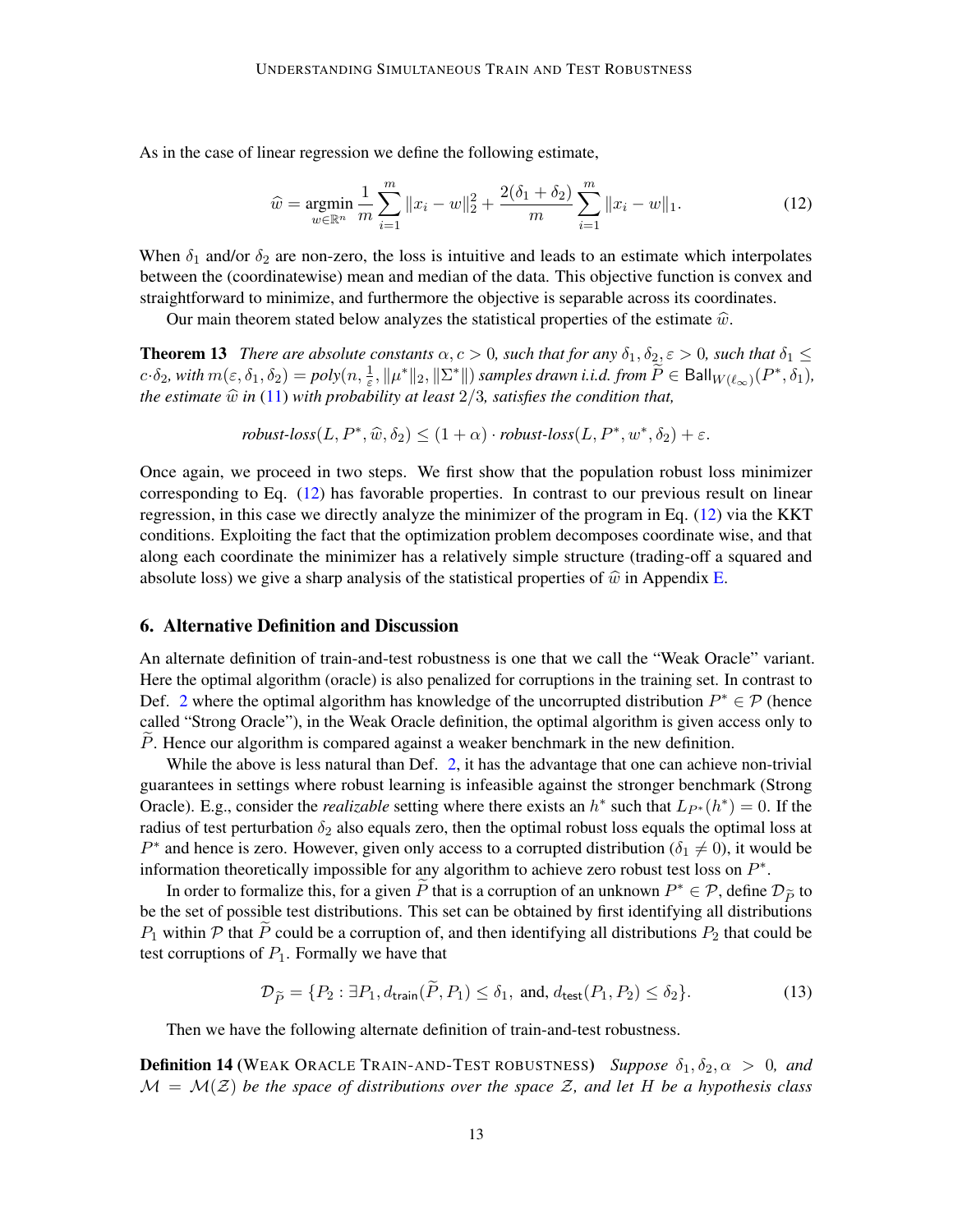*equipped with the loss function* L. An algorithm  $\overline{Alg}$  *is* ( $\delta_1, \delta_2, 1 + \alpha$ )-TRAIN-AND-TEST RO-BUST *w.r.t* P, H *i.f.f. for any*  $\varepsilon > 0$ , given  $m(\varepsilon, \delta_1, \delta_2)$  *i.i.d. samples* S drawn from P, Alg outputs a *function*  $h = Alg(S)$ ,

<span id="page-13-1"></span>
$$
\mathbb{P}\left[\sup_{S\sim\widetilde{P}} L_P(\widehat{h}) \le (1+\alpha)\min_{h\in H} \sup_{P\in\mathcal{D}_{\widetilde{P}}} L_P(h) + \varepsilon\right] \ge \frac{2}{3}, \quad \text{where } \widehat{h} = \text{Alg}(S). \tag{14}
$$

Note there is an unbounded algorithm (with access to infinite samples and time) that always satisfies the above definition with  $\alpha = 1$ . Hence this new definition can potentially avoid the situation where the optimal algorithm (or oracle) achieves zero loss. On the other hand, the definition of  $\mathcal{D}_{\tilde{D}}$ and the corresponding loss minimization objective makes it hard to study the design of efficient algorithms in this setting. Moreover, a guarantee as in  $(14)$  is relative, and does not necessarily tell us if we can achieve good robust test error. Nevertheless, we prove that if an algorithm is robust according to one notion of train-and-test robustness, then it also achieves train-and-test robustness in the other definition (with some loss in parameters).

<span id="page-13-3"></span>**(Informal) Theorem 15** *If an algorithm Alg is*  $(\delta_1, \delta_2, 1 + \alpha)$  *train-and-test robust according to Definition* [2,](#page-4-0) then it is also  $(\delta_1, \delta_2, 1+\alpha)$  *train-and-test robust according to Definition* [14.](#page-12-2) *Conversely, robustness according to Definition [14](#page-12-2) implies robustness according to Def. [2](#page-4-0) with an extra slack factor that allows the algorithm to compete with a benchmark defined over a slightly larger perturbation radius.*

See Appendix [F](#page-32-0) for a formal statement and details. To conclude, we studied the design of learning algorithms that are simultaneously robust to corruptions both at train-time and test-time. Our new notion of train-and-test robustness leads to several algorithmic and statistical implications. It allowed us to show close connections between test-time and train-time robustness, and to demonstrate that techniques designed for robustness to one form of corruption can be adapted to obtain algorithms that are simultaneously robust against both kinds of corruptions. It would be interesting to study our proposed notion of robustness in other learning settings to get reliable and efficient reliable algorithms.

## Acknowledgments

The second and third authors were supported by a Google Research Scholar program. In addition the last author was supported by NSF grants CCF-1652491, CCF-1637585 and CCF-1934931.

## References

- <span id="page-13-2"></span>Noga Alon and Assaf Naor. Approximating the cut-norm via grothendieck's inequality. In *Proceedings of the thirty-sixth annual ACM symposium on Theory of computing*, pages 72–80. ACM, 2004.
- <span id="page-13-0"></span>Pranjal Awasthi, Maria Florina Balcan, and Philip M Long. The power of localization for efficiently learning linear separators with noise. In *Proceedings of the forty-sixth annual ACM symposium on Theory of computing*, pages 449–458. ACM, 2014.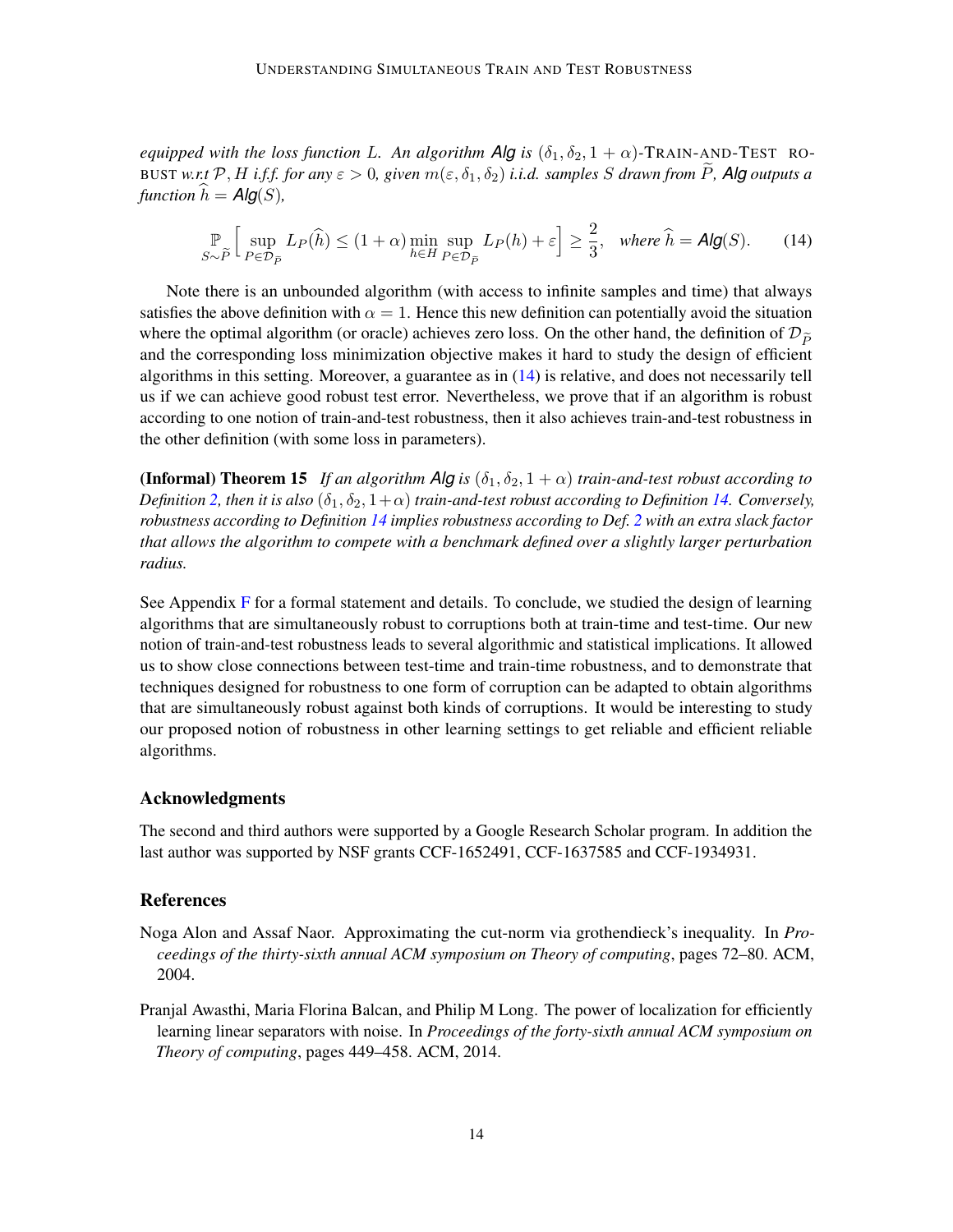- <span id="page-14-2"></span>Pranjal Awasthi, Abhratanu Dutta, and Aravindan Vijayaraghavan. On robustness to adversarial examples and polynomial optimization. In *Advances in Neural Information Processing Systems*, pages 13737–13747, 2019.
- <span id="page-14-10"></span>Pranjal Awasthi, Xue Chen, and Aravindan Vijayaraghavan. Estimating principal components under adversarial perturbations. In *Conference on Learning Theory*, pages 323–362. PMLR, 2020.
- <span id="page-14-7"></span>Sivaraman Balakrishnan, Simon S Du, Jerry Li, and Aarti Singh. Computationally efficient robust sparse estimation in high dimensions. In *Conference on Learning Theory*, pages 169–212, 2017.
- <span id="page-14-11"></span>Shai Ben-David, John Blitzer, Koby Crammer, Fernando Pereira, et al. Analysis of representations for domain adaptation. *Advances in neural information processing systems*, 19:137, 2007.
- <span id="page-14-1"></span>Aharon Ben-Tal, Laurent El Ghaoui, and Arkadi Nemirovski. *Robust optimization*. Princeton university press, 2009.
- <span id="page-14-0"></span>Battista Biggio, Igino Corona, Davide Maiorca, Blaine Nelson, Nedim Šrndic, Pavel Laskov, Giorgio ´ Giacinto, and Fabio Roli. Evasion attacks against machine learning at test time. In *Joint European conference on machine learning and knowledge discovery in databases*, pages 387–402. Springer, 2013.
- <span id="page-14-12"></span>John Blitzer, Koby Crammer, Alex Kulesza, Fernando Pereira, and Jennifer Wortman. Learning bounds for domain adaptation. 2008.
- <span id="page-14-8"></span>Avrim Blum, Alan Frieze, Ravi Kannan, and Santosh Vempala. A polynomial-time algorithm for learning noisy linear threshold functions. *Algorithmica*, 22(1):35–52, 1998.
- <span id="page-14-14"></span>Sébastien Bubeck, Yin Tat Lee, Eric Price, and Ilya Razenshteyn. Adversarial examples from cryptographic pseudo-random generators. *arXiv preprint arXiv:1811.06418*, 2018a.
- <span id="page-14-13"></span>Sébastien Bubeck, Eric Price, and Ilya Razenshteyn. Adversarial examples from computational constraints. *arXiv preprint arXiv:1805.10204*, 2018b.
- <span id="page-14-9"></span>Brian Bullins, Elad Hazan, and Tomer Koren. The limits of learning with missing data. In *Proceedings of the 30th International Conference on Neural Information Processing Systems*, pages 3503–3511, 2016.
- <span id="page-14-5"></span>Mengjie Chen, Chao Gao, Zhao Ren, et al. A general decision theory for huber's  $\varepsilon$ -contamination model. *Electronic Journal of Statistics*, 10(2):3752–3774, 2016.
- <span id="page-14-6"></span>Mengjie Chen, Chao Gao, Zhao Ren, et al. Robust covariance and scatter matrix estimation under huber's contamination model. *The Annals of Statistics*, 46(5):1932–1960, 2018.
- <span id="page-14-3"></span>Corinna Cortes and Vladimir Vapnik. Support-vector networks. *Machine learning*, 20(3):273–297, 1995.
- <span id="page-14-15"></span>Daniel Cullina, Arjun Nitin Bhagoji, and Prateek Mittal. Pac-learning in the presence of evasion adversaries. *arXiv preprint arXiv:1806.01471*, 2018.
- <span id="page-14-4"></span>Amit Daniely. A ptas for agnostically learning halfspaces. In *Conference on Learning Theory*, pages 484–502, 2015.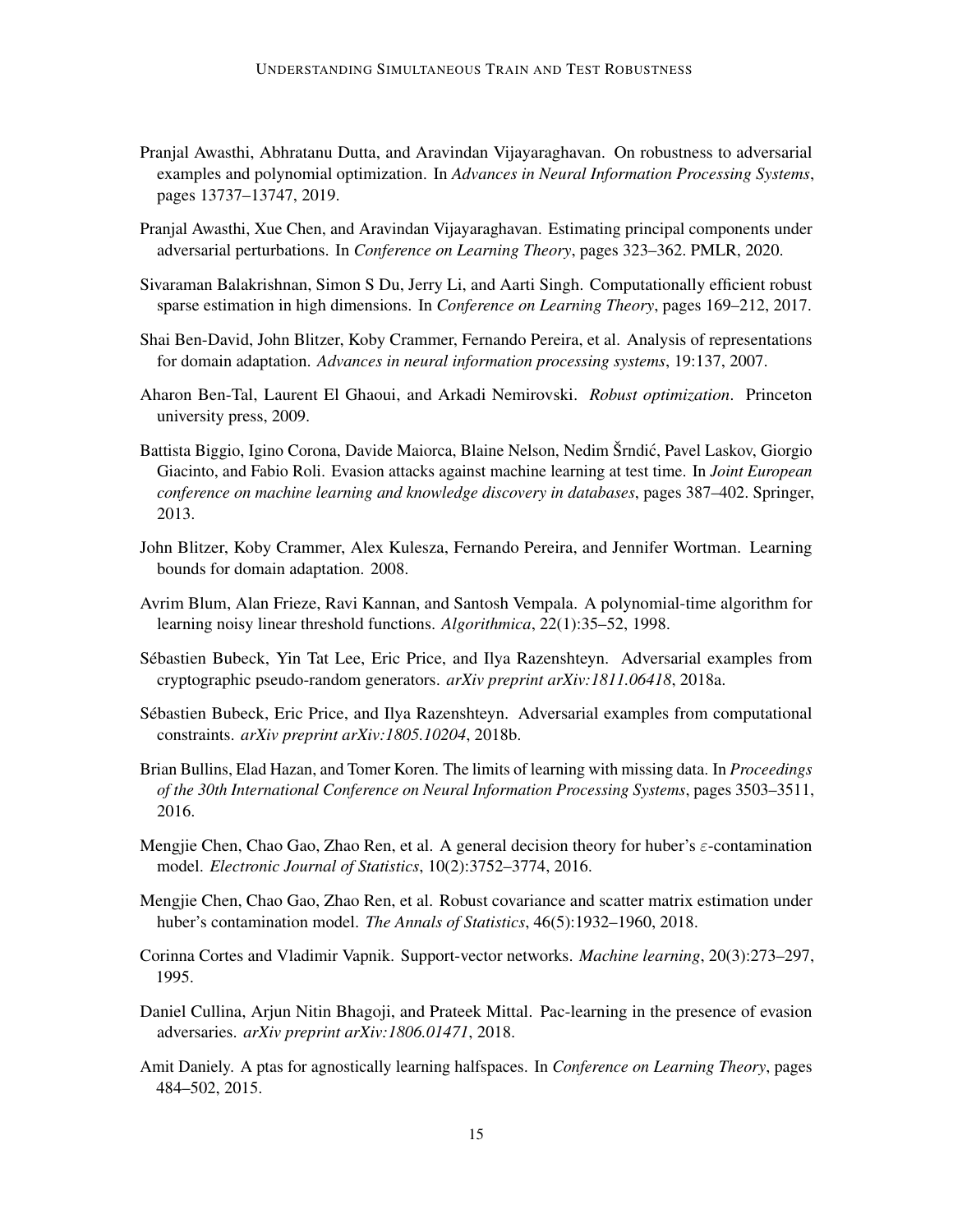- <span id="page-15-12"></span>Shai Ben David, Tyler Lu, Teresa Luu, and Dávid Pál. Impossibility theorems for domain adaptation. In *Proceedings of the Thirteenth International Conference on Artificial Intelligence and Statistics*, pages 129–136. JMLR Workshop and Conference Proceedings, 2010.
- <span id="page-15-9"></span>Ilias Diakonikolas, Gautam Kamath, Daniel M Kane, Jerry Li, Jacob Steinhardt, and Alistair Stewart. Sever: A robust meta-algorithm for stochastic optimization. *arXiv preprint arXiv:1803.02815*, 2018a.
- <span id="page-15-3"></span>Ilias Diakonikolas, Daniel M Kane, and Alistair Stewart. Learning geometric concepts with nasty noise. In *Proceedings of the 50th Annual ACM SIGACT Symposium on Theory of Computing*, pages 1061–1073. ACM, 2018b.
- <span id="page-15-8"></span>Ilias Diakonikolas, Gautam Kamath, Daniel Kane, Jerry Li, Ankur Moitra, and Alistair Stewart. Robust estimators in high-dimensions without the computational intractability. *SIAM Journal on Computing*, 48(2):742–864, 2019.
- <span id="page-15-6"></span>Ilias Diakonikolas, Daniel M Kane, and Pasin Manurangsi. The complexity of adversarially robust proper learning of halfspaces with agnostic noise. *arXiv preprint arXiv:2007.15220*, 2020a.
- <span id="page-15-14"></span>Ilias Diakonikolas, Vasilis Kontonis, Christos Tzamos, and Nikos Zarifis. Non-convex sgd learns halfspaces with adversarial label noise. *arXiv preprint arXiv:2006.06742*, 2020b.
- <span id="page-15-7"></span>Ilias Diakonikolas, Daniel M Kane, Vasilis Kontonis, Christos Tzamos, and Nikos Zarifis. Agnostic proper learning of halfspaces under gaussian marginals. *arXiv preprint arXiv:2102.05629*, 2021.
- <span id="page-15-13"></span>Badih Ghazi, Ravi Kumar, Pasin Manurangsi, and Thao Nguyen. Robust and private learning of halfspaces. In *International Conference on Artificial Intelligence and Statistics*, pages 1603–1611. PMLR, 2021.
- <span id="page-15-1"></span>Ian J Goodfellow, Jonathon Shlens, and Christian Szegedy. Explaining and harnessing adversarial examples. *arXiv preprint arXiv:1412.6572*, 2014.
- <span id="page-15-11"></span>Moritz Hardt, Nimrod Megiddo, Christos Papadimitriou, and Mary Wootters. Strategic classification. In *Proceedings of the 2016 ACM conference on innovations in theoretical computer science*, pages 111–122, 2016.
- <span id="page-15-0"></span>Dan Hendrycks and Kevin Gimpel. A baseline for detecting misclassified and out-of-distribution examples in neural networks. *arXiv preprint arXiv:1610.02136*, 2016.
- <span id="page-15-2"></span>Peter J Huber. *Robust statistics*. Springer, 2011.
- <span id="page-15-5"></span>Adam Tauman Kalai, Adam R Klivans, Yishay Mansour, and Rocco A Servedio. Agnostically learning halfspaces. *SIAM Journal on Computing*, 37(6):1777–1805, 2008.
- <span id="page-15-10"></span>Michael Kearns. Efficient noise-tolerant learning from statistical queries. *Journal of the ACM (JACM)*, 45(6):983–1006, 1998.
- <span id="page-15-4"></span>Michael J Kearns, Robert E Schapire, and Linda M Sellie. Toward efficient agnostic learning. *Machine Learning*, 17(2-3):115–141, 1994.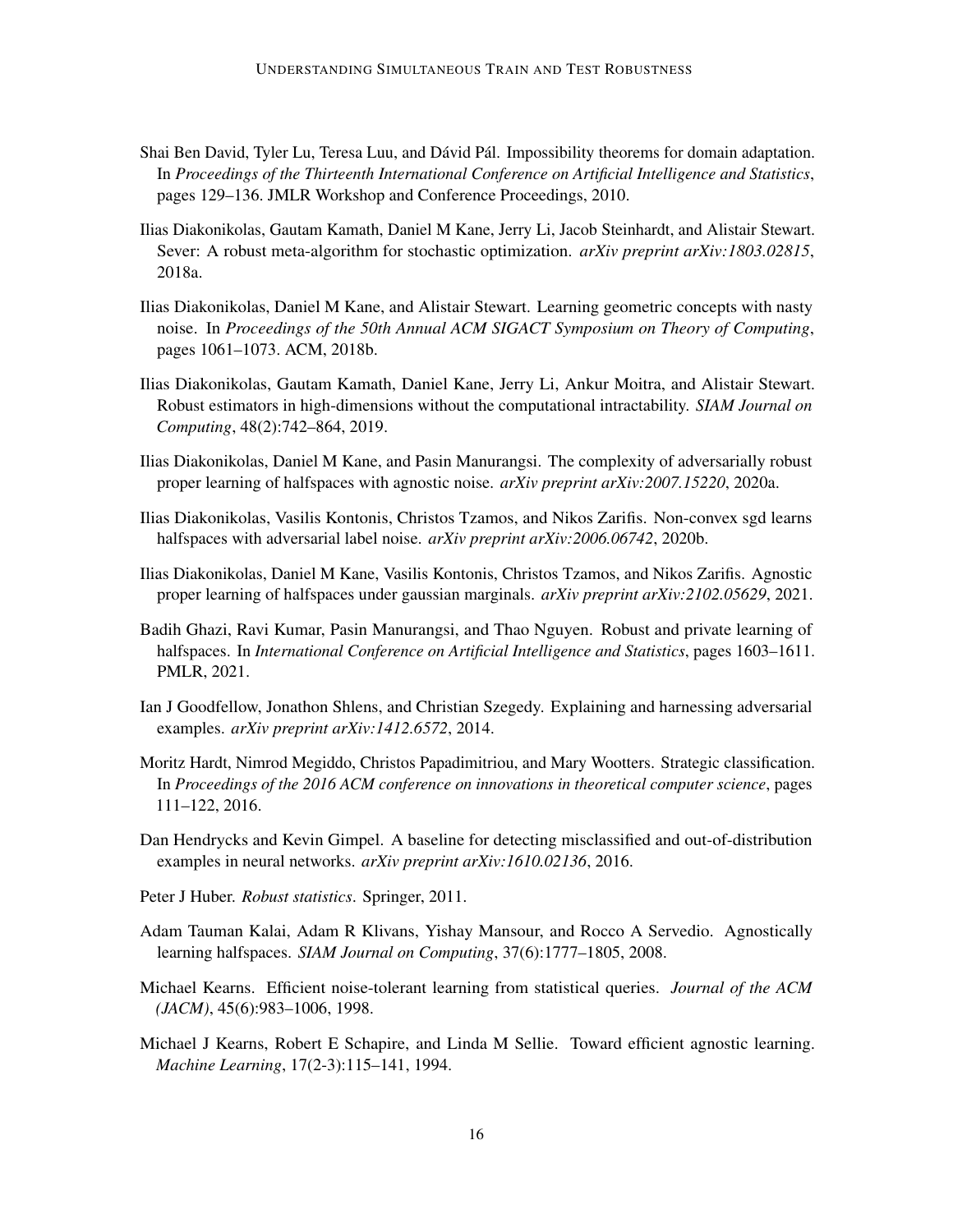- <span id="page-16-13"></span>Justin Khim and Po-Ling Loh. Adversarial risk bounds for binary classification via function transformation. *arXiv preprint arXiv:1810.09519*, 2018.
- <span id="page-16-5"></span>Adam R Klivans, Philip M Long, and Rocco A Servedio. Learning halfspaces with malicious noise. *Journal of Machine Learning Research*, 10(Dec):2715–2740, 2009.
- <span id="page-16-9"></span>Daniel Kuhn, Peyman Mohajerin Esfahani, Viet Anh Nguyen, and Soroosh Shafieezadeh-Abadeh. Wasserstein distributionally robust optimization: Theory and applications in machine learning. In *Operations Research & Management Science in the Age of Analytics*, pages 130–166. INFORMS, 2019.
- <span id="page-16-2"></span>Kevin A Lai, Anup B Rao, and Santosh Vempala. Agnostic estimation of mean and covariance. In *2016 IEEE 57th Annual Symposium on Foundations of Computer Science (FOCS)*, pages 665–674. IEEE, 2016.
- <span id="page-16-10"></span>Yishay Mansour, Mehryar Mohri, and Afshin Rostamizadeh. Domain adaptation with multiple sources. *Advances in neural information processing systems*, 21:1041–1048, 2008.
- <span id="page-16-14"></span>Omar Montasser, Steve Hanneke, and Nathan Srebro. Vc classes are adversarially robustly learnable, but only improperly. *arXiv preprint arXiv:1902.04217*, 2019.
- <span id="page-16-15"></span>Omar Montasser, Surbhi Goel, Ilias Diakonikolas, and Nathan Srebro. Efficiently learning adversarially robust halfspaces with noise. In *International Conference on Machine Learning*, pages 7010–7021. PMLR, 2020.
- <span id="page-16-4"></span>Omar Montasser, Steve Hanneke, and Nathan Srebro. Adversarially robust learning with unknown perturbation sets. *arXiv preprint arXiv:2102.02145*, 2021.
- <span id="page-16-12"></span>Preetum Nakkiran. Adversarial robustness may be at odds with simplicity. *arXiv preprint arXiv:1901.00532*, 2019.
- <span id="page-16-7"></span>Hongseok Namkoong and John C Duchi. Stochastic gradient methods for distributionally robust optimization with f-divergences. In *NIPS*, volume 29, pages 2208–2216, 2016.
- <span id="page-16-0"></span>David F Nettleton, Albert Orriols-Puig, and Albert Fornells. A study of the effect of different types of noise on the precision of supervised learning techniques. *Artificial intelligence review*, 33(4): 275–306, 2010.
- <span id="page-16-6"></span>Adarsh Prasad, Arun Sai Suggala, Sivaraman Balakrishnan, and Pradeep Ravikumar. Robust estimation via robust gradient estimation. *arXiv preprint arXiv:1802.06485*, 2018.
- <span id="page-16-3"></span>Donald B Rubin. Inference and missing data. *Biometrika*, 63(3):581–592, 1976.
- <span id="page-16-8"></span>Aman Sinha, Hongseok Namkoong, Riccardo Volpi, and John Duchi. Certifying some distributional robustness with principled adversarial training. *arXiv preprint arXiv:1710.10571*, 2017.
- <span id="page-16-1"></span>Christian Szegedy, Wojciech Zaremba, Ilya Sutskever, Joan Bruna, Dumitru Erhan, Ian Goodfellow, and Rob Fergus. Intriguing properties of neural networks. *arXiv preprint arXiv:1312.6199*, 2013.
- <span id="page-16-11"></span>Dimitris Tsipras, Shibani Santurkar, Logan Engstrom, Alexander Turner, and Aleksander Madry. Robustness may be at odds with accuracy. *arXiv preprint arXiv:1805.12152*, 2018.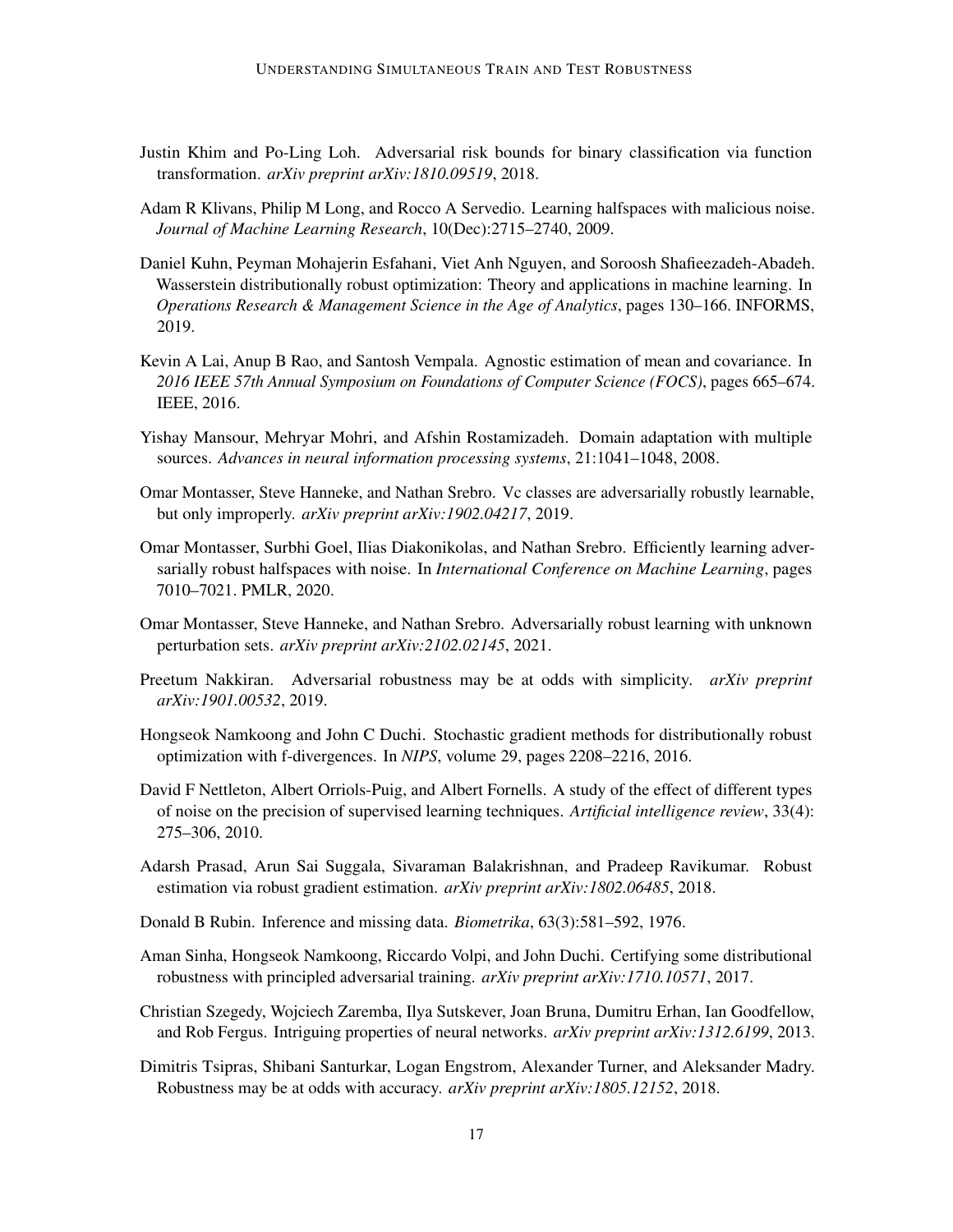- <span id="page-17-3"></span>Roman Vershynin. *High-dimensional probability: An introduction with applications in data science*, volume 47. Cambridge university press, 2018.
- <span id="page-17-2"></span>Martin J. Wainwright. *High-Dimensional Statistics: A Non-Asymptotic Viewpoint*. Cambridge University Press, 2019.
- <span id="page-17-0"></span>Wolfram Wiesemann, Daniel Kuhn, and Melvyn Sim. Distributionally robust convex optimization. *Operations Research*, 62(6):1358–1376, 2014.
- <span id="page-17-1"></span>Dong Yin, Kannan Ramchandran, and Peter Bartlett. Rademacher complexity for adversarially robust generalization. *arXiv preprint arXiv:1810.11914*, 2018.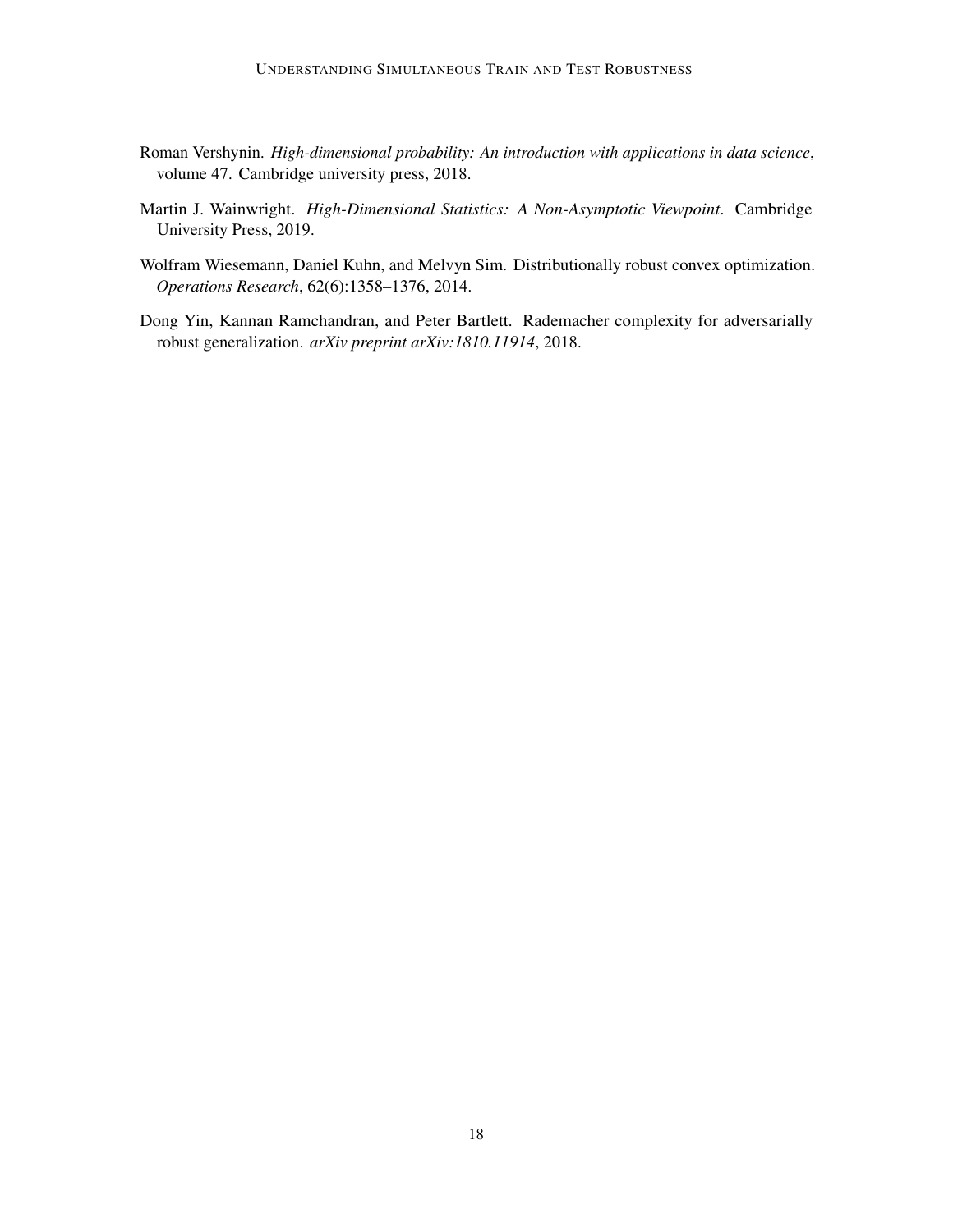### <span id="page-18-0"></span>Appendix A. Simple examples

In this section we present via a simple example the behavior of our proposed notion of train-and-test robustness when perturbations are measured in total variation distance. In particular, we will show that the standard *empirical risk minimization* (ERM) based algorithm achieves competitive guarantees. More formally, we have the following theorem.

**Theorem 16** Let H be a class of functions from  $\mathcal X$  to  $\{-1, +1\}$  and  $\mathcal P$  be a family of distributions *over*  $X \times \{-1, +1\}$ *. Furthermore, let the perturbations and d<sub>test</sub> be measured in*  $d_{TV}$ *. Given access to a corrupted distribution* P, let *Alg be the algorithm that performs empirical risk minimization (on the population loss) over*  $\widetilde{P}$ *, i.e., Alg outputs*  $\widehat{h}$  *such that* 

$$
\widehat{h} = \operatorname*{argmin}_{h \in H} L_{\widetilde{P}}(h).
$$

*Here*  $L_{\tilde{P}}(h)$  *is the* 0/1 *loss defined as*  $L_{\tilde{P}}(h) = \mathbb{P}_{(x,y)\sim \tilde{P}}[h(x) \neq y]$ *. Then for any*  $\delta_1, \delta_2 \geq 0$ *, Alg is*  $(\delta_1, \delta_2, (1 + \alpha))$  TRAIN-AND-TEST ROBUST *w.r.t.*  $\mathcal{P}$ , for  $\alpha = 1 + \frac{2\delta_1}{\delta_2}$ .

**Proof** First recall that for any two distributions  $P, Q$  and any  $h \in H$  we have that

$$
|L_P(h) - L_Q(h)| \le d_{\text{TV}}(P, Q).
$$

Next, fix a particular corrupted distribution  $\widetilde{P}$  and let  $P^* \in \mathcal{P}$  be such that  $d_{\text{TV}}(\widetilde{P}, P^*) \leq \delta_1$ . Then we have

$$
\sup_{P \in \text{Ball}_{d_{\text{TV}}}(P^*, \delta_2)} L_P(h) \le L_{\tilde{P}}(h) + \delta_1 + \delta_2
$$
\n
$$
\le \operatorname*{argmin}_{h \in H} L_{\tilde{P}}(h) + \delta_1 + \delta_2
$$
\n
$$
\le \operatorname*{argmin}_{h \in H} L_{P^*}(h) + 2\delta_1 + \delta_2
$$
\n
$$
\le \operatorname*{argmin}_{h \in H} \sup_{P \in \text{Ball}_{d_{\text{TV}}}(P^*, \delta_2)} L_{P^*}(h) + 2\delta_1 + \delta_2. \tag{15}
$$

Furthermore, notice that for any  $h \in H$ 

<span id="page-18-2"></span><span id="page-18-1"></span>
$$
\sup_{P \in \text{Ball}_{d_{\text{TV}}}(P^*, \delta_2)} L_{P^*}(h) \ge \delta_2. \tag{16}
$$

The above can be achieved by taking a distribution that is  $(1 - \delta_2)P^* + \delta_2 Q$ , where Q is a distribution with any arbitrary marginal over X and for each  $x \in \mathcal{X}$ ,  $Q_{y|x}$  is supported entirely on  $-h(x)$ . In other words, we take an arbitrary  $\delta_2$  fraction of the mass in  $P^*$  and change its class labels to ensure that  $h$  makes a mistake in the entire region.

By combining Eq.  $(15)$  and Eq.  $(16)$  we get that

$$
\sup_{P \in \text{Ball}_{d_{\text{TV}}}(P^*, \delta_2)} L_P(h) \le (1 + \alpha) \operatorname*{argmin}_{h \in H} \sup_{P \in \text{Ball}_{d_{\text{TV}}}(P^*, \delta_2)} L_P(h),\tag{17}
$$

for  $\alpha = (1 + \frac{2\delta_1}{\delta_2}).$ 

Finally, notice that if the loss  $L_P(h)$  is unbounded, as is typically the case for problems such as mean estimation and regression, then the *robust-loss* under test perturbations in  $d_{\text{TV}}$  is  $\infty$  for any hypothesis  $h$ , and hence getting non-trivial guarantees according to Definition [2](#page-4-0) is not possible.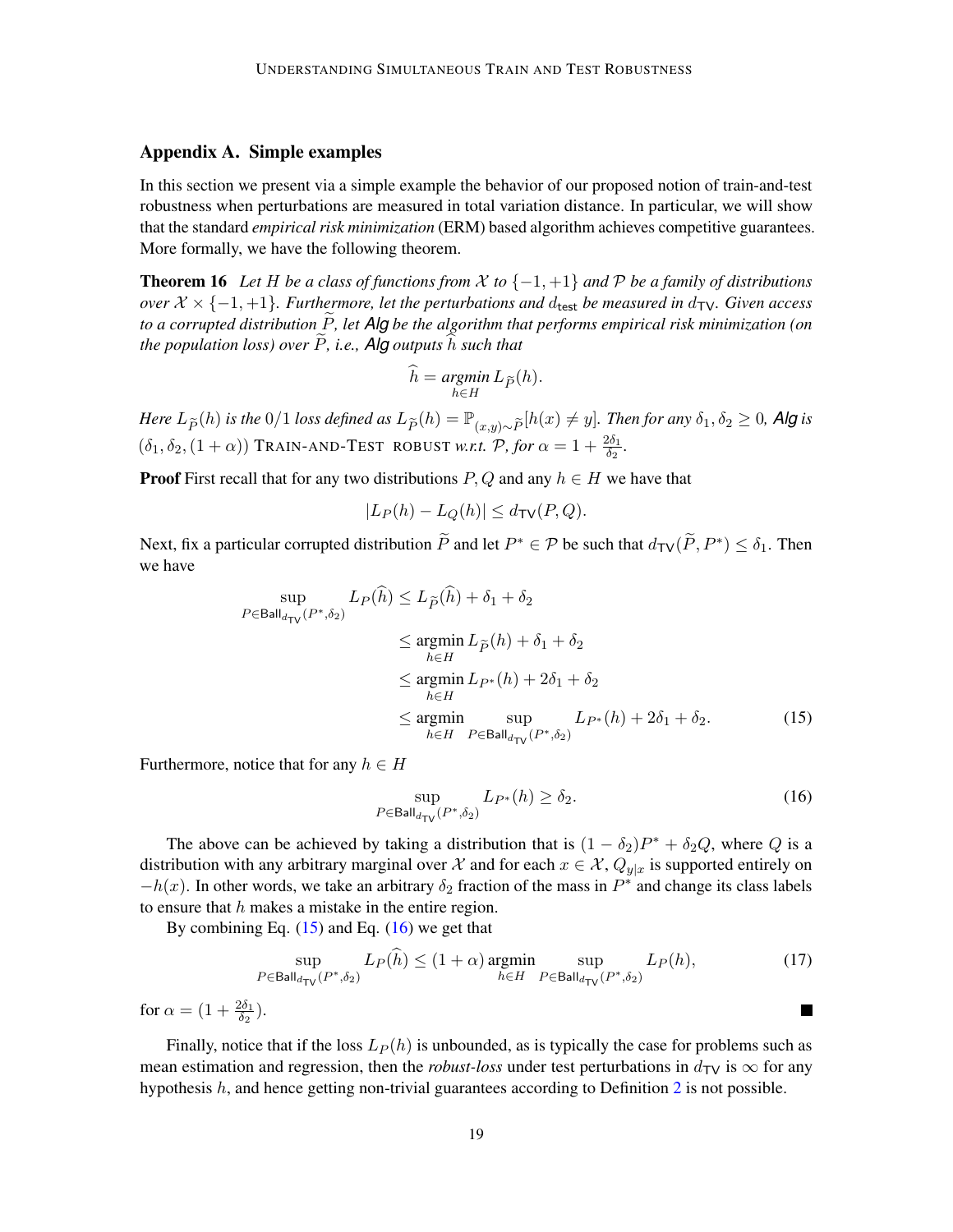# <span id="page-19-1"></span>Appendix B. Translation from Test-time to Train-and-Test Robustness: Proof from Section [2.2](#page-5-1)

<span id="page-19-0"></span>**Claim 17** *Consider any hypothesis* H *over* Z, loss function  $L : \mathcal{M}(\mathcal{Z}) \times H \to \mathbb{R}$ , and a *metric*  $d : \mathcal{M} \times \mathcal{M} \to \mathbb{R}_{\geq 0}$ . Suppose  $\alpha > 0$  and  $P^* \in \mathcal{M}(\mathcal{Z})$ , suppose  $\forall \delta > 0$ ,  $\eta(\delta) :=$  $\min_{h \in H}$  *robust-loss* $(L, P^*, \overline{h}, \delta)$ *. Let*  $\delta_1, \delta_2 > 0$ *. Suppose for any distribution*  $P \in \mathcal{M}$ *, the algorithm*  $\text{Alg}(P, \delta = \delta_1 + \delta_2)$  *with robustness parameter*  $\delta = \delta_1 + \delta_2$  *on samples from* P *is*  $(0, \delta_1 + \delta_2, \alpha)$ -TRAIN-AND-TEST *robust (i.e., it is test-time robust up to an approximation factor of*  $\alpha$ ). Then given training samples from any (corrupted) distribution  $\widetilde{P} \in \text{Ball}_d(P^*, \delta_1)$ , the algorithm  $\textsf{Alg}(\widetilde{P},\delta_1+\delta_2)$  *outputs*  $\widehat{h} \in H$  *which is also test-time robust w.r.t*  $P^*$  *i.e.*,

$$
robust-loss(L, P^*, \widehat{h}, \delta_2) = \sup_{Q \in \mathsf{Ball}_d(P^*, \delta_2)} L_Q(\widehat{h}) \le \alpha(\delta_1 + \delta_2)\eta(2\delta_1, \delta_2)
$$
(18)

*Hence for any*  $\delta_1, \delta_2 > 0$ , it achieves  $(\delta_1, \delta_2, \alpha(\delta_1 + \delta_2) \cdot \frac{\eta(2\delta_1 + \delta_2)}{\eta(\delta_2)})$  $\frac{2\delta_1+\delta_2j}{\eta(\delta_2)}$ )-TRAIN-AND-TEST *robustness.* 

## Proof [Proof of Claim [17\]](#page-19-0)

We are given training samples from  $\widetilde{P}$  with  $d(P^*, \widetilde{P}) \leq \delta_1$ . Consider the hypothesis  $\widehat{h}$  output by  $\textsf{Alg}(\tilde{P}, \delta_1 + \delta_2)$ . Let  $\alpha := \alpha(\delta_1 + \delta_2)$  for convenience. It satisfies

$$
\sup_{Q \in \mathsf{Ball}_d(\widetilde{P}, \delta_1 + \delta_2)} L_Q(h) \le \alpha \cdot \operatorname*{argmin}_{h \in H} \sup_{Q \in \mathsf{Ball}_d(\widetilde{P}, \delta_1 + \delta_2)} L_Q(h). \tag{19}
$$

The main observation is that the robust test loss achieved by  $\hat{h}$  is

$$
\sup_{Q \in \text{Ball}_d(P^*, \delta_2)} L_Q(\hat{h}) \le \sup_{Q \in \text{Ball}_d(\tilde{P}, \delta_1 + \delta_2)} L_Q(\hat{h}) \qquad \text{(by triangle inequality)}
$$
\n
$$
\le \alpha \times \inf_{h \in H} \sup_{Q \in \text{Ball}_d(\tilde{P}, \delta_1 + \delta_2)} L_Q(\hat{h}) \qquad \text{(by the } \alpha \text{ approximate guarantee)}
$$
\n
$$
\le \alpha \cdot \inf_{h \in H} \sup_{Q' \in \text{Ball}_d(P^*, 2\delta_1 + \delta_2)} L_{Q'}(h) = \alpha \cdot \eta(2\delta_1, \delta_2). \qquad (20)
$$

<span id="page-19-3"></span> $\blacksquare$ 

The inequality in [\(20\)](#page-19-3) is the crucial one, and holds since  $\text{Ball}_d(\widehat{P}, \delta_1 + \delta_2) \subseteq \text{Ball}_d(P^*, 2\delta_1 + \delta_2);$ hence, the supremum over  $\text{Ball}_d(P, \delta_1 + \delta_2)$  attained by its minimizer is smaller than supremum over Ball<sub>d</sub>( $P^*$ ,  $2\delta_1 + \delta_2$ ) attained by any  $h \in H$ . Finally the last equality holds by definition of  $\eta(2\delta_1 + \delta_2)$ . The furthermore part holds just because

## <span id="page-19-2"></span>Appendix C. Linear Classification: Proof from Section [3](#page-6-0)

We first begin with the proof of Claim [6.](#page-7-1)

**Claim 18 (Claim [6](#page-7-1) restated.)** For a unit vector w with  $||w||_2 = 1$ , then the robust loss on  $P^*$ 

$$
\text{robust-loss}(L, P^*, w, \delta) := \sup_{\substack{P: \\ d_{W_{\infty}(\ell_q)}(P, P^*) \le \delta}} \mathbb{E}_{\substack{(\widetilde{x}, y) \sim P}}[\ell(w, (\widetilde{x}, y))] = \mathbb{P}_{(x, y) \sim P^*} \left[ y \langle w, x \rangle < \delta \| w \|_{q^*} \right].
$$
\n
$$
(21)
$$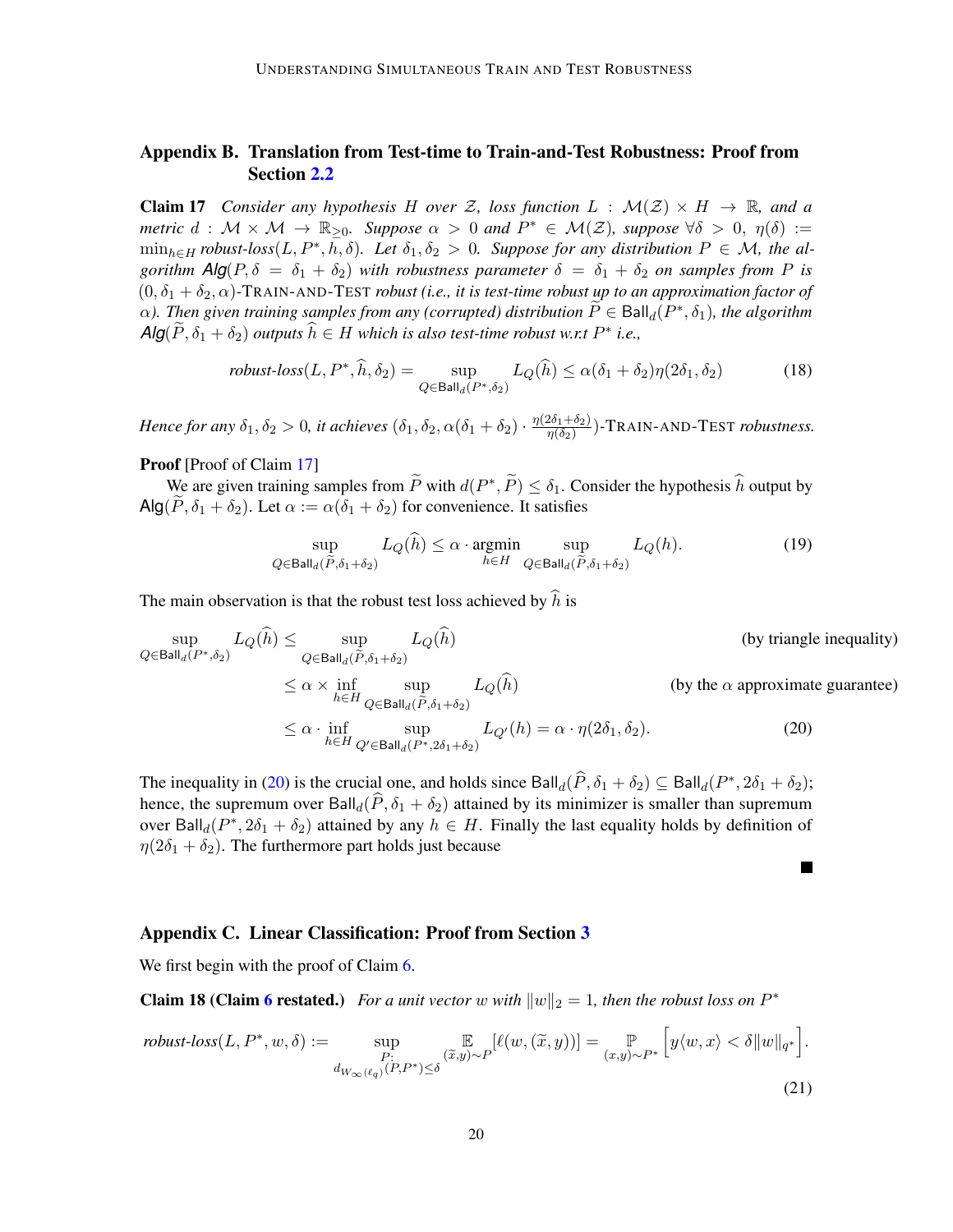**Proof** For each point  $x$  and a fixed  $w$ , the worst perturbation is deterministic. In particular,

$$
\begin{split} \textit{robust-loss}(L, P^*, w, \delta) &= \sup_{\substack{P:\\d_{W_{\infty}(\ell_q)}(P, P^*) \leq \delta}} \mathbb{E}_{(x, y) \sim P}[\ell(w, (\widetilde{x}, y))] = \sup_{(x, y) \sim P^*} \sup_{\|z\|_q \leq \delta} \mathbb{I}\Big[y\langle w, x + z \rangle < 0 \\ &= \mathbb{E}_{(x, y) \sim P^*} \sup_{\|z\|_q \leq \delta} \mathbb{I}\Big[y\langle w, x \rangle + y\langle w, z \rangle < 0\Big] \\ &= \mathbb{E}_{(x, y) \sim P^*} \mathbb{I}\Big[y\langle w, x \rangle - \delta \|w\|_{q^*}\Big] = \mathbb{P}_{(x, y) \sim P^*} \Big[y\langle w, x \rangle < \delta \|w\|_{q^*}\Big]. \end{split}
$$

We next prove the main theorem, i.e., Theorem [9.](#page-10-1) We start with two simple lemmas relating the distribution  $\widetilde{P}$  to  $P^*$  that will be used throughout the analysis. Below we use  $\widetilde{P}_X$  to denote the marginal distribution over  $x$ .

**Lemma 19** Let  $\widetilde{P}$  be such that  $d_{W_{\infty}(\ell_q)}(\widetilde{P}_X, N(0, I)) \leq \delta_1$ . Then for any  $u, v \in \mathbb{R}^n$  such that  $||u||_2 = ||v||_2 = 1$  and  $||u||_{q^*}, ||v||_{q^*} \le \kappa$  it holds that

$$
\mathbb{P}_{x \sim \widetilde{P}_X} [u \cdot x \in [a, b]] \le |b - a| + 2\kappa \delta \tag{22}
$$

i

$$
\mathbb{P}_{x \sim \widetilde{P}_X} [sgn(u \cdot x) \neq sgn(v \cdot x)] \geq c \cdot \Theta(u, v) - 4\kappa \delta
$$
\n(23)

*where*  $c > 0$  *is a universal constant. Furthermore, for any*  $c_5 > 0$  *there exists*  $c_6 > 0$  *such that* 

$$
\mathbb{P}_{x \sim \widetilde{P}_X} [sgn(u \cdot x) \neq sgn(v \cdot x), |u \cdot x| > c_6 \Theta(u, v) + \kappa \delta] \leq c_5 \Theta(u, v) + 4\kappa \delta. \tag{24}
$$

Proof The proof is follows easily from the following statements that were shown in [Awasthi et al.](#page-13-0) [\(2014\)](#page-13-0). For any  $u, v$  such that  $||u||_2, ||v||_2 = 1$  it holds that

<span id="page-20-0"></span>
$$
\mathbb{P}_{x \sim P_X} [u \cdot x \in [a, b]] \le |b - a| \tag{25}
$$

$$
\mathbb{P}_{x \sim P_X}[\text{sgn}(u \cdot x) \neq \text{sgn}(v \cdot x)] \geq c \cdot \Theta(u, v). \tag{26}
$$

Next we have that for any  $u, v$  such that  $||u||_{q^*}, ||v||_{q^*} \leq \kappa$ ,

$$
\mathbb{P}_{x \sim \widetilde{P}_X} [u \cdot x \in [a, b]] \leq \mathbb{P}_{x \sim P_X} [u \cdot x \in [a - \kappa \delta, b + \kappa \delta]]
$$
  

$$
\leq |b - a| + 2\kappa \delta.
$$

Next we have that

$$
\mathbb{P}_{x \sim \widetilde{P}_X} [\text{sgn}(u \cdot x) \neq \text{sgn}(v \cdot x)] \geq \mathbb{P}_{x \sim P_X} [\text{sgn}(u \cdot x) \neq \text{sgn}(v \cdot x)] - \mathbb{P}_{x \sim P_X} [|u \cdot x| \leq \kappa \delta \text{ or } |v \cdot x| \leq \kappa \delta]
$$
  

$$
\geq c \cdot \Theta(u, v) - 4\kappa \delta.
$$

Finally, the authors in [Awasthi et al.](#page-13-0) [\(2014\)](#page-13-0) also proved that for any  $c_5 > 0$  there exists  $c_6 > 0$  such that

$$
\mathbb{P}_{x \sim P_X}[\text{sgn}(u \cdot x) \neq \text{sgn}(v \cdot x), |u \cdot x| > c_6 \Theta(u, v)] \leq c_5 \Theta(u, v). \tag{27}
$$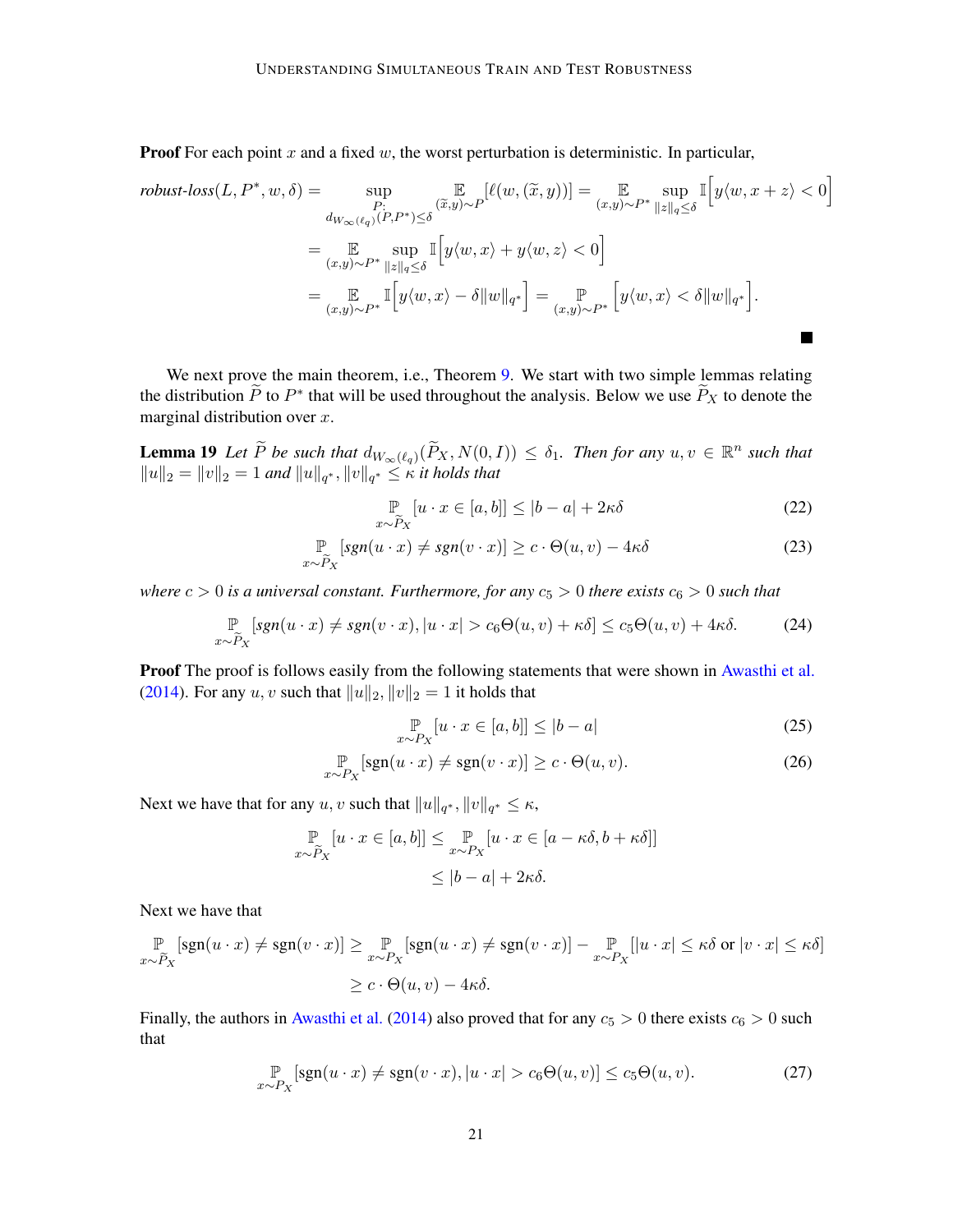From the above it follows that

$$
\mathbb{P}_{x \sim \widetilde{P}_X}[\text{sgn}(u \cdot x) \neq \text{sgn}(v \cdot x), |u \cdot x| > c_6 \Theta(u, v) + \kappa \delta] \leq \mathbb{P}_{x \sim P_X}[\text{sgn}(u \cdot x) \neq \text{sgn}(v \cdot x), |u \cdot x| > c_6 \Theta(u, v)] + \mathbb{P}_{x \sim P_X}[[u \cdot x] \leq \kappa \delta \text{ or } |v \cdot x| \leq \kappa \delta]
$$
  

$$
\leq c_5 \Theta(u, v) + 4\kappa \delta.
$$

**Proof** [Proof of Theorem [9\]](#page-10-1) Define  $err(w) = \mathbb{P}_{x \sim \widetilde{P}_X} [\text{sgn}(w^* \cdot x) \neq \text{sgn}(w \cdot x)]$ . We will prove by induction that at round k, with probability at least  $1 - \frac{k}{3(k+1)}$ , we have that  $err(w_k) \le 2^{-k} + c\kappa\delta$ for a universal constant  $c > 0$ . Clearly the induction hypothesis holds at  $k = 0$ . Let's assume that the hypothesis holds at  $k - 1$ . Then conditioned on the event that  $err(w_{k-1}) \leq 2^{-k} + c$ , we have that for any  $w_k$  such that  $\|w_k - w_{k-1}\| \le r_{k-1}$  and  $S_{k-1} = \{x : |w_{k-1} \cdot x| \le b_{k-1}\}$  we have from [\(27\)](#page-20-0) that

$$
\mathbb{P}_{x \sim \widetilde{P}_X}[\text{sgn}(w^* \cdot x) \neq \text{sgn}(w_k \cdot x)] \leq \frac{2^{-k}}{4} + 8\kappa\delta.
$$

Hence we get that

$$
err(w_k) \le \mathbb{P}(S_{k-1})err(w_k|S_{k-1}) + \frac{2^{-k}}{4} + 8\kappa\delta.
$$
 (28)

<span id="page-21-1"></span> $\mathcal{L}$ 

The guarantee of Lemma [20](#page-21-0) now shows that with probability at least  $\frac{1}{3(k+k^2)}$  we have that  $err(w_k|S_{k-1}) \le$ 1/8. Substituting into [\(28\)](#page-21-1) we get that with probability at least  $1 - \frac{k}{3(k+1)}$ ,  $err(w_k) \le 2^{-k} + c\kappa\delta$ for a universal constant  $c \geq 15$ .

<span id="page-21-0"></span>**Lemma 20** *With probability at least*  $1 - \frac{1}{3(k+1)}$  $\frac{1}{3(k+k^2)}$ , in round  $k$  of the Algorithm in Figure [1,](#page-9-0) we have *that*  $err(w_k|S_{k-1}) \leq \frac{1}{8}$ 8 *.*

Proof The proof of the lemma is analogous to the proof of Theorem 3.6 in [Awasthi et al.](#page-13-0) [\(2014\)](#page-13-0). For round k define  $P_k$  be the conditional distribution of examples in the region  $S_{k-1}$  and labeled according to sgn $(w^* \cdot x)$ , and define  $\widetilde{P}_k$  to be the distribution with the true noisy labels. We first argue that the true classifier  $w^*$  has small hinge loss under  $P_k$ . To see this notice that

$$
\mathbb{E}_{(x,y)\sim P_k} \ell_{\tau_k}(w^*) = \frac{\mathbb{P}[|w^* \cdot x| \le \tau_k]}{\mathbb{P}[|w_{k-1} \cdot x| \le b_{k-1}]}
$$
(29)

$$
\leq \frac{1}{64} \tag{30}
$$

for an appropriate choice of the constants  $c_1$  and  $c_3$ .

Next we bound how the hinge loss differs when looking at the true noise distribution  $\tilde{P}_k$  as compared to  $P_k$ . In particular we will show that for any  $w \in B(w_{k-1}, r_k)$  and  $||w||_{q^*} \leq \kappa$  we have that

$$
\Big| \mathop{\mathbb{E}}_{(x,y)\sim P_k} \ell_{\tau_k}(w) - \mathop{\mathbb{E}}_{(x,y)\sim \widetilde{P}_k} \ell_{\tau_k}(w) \Big| \leq O\Big(\sqrt{\frac{\eta}{\varepsilon}}\Big) \frac{z_k}{\tau_k},
$$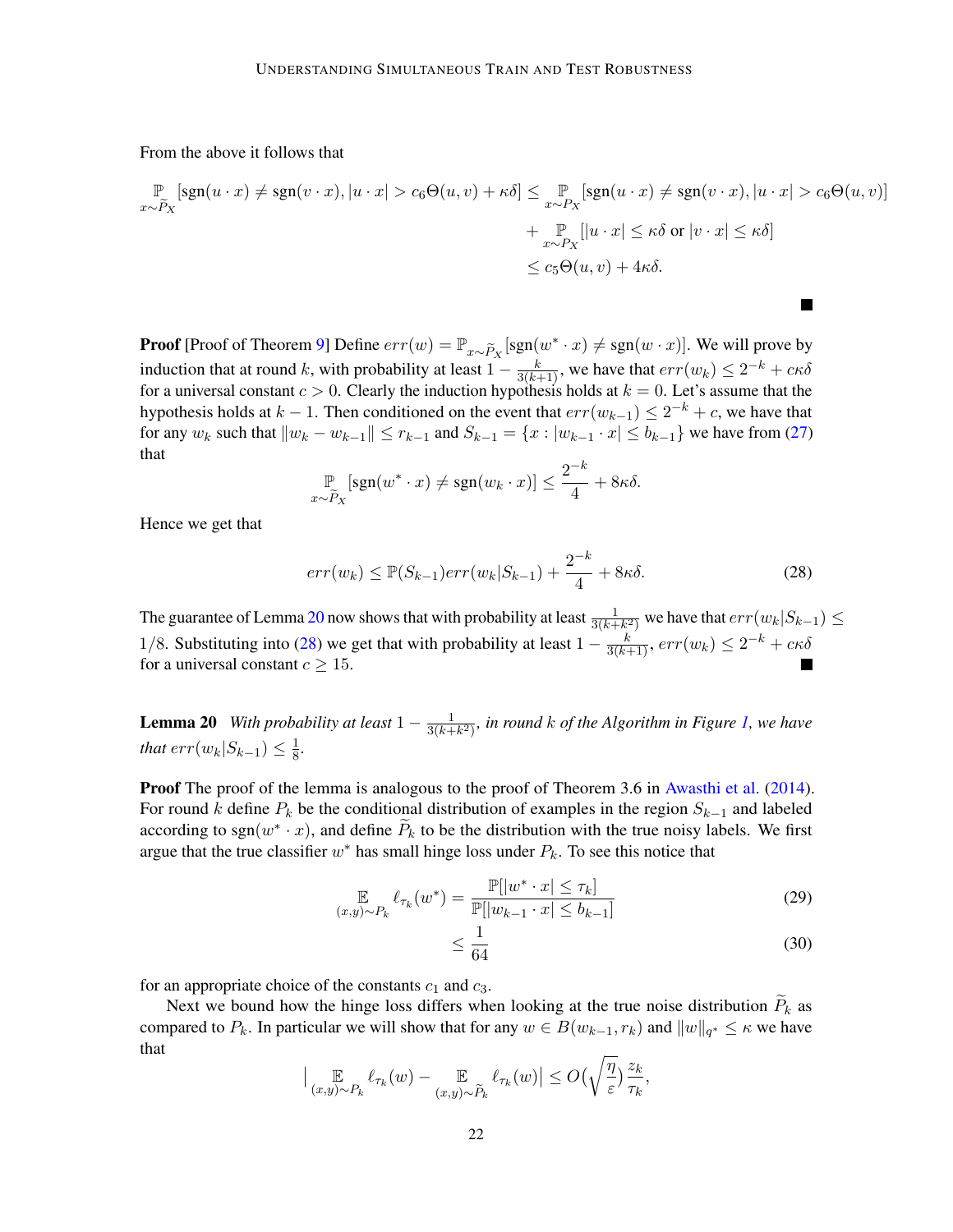where  $z_k = \sqrt{r_k^2 + b_{k-1}^2}$ . To establish this we follow the analysis in Lemma 3.8 of [Awasthi et al.](#page-13-0) [\(2014\)](#page-13-0) and get

$$
\Big| \underset{(x,y)\sim P_k}{\mathbb{E}} \ell_{\tau_k}(w) - \underset{(x,y)\sim \widetilde{P}_k}{\mathbb{E}} \ell_{\tau_k}(w) \Big| = \underset{(x,y)\sim \widetilde{P}_k}{\mathbb{E}} 1_{(x,y)\in N} \Big| \ell_{\tau_k}(w,x,y) - \ell_{\tau_k}(w,x,-y) \Big| \tag{31}
$$

$$
\leq 2 \mathop{\mathbb{E}}_{(x,y)\sim \widetilde{P}_k} 1_{(x,y)\in N} \frac{|w \cdot x|}{\tau_k} \tag{32}
$$

$$
\leq \frac{2}{\tau_k} \sqrt{\mathbb{P}_{(x,y)\sim \widetilde{P}_k}(N)} \sqrt{\mathbb{E}_{(x,y)\sim \widetilde{P}_k} |w \cdot x|^2}.
$$
 (33)

Here N is the set of noisy examples, i.e., the examples where the label y does not match sgn $(w^* \cdot x)$ .  $\blacksquare$ 

The lemma follows from noticing that

$$
\mathbb{P}_{(x,y)\sim \tilde{P}_k}(N) = \frac{\mathbb{P}_{(x,y)\sim \tilde{P}}(N)}{\mathbb{P}(S_{k-1})}
$$

$$
= O\left(\frac{\eta(w^*)}{\varepsilon}\right),
$$

and that

$$
\mathbb{E}_{(x,y)\sim \widetilde{P}_k} |w \cdot x|^2 \leq 2 \mathbb{E}_{(x,y)\sim P_k} |w \cdot x|^2 + 2\kappa^2 \delta^2
$$

$$
= O(z_k^2)
$$

The last inequality follows from Lemma 3.4 of [Awasthi et al.](#page-13-0) [\(2014\)](#page-13-0) who showed that  $\mathbb{E}_{(x,y)\sim P_k}$  |w ·  $|x|^2 = O(r_k^2 + b_{k-1}^2)$ . Finally, we need the statement of Lemma [21](#page-22-0) below that follows from standard concentration bounds and relates the hinge losses on the distributions  $P_k$  and  $\widetilde{P}_k$  to their finite sample counterparts.

Finally combining everything we have

$$
err(w_k|S_{k-1}) = err(v_k|S_{k-1})
$$
  
\n
$$
\leq \mathop{\mathbb{E}}_{(x,y)\sim P_k} \ell_{\tau_k}(v_k)
$$
  
\n
$$
\leq \mathop{\mathbb{E}}_{(x,y)\sim \widetilde{P}_k} \ell_{\tau_k}(v_k) + O(\sqrt{\frac{\eta(w^*)}{\varepsilon}}) \frac{z_k}{\tau_k}.
$$

Using Lemma [21](#page-22-0) we get

<span id="page-22-0"></span>
$$
err(w_k|S_{k-1}) \leq \ell(v_k, W) + O(\sqrt{\frac{\eta(w^*)}{\varepsilon}}) \frac{z_k}{\tau_k} + \frac{1}{64} \quad \text{(from Lemma 21)}
$$
\n
$$
\leq \ell(w^*, W) + O(\sqrt{\frac{\eta(w^*)}{\varepsilon}}) \frac{z_k}{\tau_k}
$$
\n
$$
\leq \mathop{\mathbb{E}}_{(x,y)\sim \tilde{P}_k} \ell_{\tau_k}(w^*) + O(\sqrt{\frac{\eta(w^*)}{\varepsilon}}) \frac{z_k}{\tau_k} + \frac{1}{64} \quad \text{(Lemma 21)}
$$
\n
$$
\leq \mathop{\mathbb{E}}_{(x,y)\sim P_k} \ell_{\tau_k}(w^*) + O(\sqrt{\frac{\eta(w^*)}{\varepsilon}}) \frac{z_k}{\tau_k} + \frac{1}{64} \leq \frac{1}{8} \quad \text{(Lemma 21)}.
$$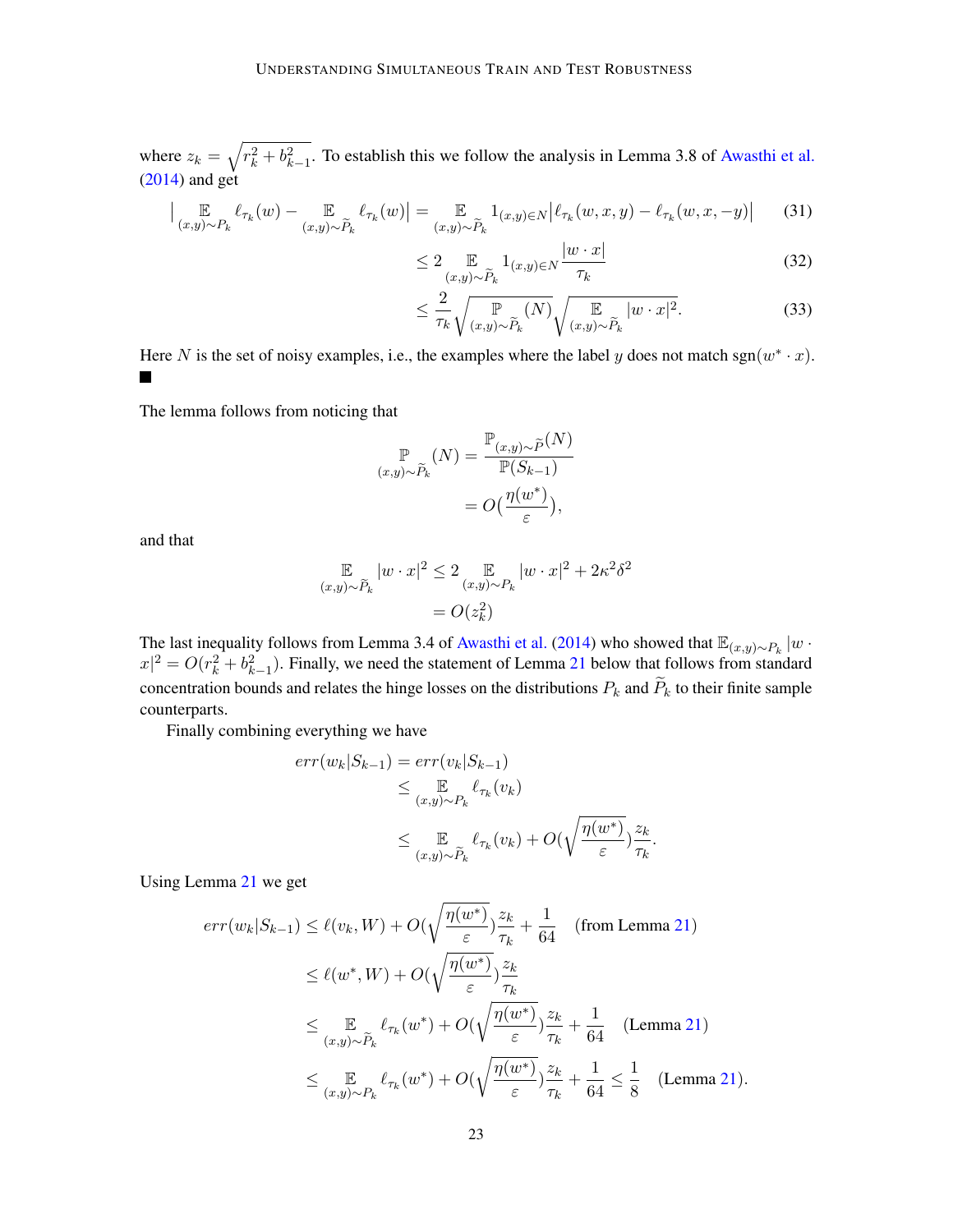Lemma 21 (Lemma 3.9 of [Awasthi et al.](#page-13-0) [\(2014\)](#page-13-0)) *Given* W *at round* k *as defined in the algorithm in Figure [1,](#page-9-0) defined*

$$
cleaned(W) = \{(x, sgn(w^* \cdot x)) : (x, y) \in W\}.
$$

*Then with probability at least*  $1 - \frac{1}{3(h+1)}$  $\frac{1}{3(k+k^2)}$  if holds that

$$
\left| \mathop{\mathbb{E}}_{(x,y)\sim P_k} [\ell_{\tau_k}(w)] - \ell_{\tau_k}(w, cleaned(W)) \right| \le \frac{1}{64}
$$
 (34)

$$
\left| \mathop{\mathbb{E}}_{(x,y)\sim \widetilde{P}_k} [\ell_{\tau_k}(w)] - \ell_{\tau_k}(w, W) \right| \le \frac{1}{64} \tag{35}
$$

 $\textbf{HINEELoss}(\tilde{P}, \kappa, \delta_1, s, \varepsilon_0, w_0)$ 

**Input:** An Oracle to sample labeled examples from distribution  $\tilde{P}$ , bounds on  $\kappa$  and train corruption magnitude  $\delta_1$ , iteration bound s, precision value  $\varepsilon_0$ , initialization  $w_0$ .

- 1. Draw  $m_1$  labeled examples from  $\widetilde{P}$  and add them to a set W.
- 2. For  $k = 1, ..., s$ ,
	- (a) Find  $v_k$  such that  $||v_k w_{k-1}||_2 \le r_k, ||v_k||_2 \le 1$  and  $||v_k||_{q^*} \le \kappa$  that achieves

$$
\ell_{\tau_k}(v_k,W)\leq \min_{\substack{w:\|w-w_{k-1}\|_2\leq r_k,\\ \|w\|_2\leq 1, \|w\|_{q^*}\leq \kappa}}\ell_{\tau_k}(v_k,W)+\varepsilon_0.
$$

- (b) Set  $w_k = \frac{v_k}{\|v_k\|}$  $\frac{v_k}{\|v_k\|_2}$ .
- (c) Clear the working set W.
- (d) Until  $m_{k+1}$  points are added to the set W, sample  $(x, y)$  from  $\widetilde{P}$  and add to W if  $|w_k \cdot x| \leq b_k$ .
- (e)  $W \leftarrow \text{OUTLIER-REMOVAL}(W, b_k^2 + r_{k+1}^2, \kappa/16, O(\frac{r_k^2}{\tau_k^2 + b_{k-1}^2})).$
- 3. Output: Return  $w_s$ .

<span id="page-23-0"></span>Figure 2: Iterative Hinge Loss Minimization for robustness against train corruptions in  $d_{W_\infty(\ell_q)}$  and  $d_{\text{TV}}$ .

**Handling train corruptions in TV distance.** In order to deal with corruptions to the training set in  $d_{\text{TV}}$  metric in addition to the  $d_{W_\infty(\ell_q)}$  metric we extend the hinge loss based algorithm from Figure [1](#page-9-0) by incorporating an outlier removal subroutine. The updated algorithm is shown in Figure [2.](#page-23-0) Recall from the proof of Lemma [20](#page-21-0) that the analysis of the Algorithm from Figure [1](#page-9-0) relies on the fact that at each iteration k, the variance of the data in any sparse direction w, i.e.,  $|w|_{q^*} \leq \kappa$ , according to the distribution  $\widetilde{P}_k$  is bounded by  $z_k^2$ . The goal of the outlier removal subroutine is to ensure that by appropriately reweighting the set  $W$  the same variance bound can be maintained. The outlier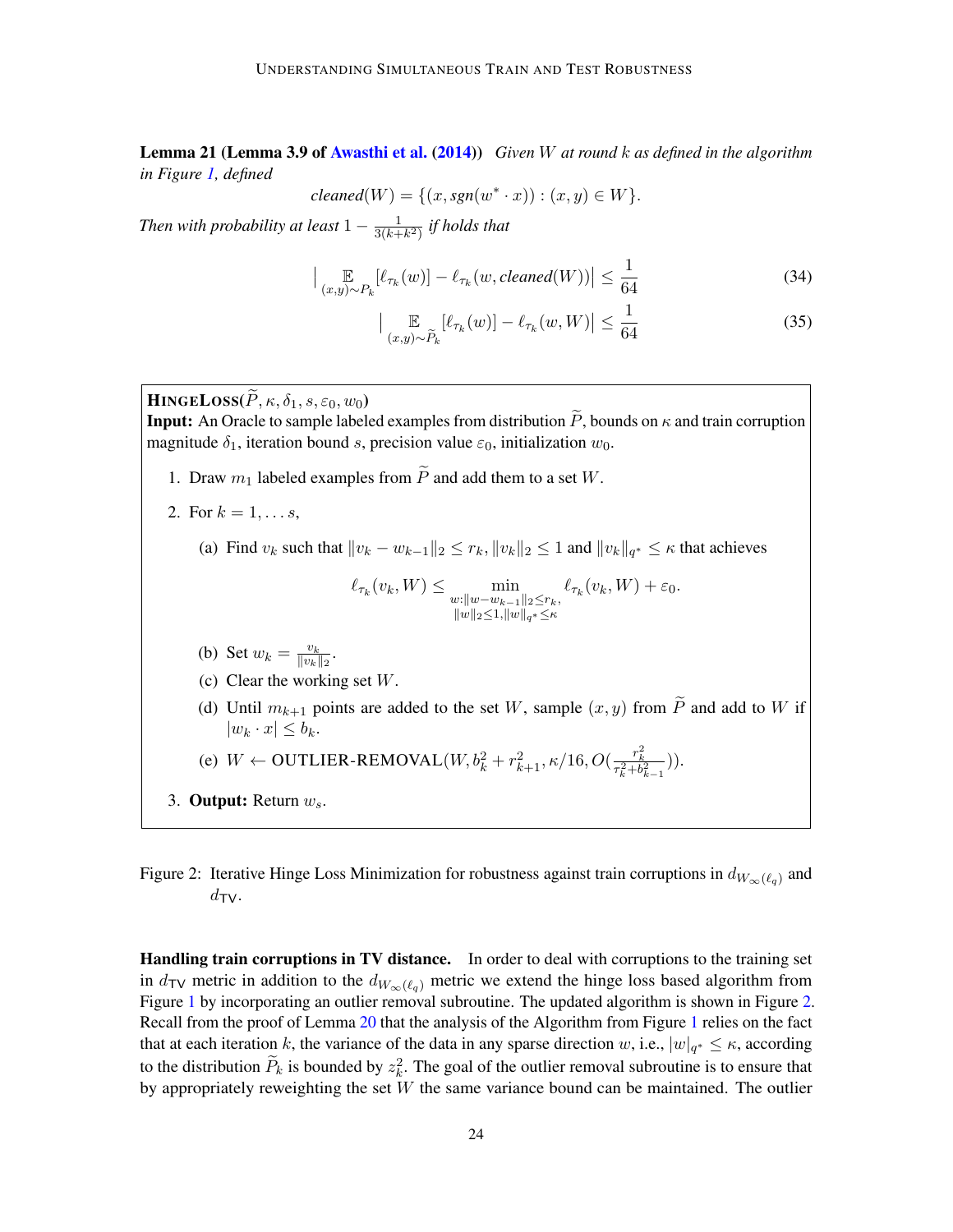removal subrotine itself is a convex program in the weights  $w_i$ . In order to be able to efficiently solve the program we need a separation oracle for the constraint  $||M||_{q\to 2} \leq \kappa$ . Recall that the  $\|\|_{q\to 2}$ norm of a matrix is defined as

$$
||M||_{q\to 2}=\max_{v:||v||_q=1}||Mv||_2.
$$

While computing the  $\|\cdot\|_{q\to 2}$  norm exactly is NP-hard, there exist polynomial time algorithms that approximate the optimal value of the norm (for  $q \ge 2$ ) up to a constant factor [Alon and Naor](#page-13-2) [\(2004\)](#page-13-2). This is enough for us to implement an approximate separation oracle. As a result we have the following guarantee for the algorithm in Figure [2](#page-23-0) that implies Theorem [23.](#page-24-0)

**Parameter Settings.** In the algorithm above we set the parameters as  $b_k = c_1 2^{-k} + \kappa \delta_1$ ,  $r_k =$  $c_2 2^{-k} + \kappa \delta_1$  and  $\tau_k = c_3 b_{k-1}$  for universal constants  $c_1, c_2 > 0, c_3 \in (0, 1)$  to be defined later.

**Theorem 22** *There exist universal constants*  $c, c_1, c_2, c_3, c_4 > 0$  *such that the algorithm from Figure* [2](#page-23-0) when run with  $s \geq \lceil \log(1/\varepsilon) \rceil$ ,  $\kappa \leq O(\|w^*\|_{q^*})$ ,  $\varepsilon_0 = c_3$ , and  $w_0$  such that  $\theta(w_0, w^*) < \frac{\pi}{2}$  $\frac{\pi}{2}$  $u$ ses  $poly(n, \frac{1}{\varepsilon})$  *examples from*  $\widetilde{P}$  *and outputs, with constant probability,*  $w_s$  *such that*  $\|w_s - w^*\|_2 \leq \varepsilon$ , *provided that*  $\eta(w^*) + \kappa \delta_2 \leq \varepsilon/c_4$  *and*  $\delta_1 \leq c \cdot \delta_2$  *and*  $\delta_3 \leq c \cdot \eta(w^*)$ *.* 

# **OUTLIER-REMOVAL** $(W,\sigma^2,\kappa,\xi)$

**Input:** A set W of examples, variance bound  $\sigma^2$ , sparsity bound  $\kappa$ .

- 1. Let  $(x_1, y_1), \ldots (x_m, y_m)$  be the samples in W.
- 2. Find weights  $w_1, w_2, \ldots, w_n$  such that,  $w_i \in [0, 1]$  and  $\sum_i w_i \ge m(1 \xi)$ , and for all  $M \in \mathbb{R}^{n \times n}$  such that  $M \succeq 0$  and  $||M||_{q \to 2} \leq \kappa$  it holds that

$$
\langle \sum_i w_i x_i x_i^\top, M \rangle \le O(\sigma^2).
$$

3. Output: Return the weighted set of examples.

<span id="page-24-1"></span>

<span id="page-24-0"></span>**Theorem 23** *There is an algorithm Alg* (see Figure [1\)](#page-9-0) and absolute constants  $\alpha$ ,  $c > 0$ , such *that for any*  $\delta_1, \delta_2, \delta_3, \varepsilon > 0$  *such that*  $\delta_1 \leq c \cdot \delta_2$  *and*  $\delta_3 \leq c \cdot \eta(w^*)$ *, Alg takes as input*  $m(\varepsilon, \delta_1, \delta_2, \delta_3) = poly(n, \frac{1}{\varepsilon})$  *samples drawn i.i.d. from*  $\widetilde{P} \in \text{Ball}_{W(\ell_q)}(P^*, \delta_1) \cap \text{Ball}_{d_{TV}}(P^*, \delta_3)$ , *runs in time polynomial in*  $m(\epsilon, \delta_1, \delta_2, \delta_3)$ *, and outputs with probability at least* 2/3*, a hypothesis* w *such that*

robust-loss
$$
(L, P^*, w) \le (1 + \alpha) \cdot robust-loss(L, P^*, w^*) + \varepsilon
$$
.

Notice that the condition on  $\delta_3 \leq c \cdot \eta(w^*)$  is unavoidable even without test-time considerations [Awasthi et al.](#page-13-0) [\(2014\)](#page-13-0).

**Proof** We follow exactly the same proof outline as that of Theorem [9.](#page-10-1) As before the key is to argue that with probability at least  $1 - \frac{1}{3(h+1)}$  $\frac{1}{3(k+k^2)}$  $\frac{1}{3(k+k^2)}$  $\frac{1}{3(k+k^2)}$ , in round k of the Algorithm in Figure 2 we have that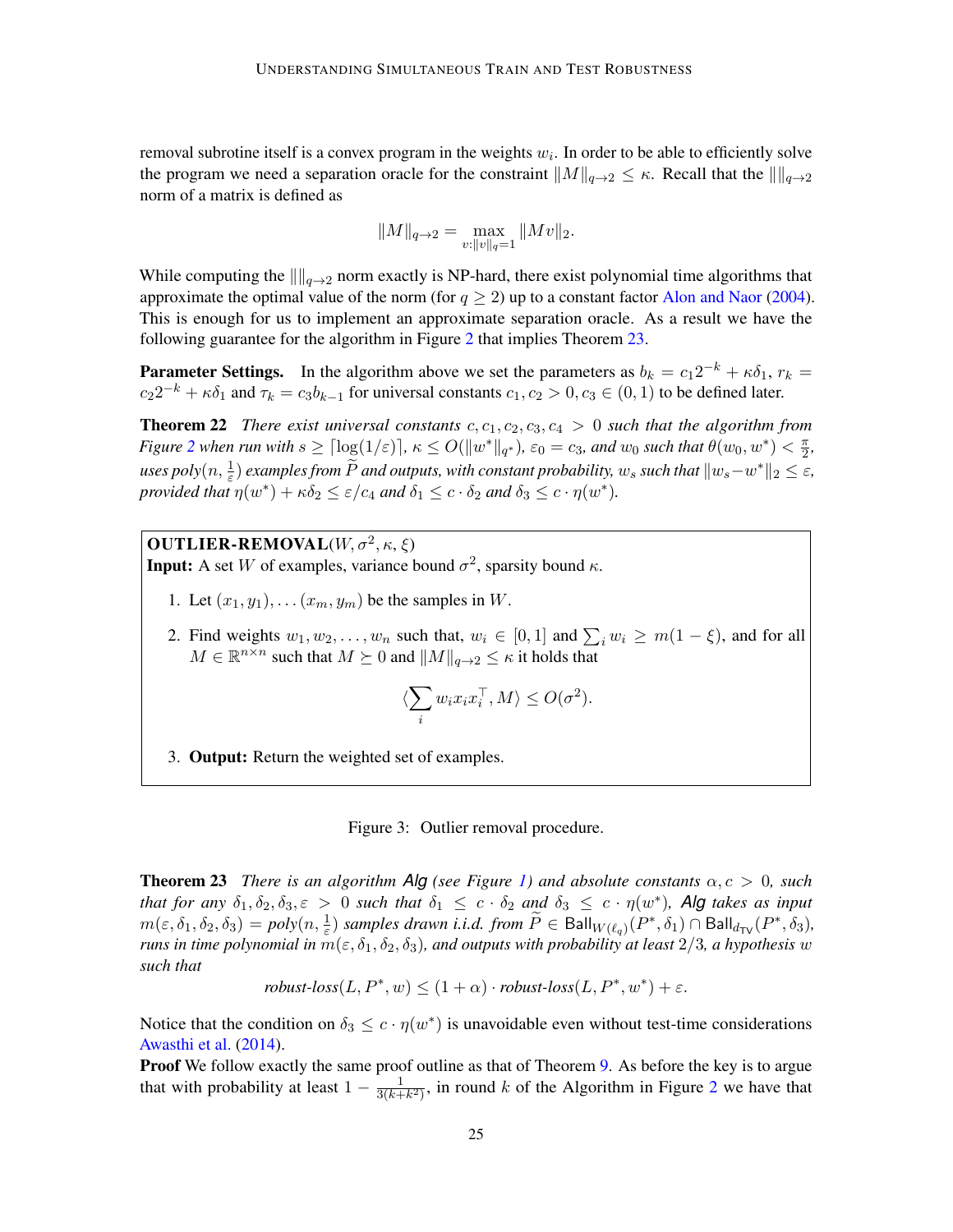$err(w_k|S_{k-1}) \leq \frac{1}{8}$  $\frac{1}{8}$ . For round k define  $P_k$  be the conditional distribution of examples in the region  $S_{k-1}$  and labeled according to sgn( $w^* \cdot x$ ), and define  $\widetilde{P}_k$  to be the distribution with the true noisy labels. As before we first argue that the true classifier  $w^*$  has small hinge loss under  $P_k$ . To see this notice that

$$
\mathbb{E}_{(x,y)\sim P_k} \ell_{\tau_k}(w^*) = \frac{\mathbb{P}[|w^* \cdot x| \le \tau_k]}{\mathbb{P}[|w_{k-1} \cdot x| \le b_{k-1}]}
$$
(36)

$$
\leq \frac{1}{64} \tag{37}
$$

for an appropriate choice of the constants  $c_1$  and  $c_3$ .

Next we bound how the hinge loss differs when looking at the true noise distribution  $\widetilde{P}_k$  as compared to  $P_k$ . In particular we will show that for any  $w \in B(w_{k-1}, r_k)$  and  $||w||_{q^*} \leq \kappa$  we have that

$$
\Big|\mathop{\mathbb{E}}_{(x,y)\sim P_k} \ell_{\tau_k}(w) - \mathop{\mathbb{E}}_{(x,y)\sim \widetilde{P}_k} \ell_{\tau_k}(w)\Big| \le O\Big(\sqrt{\frac{\eta(w^*) + \delta_3}{\varepsilon}}\Big) \frac{z_k}{\tau_k},
$$

where  $z_k = \sqrt{r_k^2 + b_{k-1}^2}$ . To establish this we follow the analysis in Lemma 3.8 of [Awasthi et al.](#page-13-0)  $(2014)$  and get

$$
\Big| \underset{(x,y)\sim P_k}{\mathbb{E}} \ell_{\tau_k}(w) - \underset{(x,y)\sim \widetilde{P}_k}{\mathbb{E}} \ell_{\tau_k}(w) \Big| = \underset{(x,y)\sim \widetilde{P}_k}{\mathbb{E}} 1_{(x,y)\in N} \Big| \ell_{\tau_k}(w,x,y) - \ell_{\tau_k}(w,x,-y) \Big| \tag{38}
$$

$$
\leq 2 \mathop{\mathbb{E}}_{(x,y)\sim \widetilde{P}_k} 1_{(x,y)\in N} \frac{|w \cdot x|}{\tau_k} \tag{39}
$$

$$
\leq \frac{2}{\tau_k} \sqrt{\mathbb{P}_{(x,y)\sim \widetilde{P}_k}(N)} \sqrt{\mathbb{E}_{(x,y)\sim \widetilde{P}_k} |w \cdot x|^2}.
$$
\n(40)

Here N is the set of noisy examples, i.e., the examples where the label y does not match sgn $(w^* \cdot x)$ . The lemma follows from noticing that

$$
\mathbb{P}_{(x,y)\sim \widetilde{P}_k}(N) = \frac{\mathbb{P}_{(x,y)\sim \widetilde{P}}(N)}{\mathbb{P}(S_{k-1})}
$$

$$
= O\left(\frac{\eta(w^*) + \delta_3}{\varepsilon}\right),
$$

and that

$$
\mathbb{E}_{(x,y)\sim \widetilde{P}_k} |w \cdot x|^2 \le 2 \mathbb{E}_{(x,y)\sim P_k} |w \cdot x|^2 + 2\kappa^2 \delta^2
$$

$$
= O(z_k^2)
$$

The last inequality follows from Lemma 3.4 of [Awasthi et al.](#page-13-0) [\(2014\)](#page-13-0) who showed that  $\mathbb{E}_{(x,y)\sim P_k}$  |w ·  $|x|^2 = O(r_k^2 + b_{k-1}^2)$  and the fact that the outlier removal procedure in Figure [3](#page-24-1) ensures that the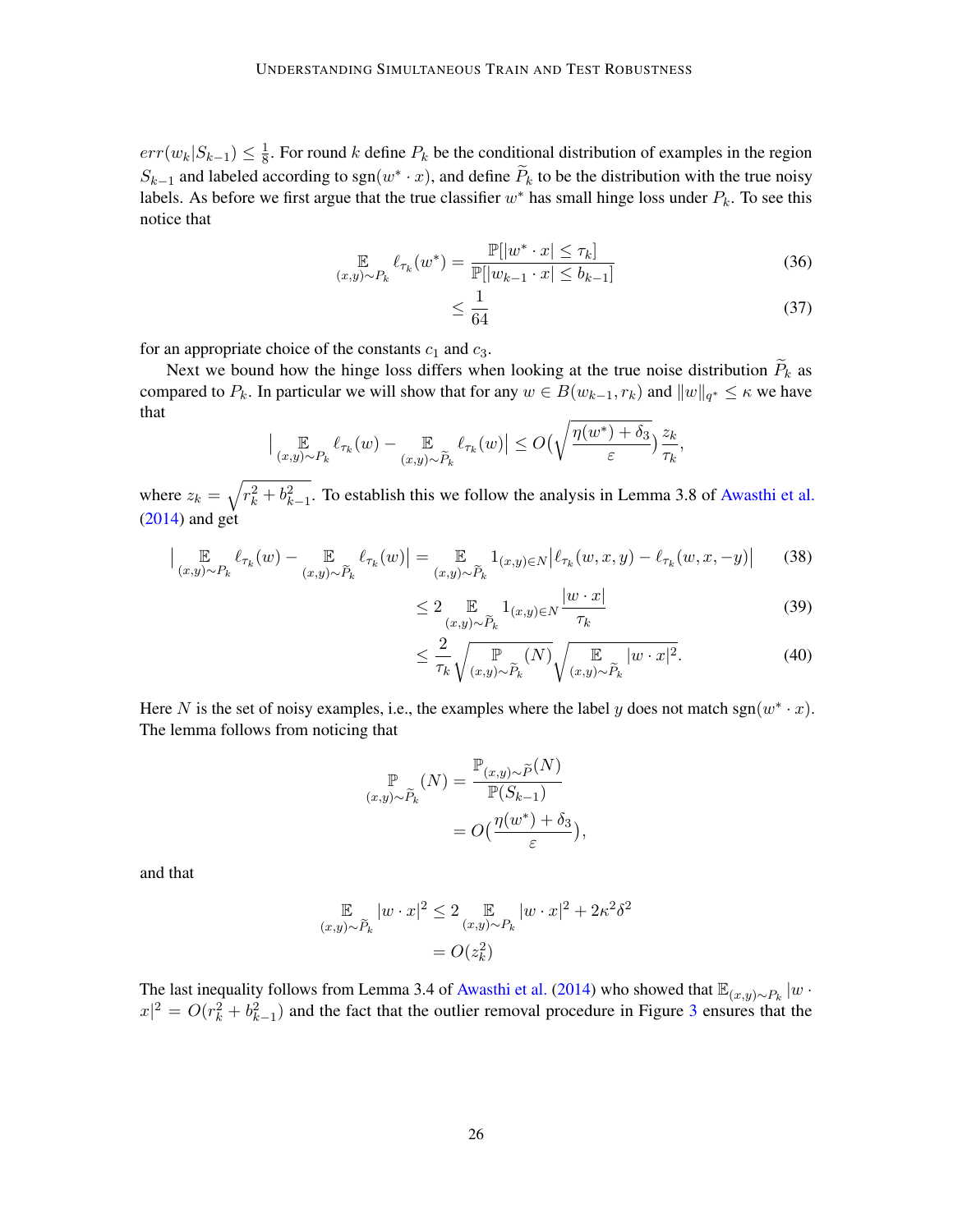variance in sparse directions is preserved. Combining everything we have

$$
err(w_k|S_{k-1}) = err(v_k|S_{k-1})
$$
  
\n
$$
\leq \mathop{\mathbb{E}}_{(x,y)\sim P_k} \ell_{\tau_k}(v_k)
$$
  
\n
$$
\leq \mathop{\mathbb{E}}_{(x,y)\sim \widetilde{P}_k} \ell_{\tau_k}(v_k) + O(\sqrt{\frac{\eta(w^*)}{\varepsilon}}) \frac{z_k}{\tau_k}
$$
  
\n
$$
\leq \ell(v_k, W) + O(\sqrt{\frac{\eta(w^*)}{\varepsilon}}) \frac{z_k}{\tau_k} + \frac{1}{64} \quad \text{(from Lemma 21)}
$$
  
\n
$$
\leq \ell(w^*, W) + O(\sqrt{\frac{\eta(w^*)}{\varepsilon}}) \frac{z_k}{\tau_k}
$$
  
\n
$$
\leq \mathop{\mathbb{E}}_{(x,y)\sim \widetilde{P}_k} \ell_{\tau_k}(w^*) + O(\sqrt{\frac{\eta(w^*)}{\varepsilon}}) \frac{z_k}{\tau_k} + \frac{1}{64} \quad \text{(Lemma 21)}
$$
  
\n
$$
\leq \mathop{\mathbb{E}}_{(x,y)\sim P_k} \ell_{\tau_k}(w^*) + O(\sqrt{\frac{\eta(w^*)}{\varepsilon}}) \frac{z_k}{\tau_k} + \frac{1}{64} \quad \text{(Lemma 21)}
$$
  
\n
$$
\leq \frac{1}{8}.
$$

# <span id="page-26-0"></span>Appendix D. Linear Regression: Proof of Theorem [11](#page-11-2)

Setup: Recall that we observe pairs  $\{(x_1, y_1), \ldots, (x_m, y_m)\}$  where  $(x, y) \sim \widetilde{P}$  and  $d_{W_\infty(\ell_q)}(P^*, \widetilde{P}) \le$ δ<sub>1</sub>. We further assume that  $P^*$  has  $X_0 \sim N(0, I)$  and  $y_0 = \langle X_0, w_0 \rangle + \varepsilon$  where  $\varepsilon \sim N(0, \sigma^2)$ . Robust estimator: We compute the estimate,

 $\blacksquare$ 

$$
\widehat{w} = \underset{w \in \mathbb{R}^n}{\text{argmin}} \frac{1}{m} \sum_{i=1}^m (y_i - w \cdot x_i)^2 + 2(\delta_1 + \delta_2) ||(1, w)||_{q^*} \frac{1}{m} \sum_{i=1}^m |y_i - w \cdot x_i|
$$
  
+ (\delta\_1 + \delta\_2)^2 ||(1, w)||\_{q^\*}^2.

We denote by  $\tilde{w}$  the corresponding population minimizer, i.e.

$$
\widetilde{w} = \underset{w \in \mathbb{R}^n}{\text{argmin}} \mathbb{E}_{(x,y)\sim \widetilde{P}}(y - w \cdot x)^2 + 2(\delta_1 + \delta_2) ||(1, w)||_{q^*} \mathbb{E}_{(x,y)\sim \widetilde{P}}|y - w \cdot x|
$$
  
+  $(\delta_1 + \delta_2)^2 ||(1, w)||_{q^*}^2$ .

For convenience we define a robust loss,

$$
\mathcal{L}(w) = \mathbb{E}_{(x,y)\sim \widetilde{P}}(y - \langle x, w \rangle)^2 + (\delta_1 + \delta_2)^2 ||(1, w)||_{q^*}^2 + 2(\delta_1 + \delta_2) ||(1, w)||_{q^*} \mathbb{E}_{(x,y)\sim \widetilde{P}}|y - \langle x, w \rangle|,
$$

and by  $\mathcal{L}_n(w)$  we denote its empirical counterpart. We also note, the following elementary fact, that the robust loss at  $\tilde{P}$  is always at least as large as the loss suffered at  $P^*$ , i.e.

$$
\mathcal{L}(w) \geq \mathbb{E}_{P^*}(y_0 - \langle x_0, w \rangle)^2.
$$

We first restate the following result characterizing the robust test loss in linear regression.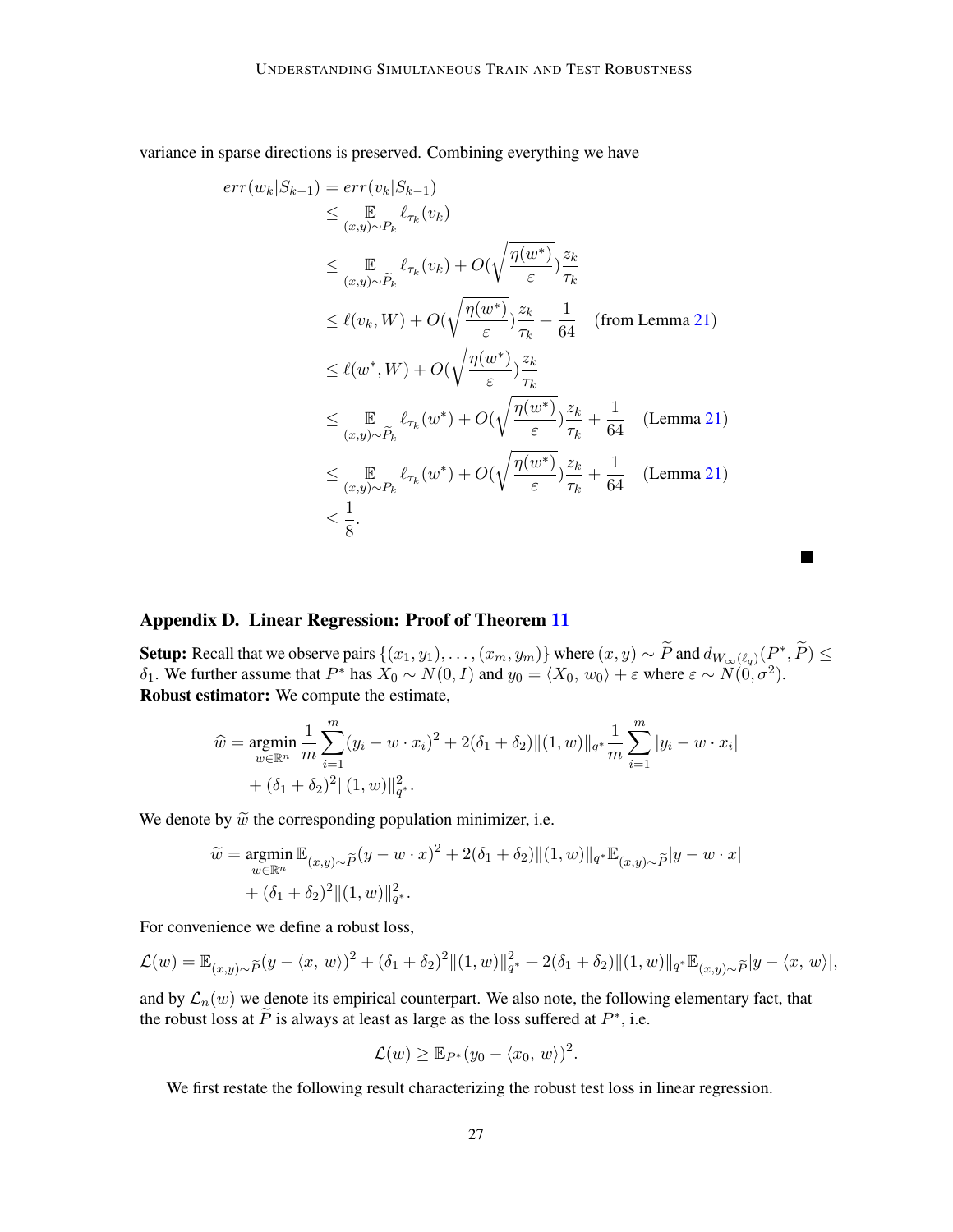**Lemma 24** *The robust loss of any*  $w \in H$  *is given by,* 

robust-loss
$$
(L, P^*, w, \delta_2)
$$
 =  $\mathbb{E}_{(x,y)\sim P^*}(y - w \cdot x)^2 + 2\delta_2 \|(w,1)\|_{q^*} \mathbb{E}_{(x,y)\sim P^*}|y - w \cdot x|$  (41)  
+  $\delta_2^2 \|(w,1)\|_{q^*}^2$ . (42)

<span id="page-27-1"></span>As a technical preliminary, we collect bounds on several useful intermediate quantities in the following lemma.

**Lemma 25** *Suppose that*  $m \ge n$ *, then with probability at least*  $1 - \eta$  *all of the following results hold,*

*1.* Let  $\widehat{\Sigma}_0 = X_0^T X_0/m$ , then

<span id="page-27-0"></span>
$$
\|\widehat{\Sigma}_0 - I\|_{op} \lesssim \sqrt{\frac{n}{m}} + \sqrt{\frac{\log(1/n)}{m}}.
$$

2. Let  $\varepsilon \in \mathbb{R}^m$  denote the vector  $(\varepsilon_1, \ldots, \varepsilon_m)^T$ . Then we have that,

$$
\frac{1}{m}||X_0^T \varepsilon||_2 \lesssim \sqrt{\frac{n \log(1/\eta)}{m}}.
$$

3. 
$$
\left|\frac{1}{m}\sum_{i=1}^m \varepsilon_i^2 - \sigma^2\right| \lesssim \sqrt{\log(1/\eta)/m}.
$$
4.

$$
\|\widehat{w} - w_0\|_2 \lesssim \max\left\{\sqrt{\frac{n\log(1/\eta)}{m}}, \sigma + \delta(1 + \|w_0\|_{q^*})\right\},\
$$
  

$$
\|w^* - w_0\|_2 \lesssim \sigma + \delta(1 + \|w_0\|_{q^*}).
$$

*5.*

$$
\|\widehat{w}\|_{q^*} \lesssim 1 + \|w_0\|_{q^*} + \frac{1}{\delta} \left[ \sqrt{\frac{\log(1/\eta)}{m}} + \sigma \right],
$$
  

$$
\|w^*\|_{q^*} \lesssim 1 + \|w_0\|_{q^*} + \frac{\sigma}{\delta}.
$$

*6. Define,*  $B := \sigma + ||w - w_0||^2 + (\delta_1 + \delta_2) ||(1, w)||_{q^*}.$ 

$$
\sup_{\|w-w_0\|_2 \le R_{q^*}, \|w\|_{q^*} \le R_2} \left[ \mathcal{L}_m(w) - \mathcal{L}(w) \right] \le poly-log(n, m, \|w_0\|_2) \left[ \sqrt{\frac{B^2 \log(1/\eta)}{m}} + \frac{B^2 \log(1/\eta)}{m} \right]
$$

.

<span id="page-27-2"></span>As a consequence of this lemma and some elementary calculations we obtain the following theorem.

**Theorem 26** Define  $B := \sigma + ||w - w_0||^2 + (\delta_1 + \delta_2)||(1, w)||_{q^*}$ , then with probability at least  $1 - \eta$ ,

$$
\mathcal{L}(\widehat{w}) - \mathcal{L}(w^*) \lesssim poly-log(n, m, \|w_0\|_2) \left[ \sqrt{\frac{B^2 \log(1/\eta)}{m}} + \frac{B^2 \log(1/\eta)}{m} \right].
$$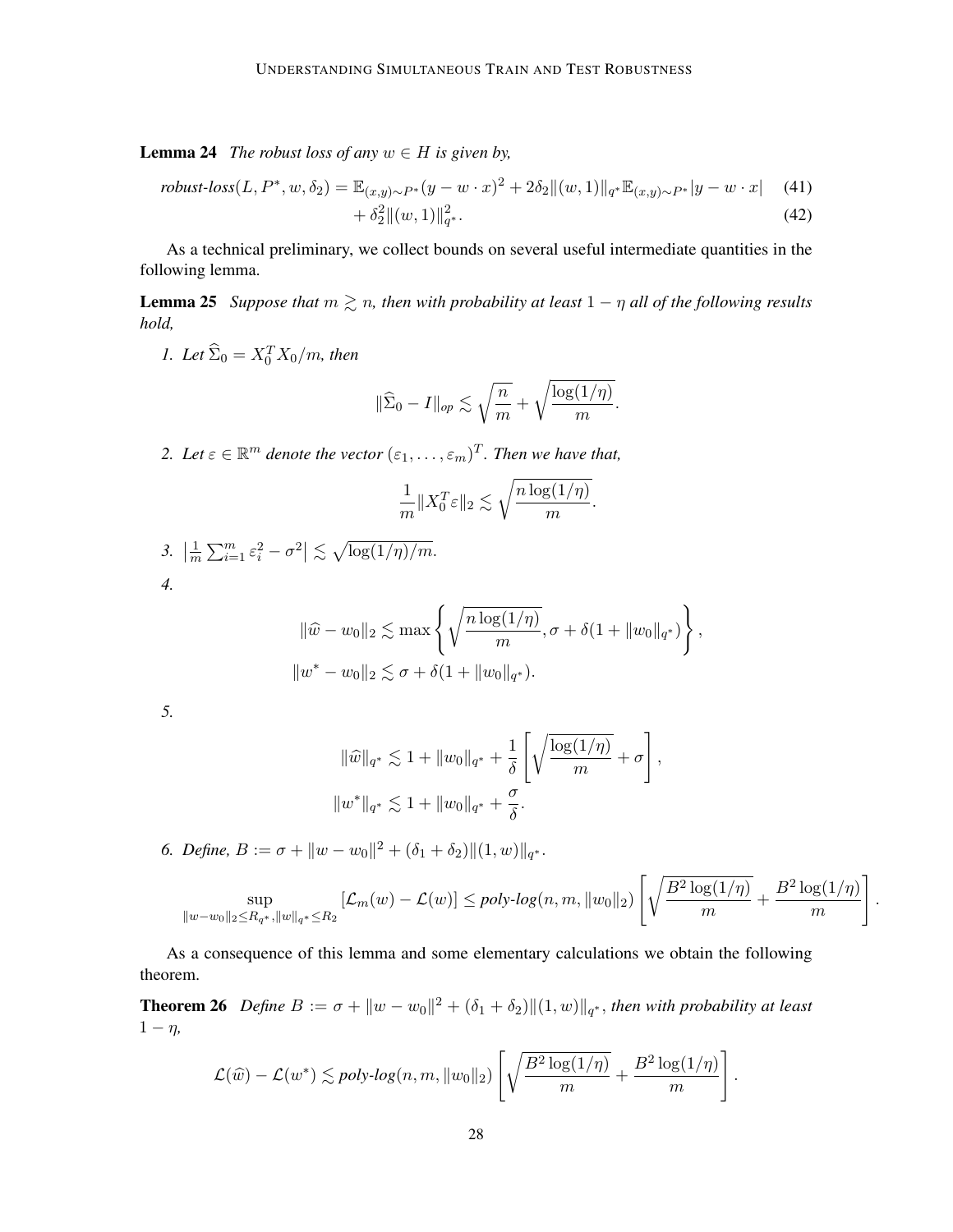To complete the proof of the claimed result we need to relate the robust loss of  $w^*$  to the robust loss of  $\widetilde{w}$ . By definition, we know that,  $\mathcal{L}(\widetilde{w}) \leq \mathcal{L}(w^*)$ .<br>Suppose  $p(\delta)$  in wing a unbust  $\log(L, B^* | w, \delta)$ .

Suppose  $\eta(\delta) \coloneqq \min_{w \in \mathbb{R}^n} \text{robust-loss}(L, P^*, w, \delta)$ . We first observe that from [\(41\)](#page-27-0), we have

$$
\forall w \in \mathbb{R}^n, \quad \frac{\text{robust-loss}(L, P^*, w, 2\delta_1 + \delta_2)}{\text{robust-loss}(L, P^*, w, \delta_2)} \le \max\left\{ \left(\frac{2\delta_1 + \delta_2}{\delta_2}\right)^2, \frac{2\delta_1 + \delta_2}{\delta_2}, 1 \right\}
$$
\n
$$
\text{Hence, } \quad \frac{\eta(2\delta_1 + \delta_2)}{\eta(\delta_2)} = \frac{\min_{w \in \mathbb{R}^n} \text{robust-loss}(L, P^*, w, 2\delta_1 + \delta_2)}{\min_{w \in \mathbb{R}^n} \text{robust-loss}(L, P^*, w, \delta_2)} \le \max\left\{ \left(\frac{2\delta_1 + \delta_2}{\delta_2}\right)^2, \frac{2\delta_1 + \delta_2}{\delta_2}, 1 \right\}
$$
\n
$$
\le (2c + 1)^2,
$$

since  $\delta_1 \leq c\delta_2$ . Now, we combine this with Claim [3](#page-5-0) to conclude that

$$
robust-loss(L, P^*, \widetilde{w}, \delta_2) \le \eta(2\delta_1 + \delta_2) = \frac{\eta(2\delta_1 + \delta_2)}{\eta(\delta_2)} \cdot \min_{w \in \mathbb{R}^n} robust-loss(L, P^*, w, \delta_2)
$$
  
 
$$
\le (2c+1)^2 \cdot \min_{w \in \mathbb{R}^n} robust-loss(L, P^*, w, \delta_2).
$$
 (43)

Finally, as a consequence of this fact, and Theorem [27](#page-30-1) we obtain the desired result.

## D.1. Proof of Lemma [25](#page-27-1)

Claims (1), (2) and (3) are straightforward to show. Particularly, (1) follows from Theorem 6.1 of [Wainwright](#page-17-2) [\(2019\)](#page-17-2), while (2) and (3) follow from standard tail bounds for  $\chi^2$  random variables. We prove claims (4) and (5) for  $\hat{w}$ , noting that similar reasoning applies to prove the corresponding claims for  $\tilde{w}$ , replacing the empirical loss  $\mathcal{L}_m$  with the population loss  $\mathcal{L}$ . will aim to show that if  $\hat{w}$  is far from  $w_0$  then it cannot minimize the empirical loss. More formally, we have the following lower bounds on  $\mathcal{L}_m(\widehat{w})$ .

$$
\mathcal{L}_m(\widehat{w}) \ge \max \left\{ \frac{1}{m} \sum_{i=1}^n (\langle X_{0i}, w_0 - \widehat{w} \rangle + \varepsilon_i)^2, \delta^2 (1 + ||\widehat{w}||_{q^*})^2 \right\}
$$
  

$$
\ge \max \left\{ ||\widehat{w} - w_0||_2^2 - C_1 \sqrt{\frac{n \log(1/\eta)}{m}} ||\widehat{w} - w_0||_2, \delta^2 (1 + ||\widehat{w}||_{q^*})^2 \right\}
$$

for some  $C_1 > 0$ . We similarly note that,

$$
\mathcal{L}_m(w_0) \leq \frac{2}{m} \sum_{i=1}^m (\varepsilon_i + \delta (1 + \|w_0\|_{q^*}))^2 + 2\delta^2 (1 + \|w_0\|_{q^*}^2)
$$
  

$$
\lesssim \frac{1}{m} \sum_{i=1}^m \varepsilon_i^2 + \delta^2 (1 + \|w_0\|_{q^*}^2)
$$
  

$$
\lesssim \sigma^2 + \delta^2 (1 + \|w_0\|_{q^*}^2) + \frac{\log(1/\eta)}{m}.
$$

Putting these bounds together, using the fact that  $\mathcal{L}_m(\widehat{w}) \leq \mathcal{L}_m(w_0)$ , we obtain that,

$$
\|\widehat{w}\|_{q^*} \lesssim 1 + \|w_0\|_{q^*} + \frac{1}{\delta} \left[ \sqrt{\frac{\log(1/\eta)}{m}} + \sigma \right],
$$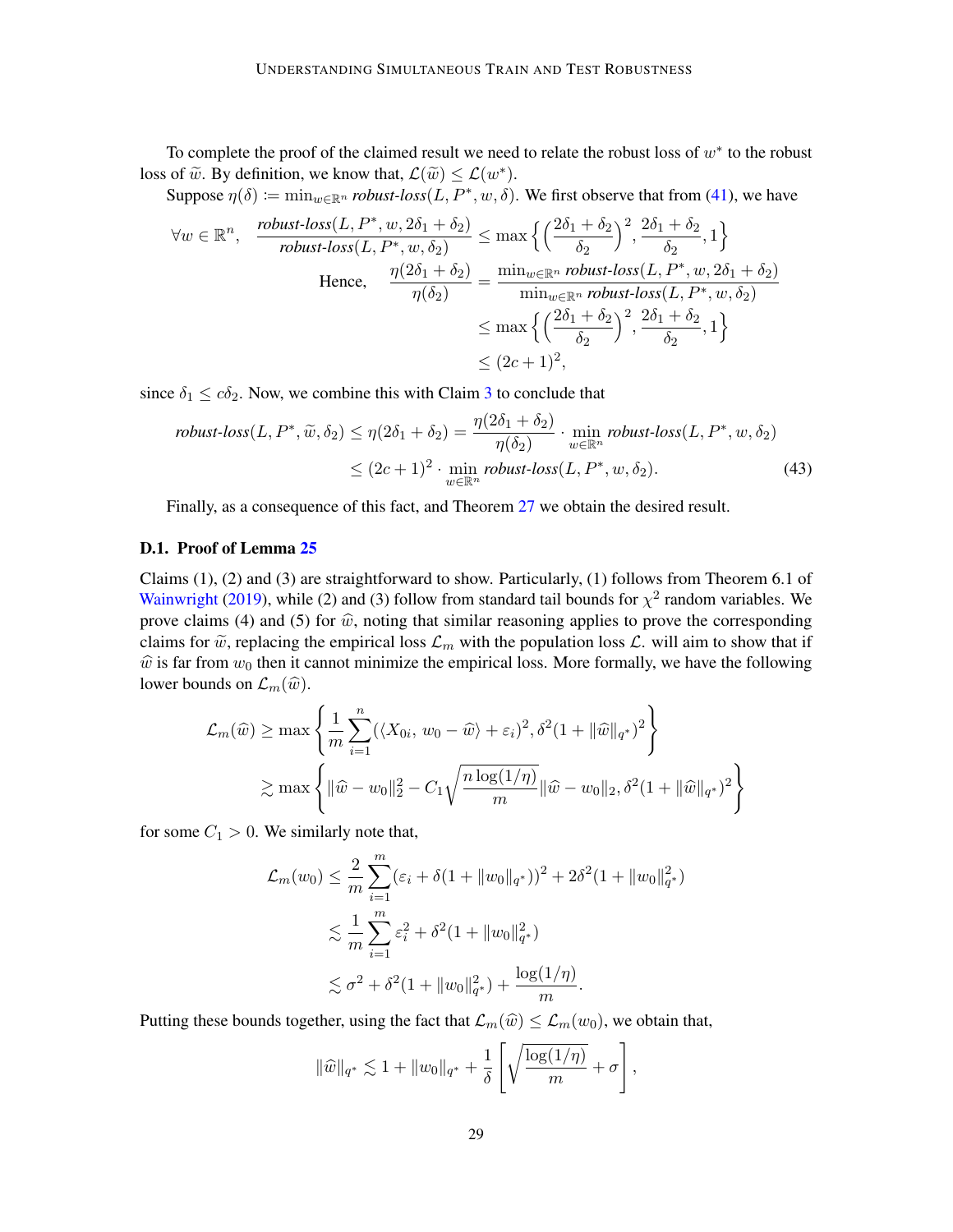and that,

$$
\|\widehat{w} - w_0\|_2 \lesssim \max\left\{\sqrt{\frac{n\log(1/\eta)}{m}}, \sigma + \delta(1 + \|w_0\|_{q^*})\right\}.
$$

This yields claims (4) and (5). Now, we turn our attention to the final claim of the Lemma. We first fix a w in the ball  $||w - w_0||_2 \leq R$  and upper bound  $|\mathcal{L}_m(w) - \mathcal{L}(w)|$ , the result will then follow from a discretization argument and the union bound. For a fixed  $w$ , we have that,

$$
|\mathcal{L}_m(w) - \mathcal{L}(w)| \le \left| \frac{1}{m} \sum_{i=1}^m (y_i - \langle X_i, w \rangle)^2 - \mathbb{E}(y - \langle X, w \rangle)^2 \right| +
$$
  
+ 2\delta(1 + ||w||\_{q^\*}) \left| \frac{1}{m} \sum\_{i=1}^m |y\_i - \langle X\_i, w \rangle| - \mathbb{E}|y - \langle X, w \rangle| \right|

First suppose we define  $Z := (y - \langle X, w \rangle)^2$  and  $\tilde{Z} := |y - \langle X, w \rangle|$ , then we can write  $Z := (Z - \langle X, w \rangle)^2$  $(Z_0 + Z_1)^2$  and  $\tilde{Z} := |Z_0 + Z_1|$  where  $Z_0 := y_0 - \langle X_0, w \rangle \sim N(0, \|w_0 - w\|_2^2 + \sigma^2)$  and  $Z_1 := Z_y + \langle Z_x, w \rangle$ , and  $|Z_1| \leq \delta + \delta ||w||_1$ . It is straighforward to verify that  $Z_0 + Z_1$  and Z are sub-Gaussian random variables. Particularly, recalling the definitions of sub-Gaussian random variables and their corresponding Orlicz norm from Chapter 2 of [Vershynin](#page-17-3) [\(2018\)](#page-17-3), we have that  $||Z_0 + Z_1||_{\psi_2} = ||Z||_{\psi_2}$  and futher that,

$$
\|\widetilde{Z}\|_{\psi_2} = \|y - \langle X, w \rangle\|_{\psi_2} = \|Z_0 + Z_1\|_{\psi_2} \le \|Z_0\|_{\psi_2} + \|Z_1\|_{\psi_2} \lesssim \sigma + \|w - w_0\|_2 + \delta + \delta \|w\|_{q^*}.
$$

As a straightforward consequence, we obtain that  $Z$  is sub-exponential, i.e.

$$
||Z||_{\psi_1} \lesssim \sigma^2 + ||w - w_0||_2^2 + \delta^2 + \delta^2 ||w||_{q^*}^2.
$$

Let us denote by  $B := \sigma + ||w - w_0||^2 + \delta(1 + ||w||_{q^*})$ . Now, as a straightforward consequence of Hoeffding's inequality for sub-Gaussians (Theorem 2.6.3 in [Vershynin](#page-17-3) [\(2018\)](#page-17-3)) and Bernstein's inequality for sub-exponentials (Theorem 2.8.1 in [Vershynin](#page-17-3) [\(2018\)](#page-17-3)) we obtain that with probability at least  $1 - \eta$ , for any fixed w,

$$
|\mathcal{L}_m(w) - \mathcal{L}(w)| \lesssim \sqrt{\frac{B^2\log(1/\eta)}{m}} + \frac{B^2\log(1/\eta)}{m}.
$$

Now, let us derive a bound on,  $\left|\mathcal{L}(w + \Delta) - \mathcal{L}(w)\right|$ , and note that similar arguments yield bounds on  $|\mathcal{L}_n(w + \Delta) - \mathcal{L}_m(w)|$  and consequently on  $|\mathcal{L}(w + \Delta) - \mathcal{L}_m(w + \Delta)| - |\mathcal{L}(w) - \mathcal{L}_m(w)|$ . Let  $\Sigma = \mathbb{E} x x^T$  and  $\theta = \mathbb{E} x y$  then a straightforward but tedious calculation yields that,

$$
|\mathcal{L}(w+\Delta)-\mathcal{L}(w)|\leq \text{poly}(n,\delta,\|\Sigma\|_{op},\|\theta\|_2,\|w\|_{q^*})\max\{\|\Delta\|_2^2,\|\Delta\|_2\}.
$$

Observing further that,  $||\Sigma||_{op}$ ,  $||\theta||_2$  are both bounded by polynomial functions of n and  $\delta$  we have that,  $|\mathcal{L}(w+\Delta)-\mathcal{L}(w)| \leq \text{poly}(n, \delta, \|w\|_{q^*}) \max\{\|\Delta\|_2^2, \|\Delta\|_2\} \leq \text{poly}(n, \delta, R_2) \max\{\|\Delta\|_2^2, \|\Delta\|_2\}.$ Now, this in turn implies that if we can show that over an  $\varepsilon$ -net of w vectors, with sufficiently small  $\varepsilon$  (inverse polynomial in n,  $R_2$ ,  $\delta$  and m) that  $\mathcal{L}_m(w) - \mathcal{L}(w)$  is small, then we may conclude it is uniformly small over all w by leveraging the fact that  $\mathcal L$  and  $\mathcal L_m$  does not change much between net points. This net has cardinality at most  $\mathcal{O}(R_1/\text{poly}(n, \delta, R_2, m))^n$  and we finally obtain the claimed result via a union bound over this  $\varepsilon$ -net.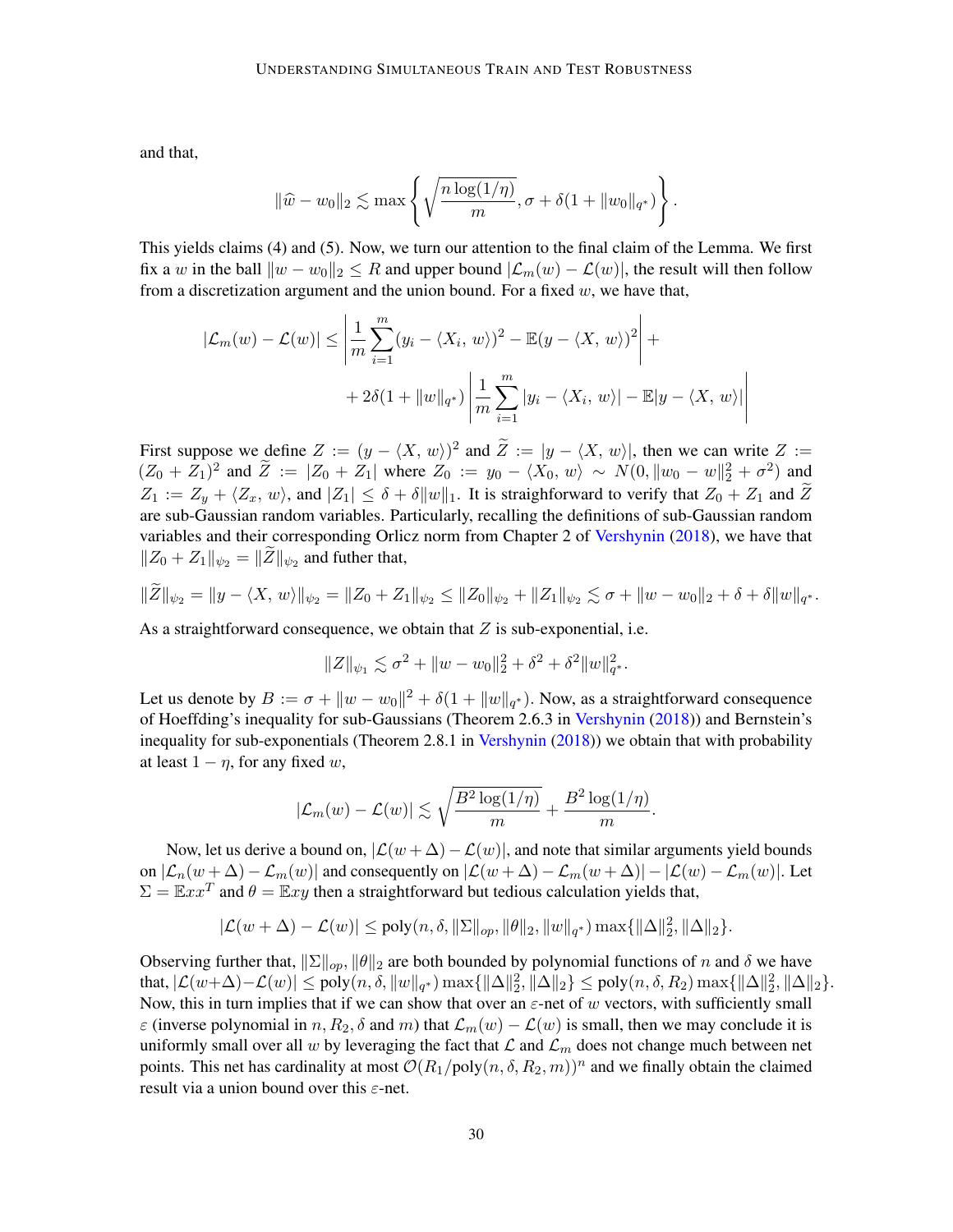## D.2. Proof of Theorem [26](#page-27-2)

We condition on the event that all claims in Lemma 1 hold, and on this event we have that,

$$
\mathcal{L}(\widehat{w}) = \mathcal{L}(\widehat{w}) - \mathcal{L}_m(\widehat{w}) + \mathcal{L}_m(\widehat{w})
$$
  
\n
$$
= \mathcal{L}(\widehat{w}) - \mathcal{L}_m(\widehat{w}) + \mathcal{L}_m(w^*)
$$
  
\n
$$
= \mathcal{L}(w^*) + \mathcal{L}(\widehat{w}) - \mathcal{L}_m(\widehat{w}) + \mathcal{L}_m(w^*) - \mathcal{L}(w^*)
$$
  
\n
$$
\leq \mathcal{L}(w^*) + \sup_{\|w - w_0\|_2 \leq R_1, \|w\|_{q^*} \leq R_2} [\mathcal{L}_m(w) - \mathcal{L}(w)] + \mathcal{L}_m(w^*) - \mathcal{L}(w^*),
$$

and the claim of the Theorem then follows from the final claim of Lemma [25.](#page-27-1)

## <span id="page-30-0"></span>Appendix E. Mean Estimation: Proof of Theorem [13](#page-12-3)

Setup: We briefly recall the setup. We observe samples,  $X_1, \ldots, X_m \sim \widetilde{P}$  where  $\widetilde{P} \in \mathsf{Ball}_{W(\ell_{\infty})}(P^*, \delta_1)$ . Here  $P^*$  has (finite) mean  $\mu^*$  and coordinate-wise variance at most  $\sigma^2$ . Robust Estimator: We compute the estimate,

$$
\widehat{w} = \underset{w \in \mathbb{R}^n}{\text{argmin}} \frac{1}{m} \sum_{i=1}^m \|x_i - w\|_2^2 + \frac{2(\delta_1 + \delta_2)}{m} \sum_{i=1}^m \|x_i - w\|_1.
$$

Let us denote by  $\tilde{w}$  the corresponding population minimizer, i.e.

$$
\widetilde{w} = \underset{w \in \mathbb{R}^n}{\operatorname{argmin}} \mathbb{E}_{X \sim \widetilde{P}} \|X - w\|_2^2 + 2(\delta_1 + \delta_2) \mathbb{E}_{X \sim \widetilde{P}} \|X - w\|_1,
$$

and let us denote by  $\tilde{\mu}$  the mean of  $\tilde{P}$ . For convenience, we denote,

$$
\mathcal{L}(w) = \mathbb{E}_{X \sim \tilde{P}} \|X - w\|_2^2 + 2(\delta_1 + \delta_2) \mathbb{E}_{X \sim \tilde{P}} \|X - w\|_1,
$$

and note that,

$$
\mathcal{L}(w_1) - \mathcal{L}(w_2) = \mathbb{E}_{X \sim \widetilde{P}} \|X - w_1\|_2^2 + 2(\delta_1 + \delta_2) \mathbb{E}_{X \sim \widetilde{P}} \|X - w_1\|_1 - \mathbb{E}_{X \sim \widetilde{P}} \|X - w_2\|_2^2
$$
  
\n
$$
- 2(\delta_1 + \delta_2) \mathbb{E}_{X \sim \widetilde{P}} \|X - w_2\|_1
$$
  
\n
$$
\leq \|w_1 - w_2\|_2^2 - 2\langle \mu^*, w_1 - w_2 \rangle + 2(\delta_1 + \delta_2) \|w_1 - w_2\|_1
$$
  
\n
$$
\leq \|w_1 - w_2\|_2^2 + 2\|\mu^*\| \|w_1 - w_2\|_2 + 2(\delta_1 + \delta_2) \|w_1 - w_2\|_1.
$$
 (44)

We now analyze the finite-sample performance of the estimate  $\hat{w}$ .

**Theorem 27** Suppose that  $P^*$  has (finite) mean  $\mu^*$  and coordinate-wise variance at most  $\sigma^2$  then *we show the following pair of results:*

<span id="page-30-2"></span><span id="page-30-1"></span>
$$
\mathbb{E} \|\widehat{w} - \widetilde{w}\|_2^2 \le \mathcal{O}\left(\frac{\sigma^2 n}{m} + \frac{(\delta_1 + \delta_2)^2 n}{m}\right),\tag{45}
$$

*and furthermore,*

$$
\mathbb{E}\left[\mathcal{L}(\widehat{w}) - \mathcal{L}(\widetilde{w})\right] \leq \mathcal{O}\left(\frac{\sigma^2 n}{m} + \|\mu^*\|_2 \cdot \sigma \sqrt{\frac{n}{m}} + (\delta_1 + \delta_2)\sigma \sqrt{\frac{n^2}{m}}\right). \tag{46}
$$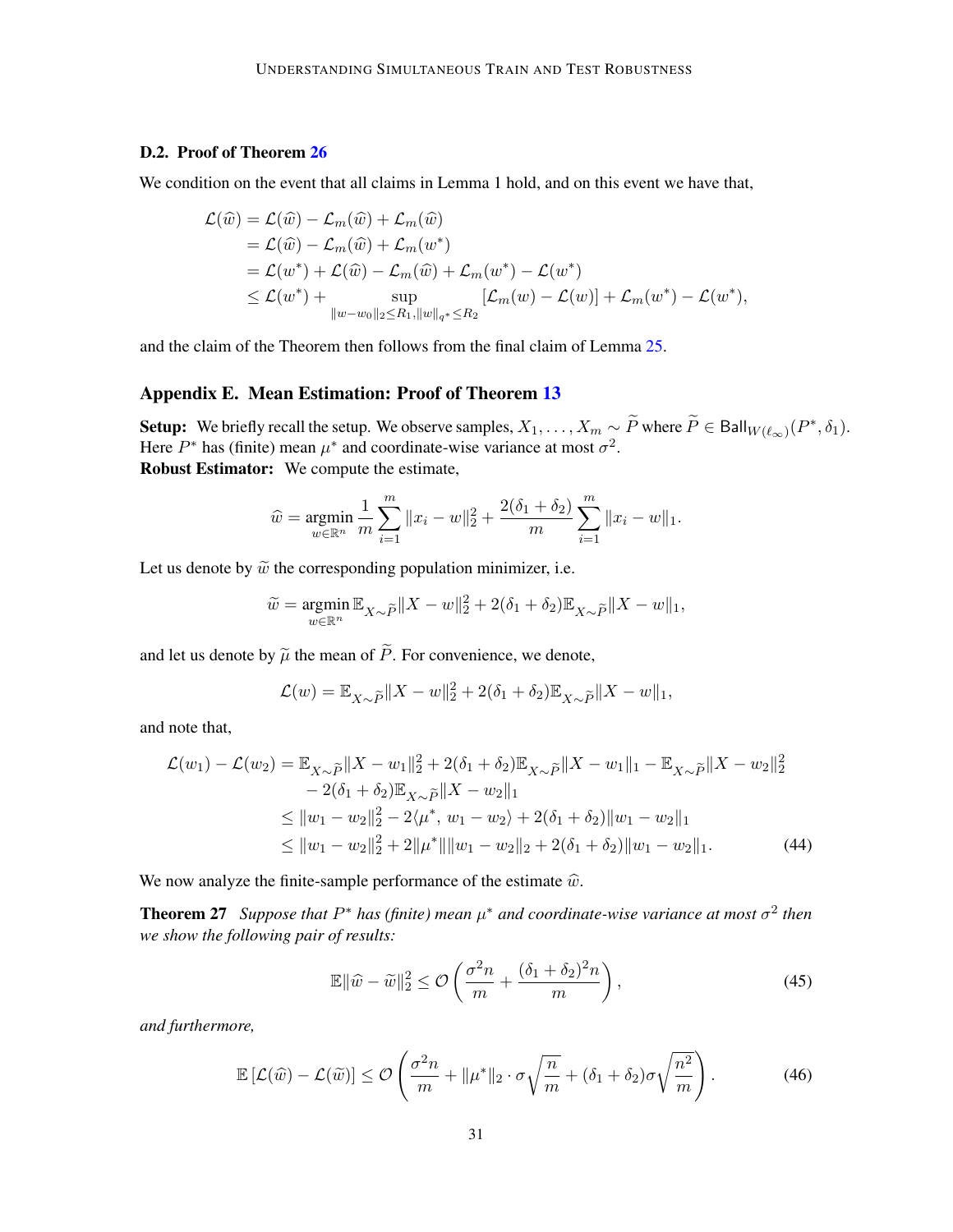Proof We begin by proving the first claim. We analyze each coordinate separately, analyzing first the j-th coordinate. First, we denote the subgradient of the  $\ell_1$  norm by,

$$
sign(x) = \begin{cases} 1 & \text{if } x > 0, \\ -1 & \text{if } x < 0, \\ [-1, 1] & \text{if } x = 0. \end{cases}
$$

We define further,  $\overline{X}_m$  to be sample average, and  $\mathbb{P}_m$  to be the empirical measure of the samples. From the KKT conditions for the optimization problems defining  $\hat{w}$  and  $\tilde{w}$  we obtain that,

$$
0 \in 2(\widetilde{w}_j - \widetilde{\mu}_j) - 2(\delta_1 + \delta_2) \mathbb{E}[\text{sign}(X_j - \widetilde{w}_j)],
$$
  

$$
0 \in 2(\widehat{w}_j - \overline{X}_{mj}) - 2(\delta_1 + \delta_2) \mathbb{P}_m[\text{sign}(X_j - \widehat{w}_j)].
$$

Let us first suppose that  $\tilde{w}_j > \hat{w}_j$  and upper bound  $\tilde{w}_j - \hat{w}_j$ . An analogous bound holds in the case when  $\widetilde{w}_j < \widehat{w}_j$ . We obtain,

$$
\widetilde{w}_j \leq \widetilde{\mu}_j + (\delta_1 + \delta_2) \left[ \mathbb{P}(X_j \geq \widetilde{w}_j) - \mathbb{P}(X_j < \widetilde{w}_j) \right] \\
\leq \widetilde{\mu}_j + (\delta_1 + \delta_2) \left[ \mathbb{P}(X_j > \widehat{w}_j) - \mathbb{P}(X_j < \widehat{w}_j) \right] \text{ and } \\
\widehat{w}_j \geq \overline{X}_{mj} + (\delta_1 + \delta_2) \left[ \mathbb{P}_m(X_j > \widehat{w}_j) - \mathbb{P}_m(X_j < \widehat{w}_j) \right].
$$

From this we see that,

$$
\widetilde{w}_j - \widehat{w}_j \le \widetilde{\mu}_j - \overline{X}_{mj} + (\delta_1 + \delta_2) \left[ \mathbb{P}(X_j > \widehat{w}_j) - \mathbb{P}_m(X_j > \widehat{w}_j) - \mathbb{P}(X_j \le \widehat{w}_j) + \mathbb{P}_m(X_j \le \widehat{w}_j) \right].
$$

By the Dvoretzky-Kiefer-Wolfowitz-Massart inequality we know that with probability at least  $1 - \eta$ ,

$$
\sup_{w} |\mathbb{P}(X_j > w) - \mathbb{P}_m(X_j > w)| \leq \mathcal{O}\left(\sqrt{\frac{\log(1/\eta)}{m}}\right),
$$

and integrating this bound we obtain a bound in expectation. Using the fact that  $P^*$  has variance at most  $\sigma^2$ , we obtain that  $\tilde{P}$  has variance at most,

$$
\widetilde{\sigma}_j^2 = \mathbb{E}_{\widetilde{P}} \left[ (X_j - \widetilde{\mu}_j)^2 \right] \leq \mathbb{E}_{P^*} \sup_{|Z| \leq \delta_1} \left[ (X_j + Z - \widetilde{\mu}_j)^2 \right]
$$
  
\n
$$
\leq \mathcal{O}(\sigma_j^2 + \delta_1^2 + (\widetilde{\mu}_j - \mu_j^2)^2)
$$
  
\n
$$
\leq \mathcal{O}(\sigma_j^2 + \delta_1^2).
$$

Putting all of these together we obtain that,

$$
\mathbb{E} [|\widetilde{w}_j - \widehat{w}_j|] \leq \mathcal{O}((\sigma_j + (\delta_1 + \delta_2))/\sqrt{m}),
$$

and that,

$$
\mathbb{E}[(\widetilde{w}_j - \widehat{w}_j)^2] \leq \mathcal{O}((\sigma_j^2 + (\delta_1 + \delta_2)^2)/m).
$$

 $\blacksquare$ 

The claim on the loss of  $\hat{w}$  then follows from the argument in [\(44\)](#page-30-2).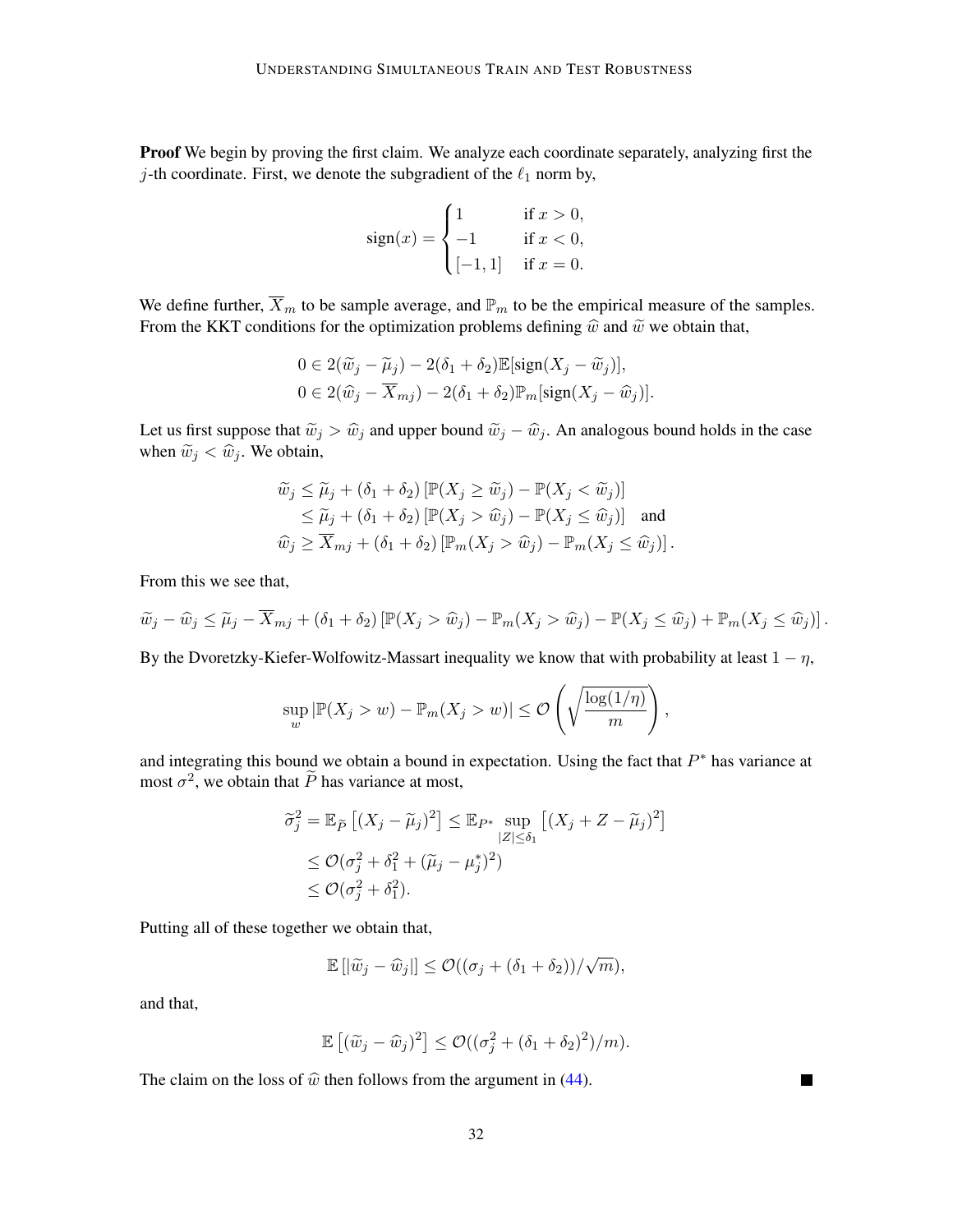The following result relates the robust loss of  $w^*$  to the robust loss of  $\tilde{w}$ . By definition, we know  $\mathcal{C}(\tilde{w}) \leq \mathcal{C}(w^*)$ . Becall that for any  $w \in \mathbb{R}^n$ that,  $\mathcal{L}(\widetilde{w}) \leq \mathcal{L}(w^*)$ . Recall that for any  $w \in \mathbb{R}^n$ ,

<span id="page-32-1"></span>
$$
robust-loss(L, P^*, w, \delta) = \sup_{P \in \text{Ball}_{W(\ell_{\infty})}(P^*, \delta)} \mathbb{E}_P \|X - w\|_2^2
$$
  
= 
$$
\mathbb{E}_{x \sim P} \|x - w\|_2^2 + 2\delta \mathbb{E}_{x \sim \tilde{P}} \|x - w\|_1 + \delta^2 n.
$$
 (47)

Suppose  $\eta(\delta) \coloneqq \min_{w \in \mathbb{R}^n} \text{robust-loss}(L, P^*, w, \delta)$ . We first observe that from [\(47\)](#page-32-1), we have

$$
\forall w \in \mathbb{R}^n, \quad \frac{\text{robust-loss}(L, P^*, w, 2\delta_1 + \delta_2)}{\text{robust-loss}(L, P^*, w, \delta_2)} \le \max\left\{ \left(\frac{2\delta_1 + \delta_2}{\delta_2}\right)^2, \frac{2\delta_1 + \delta_2}{\delta_2}, 1 \right\}
$$
\n
$$
\text{Hence, } \quad \frac{\eta(2\delta_1 + \delta_2)}{\eta(\delta_2)} \le \max\left\{ \left(\frac{2\delta_1 + \delta_2}{\delta_2}\right)^2, \frac{2\delta_1 + \delta_2}{\delta_2}, 1 \right\}
$$
\n
$$
\le (2c + 1)^2,
$$

since  $\delta_1 \leq c\delta_2$ . Now, we combine this with Claim [3](#page-5-0) to conclude that

robust-loss
$$
(L, P^*, \widetilde{w}, \delta_2) \le \eta(2\delta_1 + \delta_2) = \frac{\eta(2\delta_1 + \delta_2)}{\eta(\delta_2)} \cdot \min_{w \in \mathbb{R}^n} robust-loss(L, P^*, w, \delta_2)
$$
  

$$
\le (2c+1)^2 \cdot \min_{w \in \mathbb{R}^n} robust-loss(L, P^*, w, \delta_2).
$$
 (48)

<span id="page-32-2"></span>Finally, as a consequence of this fact, and Theorem [27](#page-30-1) we obtain the desired result.

#### <span id="page-32-0"></span>Appendix F. Alternate Definition and Discussion: Proof of Theorem [15](#page-13-3)

We first recall (and restate) the two definitions of train-and-test robustness. The first definition is the one we propose and study in this work.

**Definition 28** (( $\delta_1, \delta_2, \alpha$ )-TRAIN-AND-TEST ROBUSTNESS) *Suppose*  $\delta_1, \delta_2, \alpha > 0$ *, and*  $\mathcal{M} =$ M(Z) *be the space of distributions over the space* Z*, and let* H *be a hypothesis class equipped with the loss function L. For a distribution*  $P^* \in \mathcal{M}$ *, an algorithm Alg is*  $(\delta_1, \delta_2, 1 + \alpha)$ -TRAIN-AND-TEST ROBUST *w.r.t*  $P^*$ , H *i.f.f. for any*  $\varepsilon > 0$ , given  $m(\varepsilon, \delta_1, \delta_2)$  *i.i.d. samples* S *drawn from a distribution*  $\widetilde{P}$  *such that*  $d_{\text{train}}(\widetilde{P}, P^*) \leq \delta_1$ , **Alg** *outputs a function*  $\widehat{h} = \mathsf{Alg}(S)$  *such that*  $robust-loss(L, P^*, \hat{h}, \delta_2) \leq (1+\alpha) \min_{h \in H} robust-loss(L, P^*, h, \delta_2) + \varepsilon$ , *i.e.*,

$$
\mathbb{P}\left[\sup_{S\sim\tilde{P}}\left[\sup_{P\in\mathsf{Ball}_{d_{\mathsf{test}}}(P^*,\delta_2)}L_{P}(\hat{h})\leq(1+\alpha)\min_{h\in H}\sup_{P\in\mathsf{Ball}_{d_{\mathsf{test}}}(P^*,\delta_2)}L_{P}(h)+\varepsilon\right]\geq\frac{2}{3},\quad\text{where }\hat{h}=\mathsf{Alg}(S). \tag{49}
$$

*Given a family* P *of distributions, we say that Alg is train-and-test robust w.r.t.* (P, H, d) *if for any*  $P^* \in \mathcal{P}$ , Alg is TRAIN-AND-TEST *robust w.r.t.*  $P^*$ , *H (note that neither*  $\widetilde{P}$  *nor the test distribution* P *needs to be restricted to the family* P*).*

<span id="page-32-3"></span>The second definition is based on a weaker benchmark, and hence we call it as a "weak oracle" variant.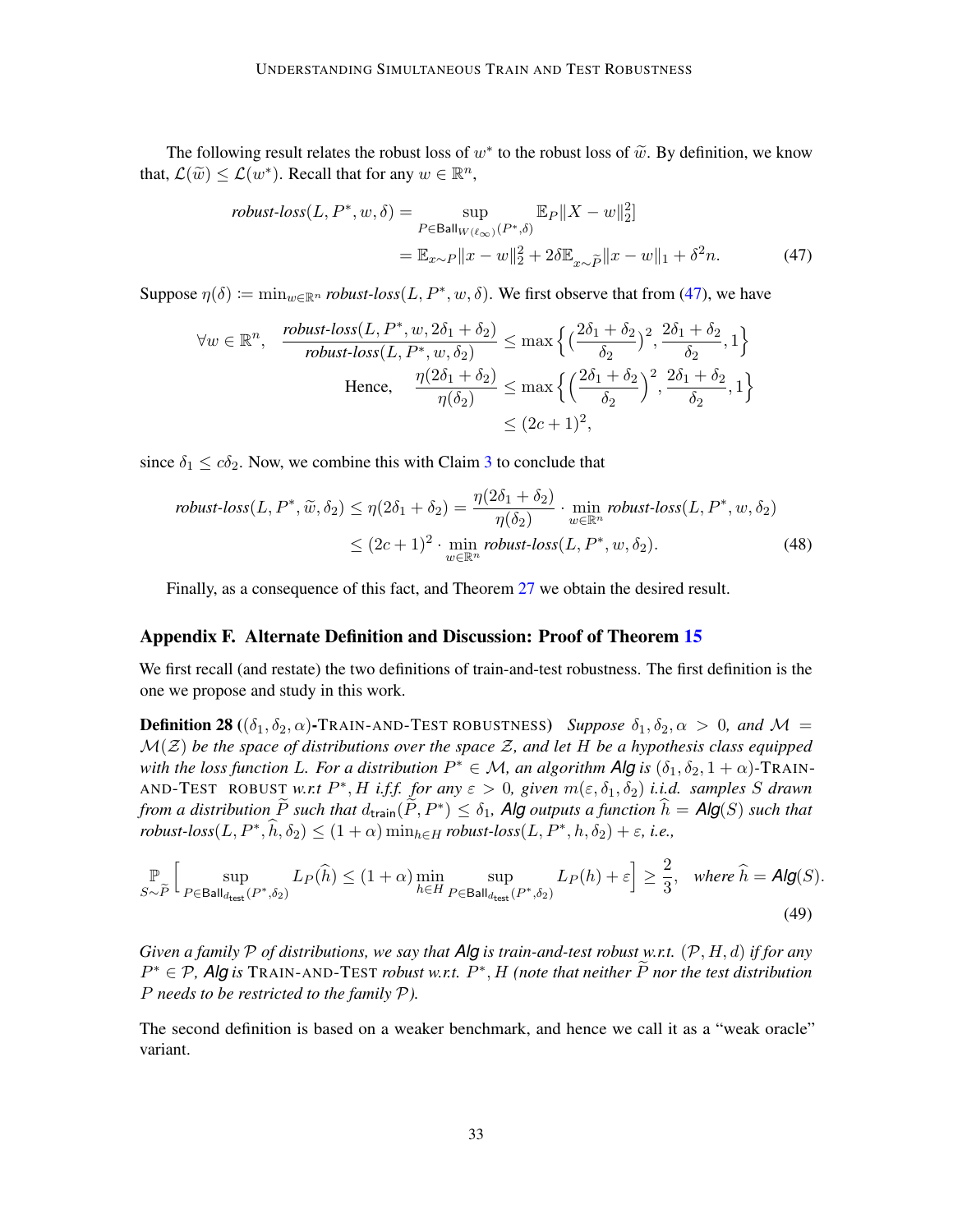**Definition 29** (WEAK ORACLE TRAIN-AND-TEST ROBUSTNESS) *Suppose*  $\delta_1, \delta_2, \alpha > 0$ , and  $M = M(Z)$  *be the space of distributions over the space Z, and let H be a hypothesis class equipped with the loss function* L. An algorithm  $\overline{Alg}$  *is* ( $\delta_1, \delta_2, 1 + \alpha$ )-TRAIN-AND-TEST RO-BUST *w.r.t* P, H *i.f.f. for any*  $\varepsilon > 0$ , given  $m(\varepsilon, \delta_1, \delta_2)$  *i.i.d. samples* S drawn from P, Alg outputs a *function*  $\hat{h} = \text{Alg}(S)$ ,

$$
\mathbb{P}_{S \sim \widetilde{P}} \left[ \sup_{P \in \mathcal{D}_{\widetilde{P}}} L_{P}(\widehat{h}) \le (1 + \alpha) \min_{h \in H} \sup_{P \in \mathcal{D}_{\widetilde{P}}} L_{P}(h) + \varepsilon \right] \ge \frac{2}{3}, \quad \text{where } \widehat{h} = \text{Alg}(S). \tag{50}
$$

*Here*  $\mathcal{D}_{\widetilde{P}}$  *is defined as,* 

$$
\mathcal{D}_{\widetilde{P}} = \{P_2 : \exists P_1, d_{\text{train}}(\widetilde{P}, P_1) \le \delta_1, \text{ and, } d_{\text{test}}(P_1, P_2) \le \delta_2\}.
$$
\n
$$
(51)
$$



<span id="page-33-0"></span>Figure 4: An illustration of the structured family  $P$ , the train distribution  $\tilde{P}$ , and the test distribution P.

The connection among the two definitions claimed in Section [6](#page-12-0) will follow from the following two Lemmas.

**Lemma 30** *If an algorithm Alg is*  $(\delta_1, \delta_2, 1 + \alpha)$  *train-and-test robust w.r.t.* P *according to Definition* [28,](#page-32-2) *then it is also*  $(\delta_1, \delta_2, 1 + \alpha)$  *train-and-test robust according to Definition* [29.](#page-32-3)

**Proof** Fix a particular corrupted distribution  $\tilde{P}$  as shown in Figure [4.](#page-33-0) Suppose Alg is  $(\delta_1, \delta_2, \alpha)$ train-and-test robust w.r.t. P according to Definition [28.](#page-32-2) Note that Alg is given samples from  $\overline{P}$  but does not know the uncorrupted distribution  $P^*$ . Then given  $S \sim \widetilde{P}$ , it holds with probability at least 2/3, that  $\forall P^* \in \mathcal{P}$  s.t.  $d_{\mathsf{train}}(P^*, \widetilde{P}) \leq \delta_1$ ,

$$
\sup_{P \in \mathsf{Ball}_{d_{\mathsf{test}}}(P^*, \delta_2)} L_P(\hat{h}) \le (1+\alpha) \min_{h \in H} \sup_{P \in \mathsf{Ball}_{d_{\mathsf{test}}}(P^*, \delta_2)} L_P(h) + \varepsilon. \tag{52}
$$

From the above we get that with probability at least  $2/3$ ,

$$
\sup_{P^*:d_{\text{train}}(P^*,\tilde{P})\le\delta_1} \sup_{P\in\text{Ball}_{d_{\text{test}}}(P^*,\delta_2)} L_P(\tilde{h}) \le(1+\alpha) \sup_{P^*:d_{\text{train}}(P^*,\tilde{P})\le\delta_1} \min_{h\in H} \sup_{P\in\text{Ball}_{d_{\text{test}}}(P^*,\delta_2)} L_P(h) + \varepsilon
$$
\n
$$
\le(1+\alpha) \min_{h\in H} \sup_{P^*:d_{\text{train}}(P^*,\tilde{P})\le\delta_1} \sup_{P\in\text{Ball}_{d_{\text{test}}}(P^*,\delta_2)} L_P(h).
$$
\n(53)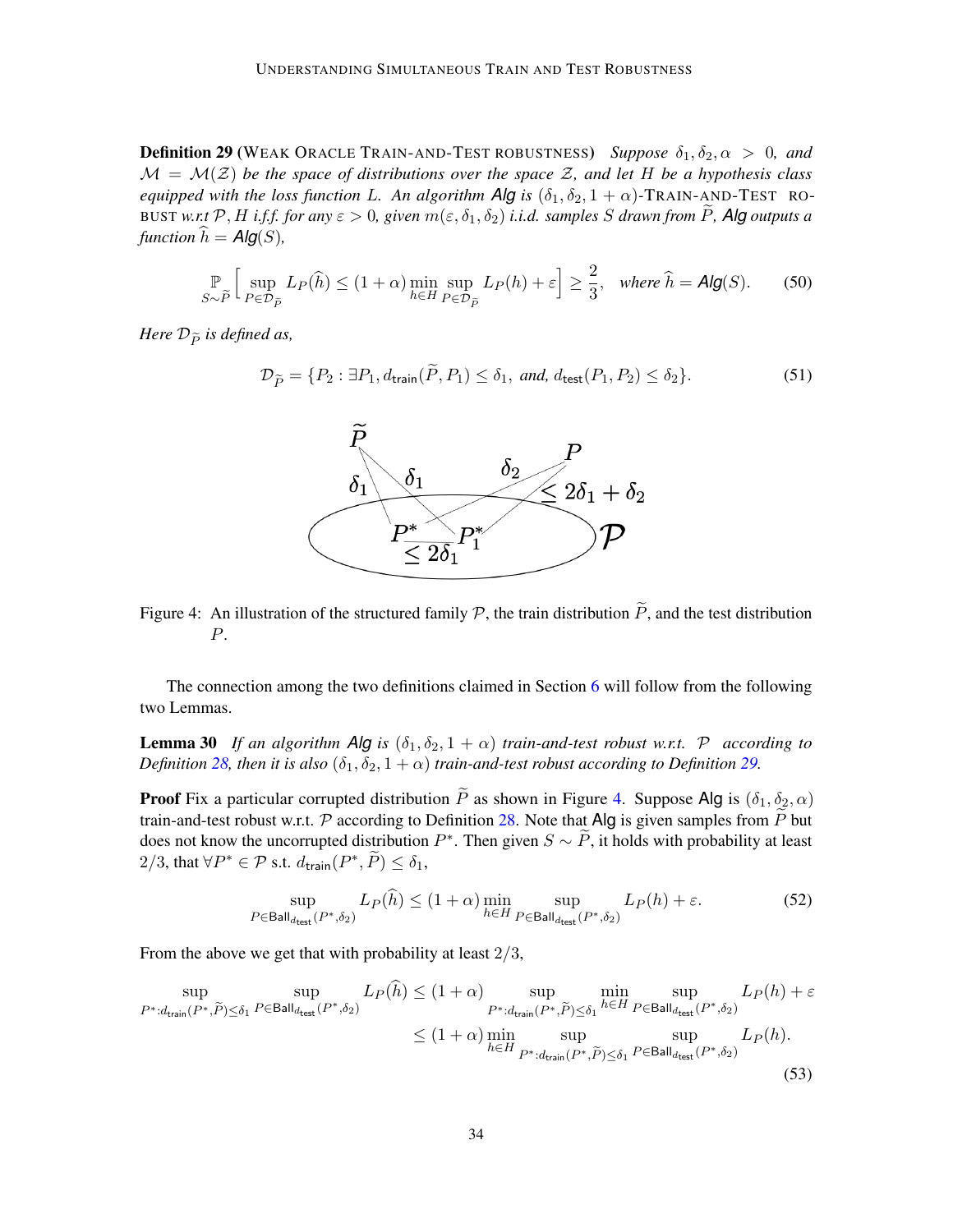Finally, notice that from the definition of  $\mathcal{D}_{\tilde{P}}$ , for any  $h \in H$  we have

$$
\sup_{P^*:d_{\text{train}}(P^*,\tilde{P})\le\delta_1} \sup_{P\in\text{Ball}_{d_{\text{test}}}(P^*,\delta_2)} L_P(h) = \sup_{P\in\mathcal{D}_{\tilde{P}}} L_P(h). \tag{54}
$$

As a result we get that with probability at least  $2/3$ ,

$$
\sup_{P \in \mathcal{D}_{\widetilde{P}}} L_P(\hat{h}) \le (1 + \alpha) \min_{h \in H} \sup_{P \in \mathcal{D}_{\widetilde{P}}} L_P(h). \tag{55}
$$

The above lemma shows that our proposed definition of train-and-test robustness (Definition [28\)](#page-32-2) is a provably stronger notion than the alternate definition of robustness (Definition [29\)](#page-32-3). However, one can also obtain implications of the stronger definition provided an algorithm that competes with the weak oracle benchmark. To see this we first relax the definition of  $(\delta_1, \delta_2, 1+\alpha)$ -train-and-test-robust under Definition [28](#page-32-2) to allow for a slack factor  $\gamma \geq 1$ .

<span id="page-34-0"></span>**Definition 31** (( $\delta_1, \delta_2, \alpha$ )-TRAIN-AND-TEST ROBUSTNESS with slack) *Suppose*  $\delta_1, \delta_2, \alpha > 0$ , and  $\mathcal{M} = \mathcal{M}(\mathcal{Z})$  be the space of distributions over the space  $\mathcal{Z}$ , and let H be a hypothesis class equipped *with the loss function L. For a distribution*  $P^* \in \mathcal{M}$ *, an algorithm Alg is*  $(\delta_1, \delta_2, 1 + \alpha)$ -TRAIN-AND-TEST ROBUST *with slack*  $\gamma$ , w.r.t  $P^*$ , H *i.f.f. for any*  $\varepsilon > 0$ , given  $m(\varepsilon, \delta_1, \delta_2)$  *i.i.d. samples* S  $d$ rawn from a distribution  $\widetilde{P}$  such that  $d_{\text{train}}(\widetilde{P}, P^*) \leq \delta_1$ , Alg outputs a function  $\widehat{h} = \text{Alg}(S)$  such *that robust-loss* $(L, P^*, \hat{h}, \delta_2) \leq (1 + \alpha) \min_{h \in H}$  *robust-loss* $(L, P^*, h, \delta_2) + \varepsilon$ , *i.e.*,

$$
\mathbb{P}_{S \sim \tilde{P}} \Big[ \sup_{P \in \mathsf{Ball}_{d_{\mathsf{test}}}(P^*, \delta_2)} L_P(\hat{h}) \le (1+\alpha) \min_{h \in H} \sup_{P \in \mathsf{Ball}_{d_{\mathsf{test}}}(P^*, \gamma \cdot \delta_2)} L_P(h) + \varepsilon \Big] \ge \frac{2}{3}, \quad \text{where } \hat{h} = \mathsf{Alg}(S). \tag{56}
$$

*Given a family* P *of distributions, we say that Alg is train-and-test robust w.r.t.* (P, H, d) *if for any*  $P^* \in \mathcal{P}$ , Alg is TRAIN-AND-TEST *robust w.r.t.*  $P^*$ , H *(note that neither*  $\widetilde{P}$  *nor the test distribution* P *needs to be restricted to the family* P*).*

Hence, in the definition above the output  $\hat{h}$  of the algorithm is tested on distributions that are  $\delta_2$  away from  $P^*$ , whereas the benchmark is test on. distributions that are  $\gamma \delta_2$  away for a given  $\gamma \geq 1$ . When.  $\gamma$  equals one, we recover the original definition (Definition [28\)](#page-32-2).

Next we will assume that both the metrics  $d_{\text{train}}$  and  $d_{\text{test}}$  are the same, and will use the symbol d to denote them. Then we have the following implication.

**Lemma 32** *If an algorithm Alg is*  $(\delta_1, \delta_2, 1 + \alpha)$  *train-and-test robust according to Definition [29,](#page-32-3) then it is also*  $(\delta_1, \delta_2, 1+\alpha)$  *train-and-test robust with slack*  $\gamma = 1 + \frac{2\delta_1}{\delta_2}$ *, according to Definition [31.](#page-34-0)* 

**Proof** Fix a particular corrupted distribution  $\tilde{P}$  as shown in Figure [4.](#page-33-0) Since Alg is  $(\delta_1, \delta_2, \alpha)$  train-and-test robust according to Definition [29,](#page-32-3) given  $S \sim \overline{P}$ , it holds with probability at least 2/3 that

$$
\sup_{P \in \mathcal{D}_{\tilde{P}}} L_P(\tilde{h}) \le (1 + \alpha) \min_{h \in H} \sup_{P \in \mathcal{D}_{\tilde{P}}} L_P(h) + \varepsilon.
$$
\n(57)